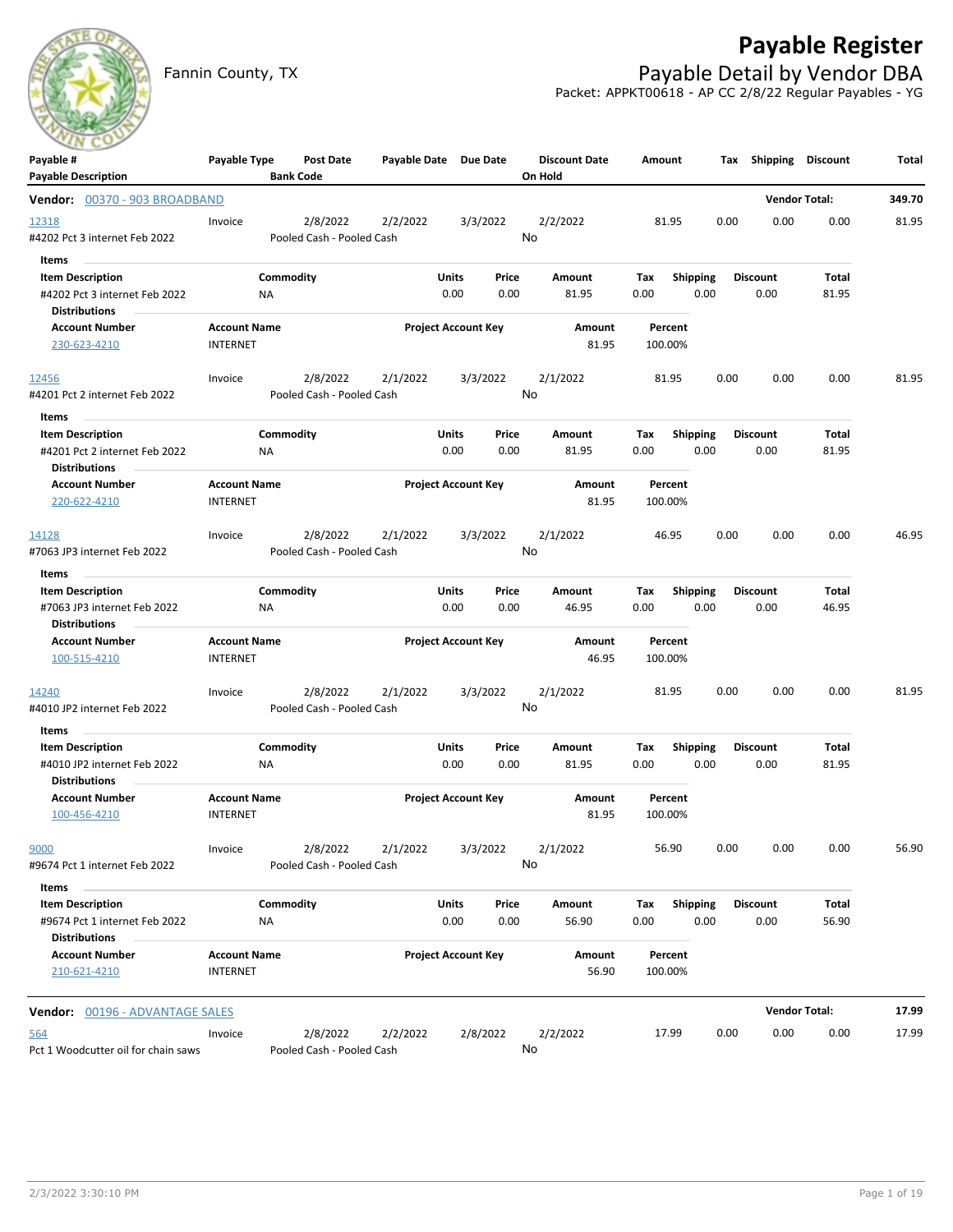| <b>Payable Register</b>                                                                |                     |                                      |                           |                            |               |               |                                 |             |                         |      |                         | Packet: APPKT00618 - AP CC 2/8/22 Regular Payables - YG |        |
|----------------------------------------------------------------------------------------|---------------------|--------------------------------------|---------------------------|----------------------------|---------------|---------------|---------------------------------|-------------|-------------------------|------|-------------------------|---------------------------------------------------------|--------|
| Payable #<br><b>Payable Description</b><br>Items                                       | Payable Type        | <b>Post Date</b><br><b>Bank Code</b> |                           | Payable Date Due Date      |               |               | <b>Discount Date</b><br>On Hold | Amount      |                         |      | Tax Shipping Discount   |                                                         | Total  |
|                                                                                        |                     |                                      |                           |                            |               |               |                                 |             |                         |      |                         |                                                         |        |
| <b>Item Description</b><br>Pct 1 Woodcutter oil for chain saws<br><b>Distributions</b> |                     | Commodity<br><b>NA</b>               |                           |                            | Units<br>0.00 | Price<br>0.00 | Amount<br>17.99                 | Tax<br>0.00 | <b>Shipping</b><br>0.00 |      | <b>Discount</b><br>0.00 | Total<br>17.99                                          |        |
| <b>Account Number</b>                                                                  | <b>Account Name</b> |                                      |                           | <b>Project Account Key</b> |               |               | Amount                          |             | Percent                 |      |                         |                                                         |        |
| 210-621-4570                                                                           |                     | R&M MACHINERY GAS & OIL              |                           |                            |               |               | 17.99                           | 100.00%     |                         |      |                         |                                                         |        |
| Vendor: 00757 - ALLIANCE DOCUMENT SHREDDING INC                                        |                     |                                      |                           |                            |               |               |                                 |             |                         |      |                         | <b>Vendor Total:</b>                                    | 165.00 |
| 56234                                                                                  | Invoice             | 2/8/2022                             |                           | 2/2/2022                   | 2/8/2022      |               | 2/2/2022                        |             | 55.00                   | 0.00 | 0.00                    | 0.00                                                    | 55.00  |
| Records Disposal - Chestnut St                                                         |                     |                                      | Pooled Cash - Pooled Cash |                            |               |               | No                              |             |                         |      |                         |                                                         |        |
| Items                                                                                  |                     |                                      |                           |                            |               |               |                                 |             |                         |      |                         |                                                         |        |
| <b>Item Description</b><br>Records Disposal - Chestnut St<br><b>Distributions</b>      |                     | Commodity<br>ΝA                      |                           |                            | Units<br>0.00 | Price<br>0.00 | Amount<br>55.00                 | Tax<br>0.00 | <b>Shipping</b><br>0.00 |      | <b>Discount</b><br>0.00 | Total<br>55.00                                          |        |
| <b>Account Number</b><br>200-449-3500                                                  | <b>Account Name</b> | RECORDS DISPOSAL                     |                           | <b>Project Account Key</b> |               |               | Amount<br>55.00                 | 100.00%     | Percent                 |      |                         |                                                         |        |
| 56235                                                                                  | Invoice             | 2/8/2022                             |                           | 2/2/2022                   | 2/8/2022      |               | 2/2/2022                        |             | 55.00                   | 0.00 | 0.00                    | 0.00                                                    | 55.00  |
| Records Disposal - Dst Clk/Auditor                                                     |                     |                                      | Pooled Cash - Pooled Cash |                            |               |               | No                              |             |                         |      |                         |                                                         |        |
| Items                                                                                  |                     |                                      |                           |                            |               |               |                                 |             |                         |      |                         |                                                         |        |
| <b>Item Description</b><br>Records Disposal - Dst Clk/Auditor<br><b>Distributions</b>  |                     | Commodity<br>ΝA                      |                           |                            | Units<br>0.00 | Price<br>0.00 | Amount<br>55.00                 | Tax<br>0.00 | Shipping<br>0.00        |      | <b>Discount</b><br>0.00 | Total<br>55.00                                          |        |
| <b>Account Number</b><br>200-449-3500                                                  | <b>Account Name</b> | RECORDS DISPOSAL                     |                           | <b>Project Account Key</b> |               |               | Amount<br>55.00                 | 100.00%     | Percent                 |      |                         |                                                         |        |
| 56237                                                                                  | Invoice             | 2/8/2022                             |                           | 2/2/2022                   | 2/8/2022      |               | 2/2/2022                        |             | 27.50                   | 0.00 | 0.00                    | 0.00                                                    | 27.50  |
| Records Disposal - DA                                                                  |                     |                                      | Pooled Cash - Pooled Cash |                            |               |               | No                              |             |                         |      |                         |                                                         |        |
| Items                                                                                  |                     |                                      |                           |                            |               |               |                                 |             |                         |      |                         |                                                         |        |
| <b>Item Description</b>                                                                |                     | Commodity                            |                           |                            | Units         | Price         | Amount                          | Tax         | <b>Shipping</b>         |      | <b>Discount</b>         | Total                                                   |        |
| Records Disposal - DA<br><b>Distributions</b>                                          |                     | <b>NA</b>                            |                           |                            | 0.00          | 0.00          | 27.50                           | 0.00        | 0.00                    |      | 0.00                    | 27.50                                                   |        |
| <b>Account Number</b><br>200-449-3500                                                  | <b>Account Name</b> | <b>RECORDS DISPOSAL</b>              |                           | <b>Project Account Key</b> |               |               | Amount<br>27.50                 | 100.00%     | Percent                 |      |                         |                                                         |        |
| 56238<br>Records Disposal - Co Clerk                                                   | Invoice             | 2/8/2022                             | Pooled Cash - Pooled Cash | 2/2/2022                   | 2/8/2022      |               | 2/2/2022<br>No                  |             | 27.50                   | 0.00 | 0.00                    | 0.00                                                    | 27.50  |
| Items                                                                                  |                     |                                      |                           |                            |               |               |                                 |             |                         |      |                         |                                                         |        |
| <b>Item Description</b><br>Records Disposal - Co Clerk<br><b>Distributions</b>         |                     | Commodity<br>ΝA                      |                           |                            | Units<br>0.00 | Price<br>0.00 | Amount<br>27.50                 | Tax<br>0.00 | Shipping<br>0.00        |      | <b>Discount</b><br>0.00 | Total<br>27.50                                          |        |
| <b>Account Number</b><br>200-449-3500                                                  | <b>Account Name</b> | <b>RECORDS DISPOSAL</b>              |                           | <b>Project Account Key</b> |               |               | Amount<br>27.50                 | 100.00%     | Percent                 |      |                         |                                                         |        |
| Vendor: 00800 - Bonham Quick Lube                                                      |                     |                                      |                           |                            |               |               |                                 |             |                         |      |                         | <b>Vendor Total:</b>                                    | 123.00 |
| 120380                                                                                 | Invoice             | 2/8/2022                             |                           | 1/25/2022                  | 2/8/2022      |               | 1/25/2022                       |             | 50.00                   | 0.00 | 0.00                    | 0.00                                                    | 50.00  |
| Sheriff 2011 Chev #4878 oil change                                                     |                     |                                      | Pooled Cash - Pooled Cash |                            |               |               | No                              |             |                         |      |                         |                                                         |        |
| Items                                                                                  |                     |                                      |                           |                            |               |               |                                 |             |                         |      |                         |                                                         |        |
| <b>Item Description</b><br>Sheriff 2011 Chev #4878 oil change<br><b>Distributions</b>  |                     | Commodity<br>NA                      |                           |                            | Units<br>0.00 | Price<br>0.00 | Amount<br>50.00                 | Tax<br>0.00 | <b>Shipping</b><br>0.00 |      | <b>Discount</b><br>0.00 | Total<br>50.00                                          |        |
| <b>Account Number</b><br>100-560-4540                                                  | <b>Account Name</b> | R & M AUTOMOBILES                    |                           | <b>Project Account Key</b> |               |               | Amount<br>50.00                 | 100.00%     | Percent                 |      |                         |                                                         |        |
| 120431<br>Sheriff 2019 Ford #5299 oil change/tire mount                                | Invoice             | 2/8/2022                             | Pooled Cash - Pooled Cash | 1/26/2022                  | 2/8/2022      |               | 1/26/2022<br>No                 |             | 73.00                   | 0.00 | 0.00                    | 0.00                                                    | 73.00  |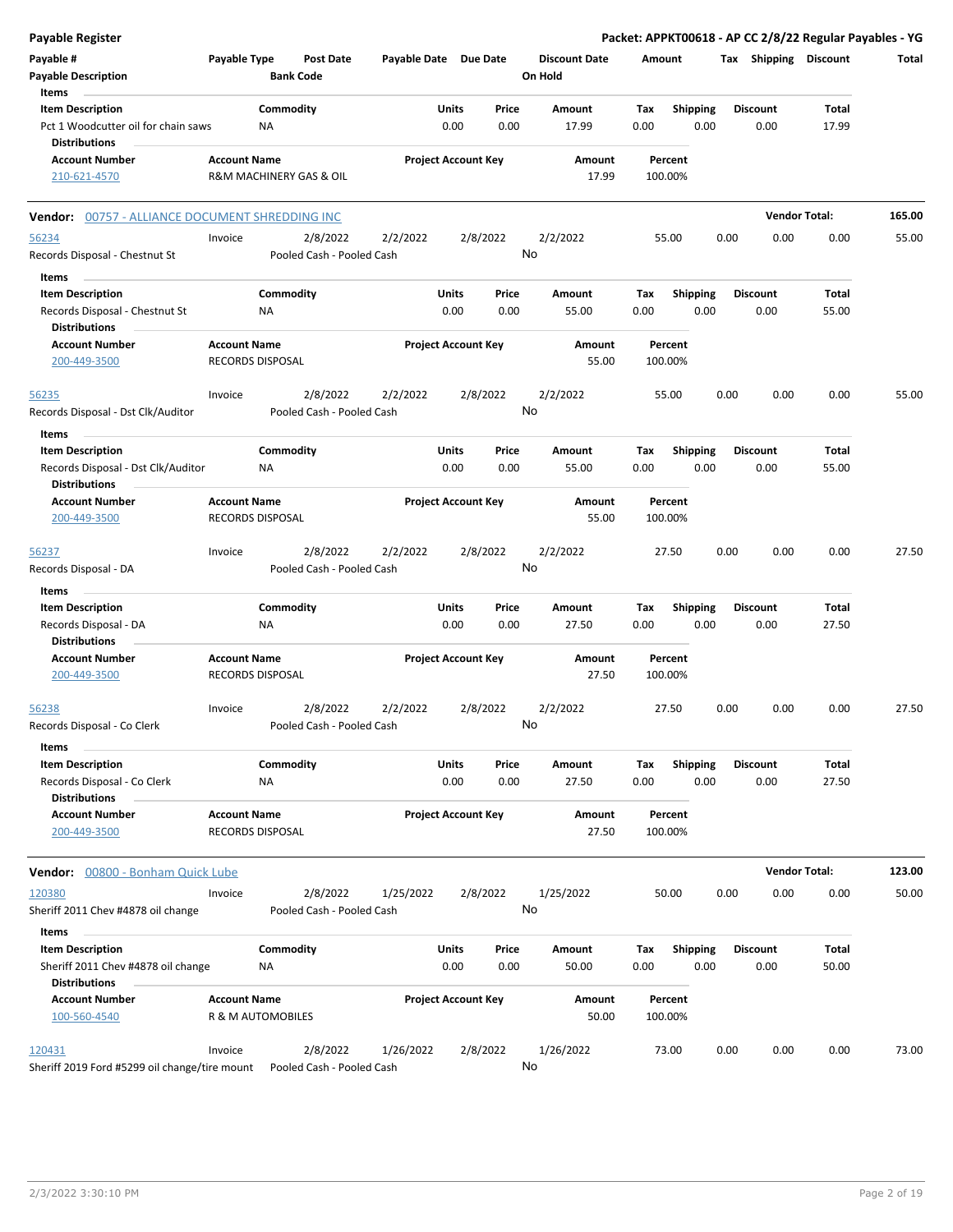| <b>Payable Register</b>                                                                  |                                                |                                       |                       |                                       |                                 | Packet: APPKT00618 - AP CC 2/8/22 Regular Payables - YG |                         |                        |          |
|------------------------------------------------------------------------------------------|------------------------------------------------|---------------------------------------|-----------------------|---------------------------------------|---------------------------------|---------------------------------------------------------|-------------------------|------------------------|----------|
| Payable #<br><b>Payable Description</b>                                                  | Payable Type                                   | <b>Post Date</b><br><b>Bank Code</b>  | Payable Date Due Date |                                       | <b>Discount Date</b><br>On Hold | Amount                                                  | Tax Shipping Discount   |                        | Total    |
| Items                                                                                    |                                                |                                       |                       |                                       |                                 |                                                         |                         |                        |          |
| <b>Item Description</b><br>Sheriff 2019 Ford #5299 oil change/tire m NA                  | Commodity                                      |                                       |                       | Units<br>Price<br>0.00<br>0.00        | Amount<br>73.00                 | Tax<br><b>Shipping</b><br>0.00<br>0.00                  | <b>Discount</b><br>0.00 | Total<br>73.00         |          |
| <b>Distributions</b>                                                                     |                                                |                                       |                       |                                       |                                 |                                                         |                         |                        |          |
| <b>Account Number</b><br>100-560-4540                                                    | <b>Account Name</b><br>R & M AUTOMOBILES       |                                       |                       | <b>Project Account Key</b>            | Amount<br>73.00                 | Percent<br>100.00%                                      |                         |                        |          |
| Vendor: 00046 - BONHAM, CITY OF                                                          |                                                |                                       |                       |                                       |                                 |                                                         |                         | <b>Vendor Total:</b>   | 1,754.80 |
| <b>INV0004266</b><br>#214-0043011-001 Sheriff 12/23/21-1/26/22                           | Invoice                                        | 2/8/2022<br>Pooled Cash - Pooled Cash | 1/27/2022             | 2/8/2022                              | 1/27/2022<br>No                 | 489.65                                                  | 0.00<br>0.00            | 0.00                   | 489.65   |
| Items                                                                                    |                                                |                                       |                       |                                       |                                 |                                                         |                         |                        |          |
| <b>Item Description</b><br>#214-0043011-001 Sheriff 12/23/21-1/26 NA                     | Commodity                                      |                                       |                       | Units<br>Price<br>0.00<br>0.00        | Amount<br>489.65                | <b>Shipping</b><br>Tax<br>0.00<br>0.00                  | <b>Discount</b><br>0.00 | <b>Total</b><br>489.65 |          |
| <b>Distributions</b><br><b>Account Number</b>                                            | <b>Account Name</b>                            |                                       |                       | <b>Project Account Key</b>            | Amount                          | Percent                                                 |                         |                        |          |
| 100-560-4420                                                                             | UTILITIES WATER                                |                                       |                       |                                       | 368.81                          | 75.32%                                                  |                         |                        |          |
| 100-560-4430                                                                             | SHERIFF TRASH PICKUP                           |                                       |                       |                                       | 120.84                          | 24.68%                                                  |                         |                        |          |
| <b>INV0004267</b><br>#204-0041367-001 Courthouse 12/23/21-1/24 Pooled Cash - Pooled Cash | Invoice                                        | 2/8/2022                              | 1/27/2022             | 2/15/2022                             | 1/27/2022<br>No                 | 12.27                                                   | 0.00<br>0.00            | 0.00                   | 12.27    |
| Items                                                                                    |                                                |                                       |                       |                                       |                                 |                                                         |                         |                        |          |
| <b>Item Description</b>                                                                  | Commodity                                      |                                       |                       | Units<br>Price                        | Amount                          | Shipping<br>Тах                                         | <b>Discount</b>         | Total                  |          |
| #204-0041367-001 Courthouse 12/23/21- NA                                                 |                                                |                                       |                       | 0.00<br>0.00                          | 12.27                           | 0.00<br>0.00                                            | 0.00                    | 12.27                  |          |
| <b>Distributions</b><br><b>Account Number</b>                                            | <b>Account Name</b>                            |                                       |                       | <b>Project Account Key</b>            | Amount                          | Percent                                                 |                         |                        |          |
| 100-510-4420                                                                             | UTILITIES WATER                                |                                       |                       |                                       | 12.27                           | 100.00%                                                 |                         |                        |          |
| <b>INV0004268</b><br>#205-0050150-001 S Annex 12/23/21-1/26/22                           | Invoice                                        | 2/8/2022<br>Pooled Cash - Pooled Cash | 1/27/2022             | 2/15/2022                             | 1/27/2022<br>No                 | 170.76                                                  | 0.00<br>0.00            | 0.00                   | 170.76   |
| Items                                                                                    |                                                |                                       |                       |                                       |                                 |                                                         |                         |                        |          |
| <b>Item Description</b><br>#205-0050150-001 S Annex 12/23/21-1/2 NA                      | Commodity                                      |                                       |                       | Units<br>Price<br>0.00<br>0.00        | Amount<br>170.76                | Tax<br><b>Shipping</b><br>0.00<br>0.00                  | <b>Discount</b><br>0.00 | <b>Total</b><br>170.76 |          |
| <b>Distributions</b>                                                                     |                                                |                                       |                       |                                       |                                 |                                                         |                         |                        |          |
| <b>Account Number</b>                                                                    | <b>Account Name</b>                            |                                       |                       | <b>Project Account Key</b>            | Amount                          | Percent                                                 |                         |                        |          |
| 100-513-4420<br>100-513-4430                                                             | UTILITIES WATER<br><b>TRASH PICKUP SERVICE</b> |                                       |                       |                                       | 83.20<br>87.56                  | 48.72%<br>51.28%                                        |                         |                        |          |
| <b>INV0004270</b>                                                                        | Invoice                                        | 2/8/2022                              | 1/27/2022             | 2/15/2022                             | 1/27/2022                       | 206.08                                                  | 0.00<br>0.00            | 0.00                   | 206.08   |
| #209-0092738-001 E Annex 12/23/21-1/26/22                                                |                                                | Pooled Cash - Pooled Cash             |                       |                                       | No                              |                                                         |                         |                        |          |
| Items                                                                                    |                                                |                                       |                       |                                       |                                 |                                                         |                         |                        |          |
| <b>Item Description</b><br>#209-0092738-001 E Annex 12/23/21-1/2 NA                      | Commodity                                      |                                       |                       | <b>Units</b><br>Price<br>0.00<br>0.00 | Amount<br>206.08                | Shipping<br>Тах<br>0.00<br>0.00                         | <b>Discount</b><br>0.00 | <b>Total</b><br>206.08 |          |
| <b>Distributions</b>                                                                     |                                                |                                       |                       |                                       |                                 |                                                         |                         |                        |          |
| <b>Account Number</b><br>100-511-4420                                                    | <b>Account Name</b><br>UTILITIES WATER         |                                       |                       | <b>Project Account Key</b>            | Amount<br>206.08                | Percent<br>100.00%                                      |                         |                        |          |
| <b>INV0004272</b><br>#209-0092782-001 Pct 4 12/23/21-1/26/22                             | Invoice                                        | 2/8/2022<br>Pooled Cash - Pooled Cash | 1/27/2022             | 2/15/2022                             | 1/27/2022<br>No                 | 92.10                                                   | 0.00<br>0.00            | 0.00                   | 92.10    |
| Items                                                                                    |                                                |                                       |                       |                                       |                                 |                                                         |                         |                        |          |
| <b>Item Description</b>                                                                  | Commodity                                      |                                       |                       | <b>Units</b><br>Price                 | Amount                          | <b>Shipping</b><br>Tax                                  | <b>Discount</b>         | Total                  |          |
| #209-0092782-001 Pct 4 12/23/21-1/26/22 NA<br><b>Distributions</b>                       |                                                |                                       |                       | 0.00<br>0.00                          | 92.10                           | 0.00<br>0.00                                            | 0.00                    | 92.10                  |          |
| <b>Account Number</b>                                                                    | <b>Account Name</b>                            |                                       |                       | <b>Project Account Key</b>            | Amount                          | Percent                                                 |                         |                        |          |
| 240-624-4420                                                                             | UTILITY WATER                                  |                                       |                       |                                       | 92.10                           | 100.00%                                                 |                         |                        |          |
| INV0004273<br>#209-0093037-002 200 1st 12/23/21-1/24/22                                  | Invoice                                        | 2/8/2022<br>Pooled Cash - Pooled Cash | 1/27/2022             | 2/15/2022                             | 1/27/2022<br>No                 | 166.49                                                  | 0.00<br>0.00            | 0.00                   | 166.49   |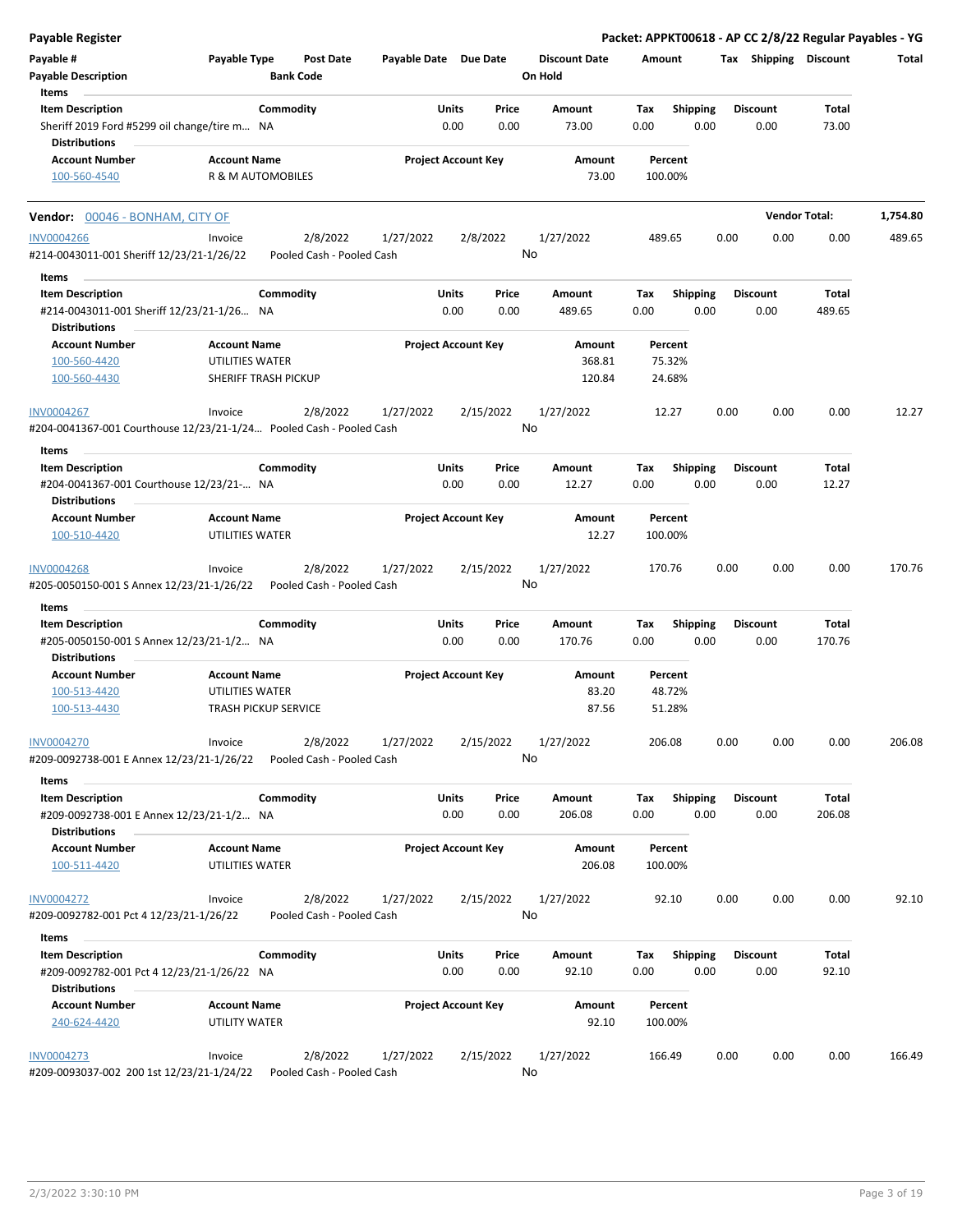| <b>Payable Register</b>                                                                     |                                                    |                                       |                            |               |               |                                 |             |                         |      |                         | Packet: APPKT00618 - AP CC 2/8/22 Regular Payables - YG |        |
|---------------------------------------------------------------------------------------------|----------------------------------------------------|---------------------------------------|----------------------------|---------------|---------------|---------------------------------|-------------|-------------------------|------|-------------------------|---------------------------------------------------------|--------|
| Payable #<br><b>Payable Description</b>                                                     | Payable Type                                       | <b>Post Date</b><br><b>Bank Code</b>  | Payable Date Due Date      |               |               | <b>Discount Date</b><br>On Hold | Amount      |                         |      | Tax Shipping Discount   |                                                         | Total  |
| Items<br><b>Item Description</b>                                                            | Commodity                                          |                                       |                            | Units         | Price         | Amount                          | Tax         | <b>Shipping</b>         |      | <b>Discount</b>         | Total                                                   |        |
| #209-0093037-002 200 1st 12/23/21-1/2 NA<br><b>Distributions</b>                            |                                                    |                                       |                            | 0.00          | 0.00          | 166.49                          | 0.00        | 0.00                    |      | 0.00                    | 166.49                                                  |        |
| <b>Account Number</b>                                                                       | <b>Account Name</b>                                |                                       | <b>Project Account Key</b> |               |               | Amount                          |             | Percent                 |      |                         |                                                         |        |
| 100-518-4420                                                                                | UTILITIES WATER                                    |                                       |                            |               |               | 142.35                          |             | 85.50%                  |      |                         |                                                         |        |
| 100-518-4430                                                                                | <b>TRASH PICKUP SERVICE</b>                        |                                       |                            |               |               | 24.14                           |             | 14.50%                  |      |                         |                                                         |        |
| INV0004275                                                                                  | Invoice                                            | 2/8/2022                              | 1/27/2022                  |               | 2/15/2022     | 1/27/2022                       |             | 82.73                   | 0.00 | 0.00                    | 0.00                                                    | 82.73  |
| #204-0041265-003 Turner 12/23/21-1/26/22                                                    |                                                    | Pooled Cash - Pooled Cash             |                            |               | No            |                                 |             |                         |      |                         |                                                         |        |
| Items                                                                                       |                                                    |                                       |                            |               |               |                                 |             |                         |      |                         |                                                         |        |
| <b>Item Description</b>                                                                     | Commodity                                          |                                       |                            | Units         | Price         | Amount                          | Tax         | <b>Shipping</b>         |      | <b>Discount</b>         | Total                                                   |        |
| #204-0041265-003 Turner 12/23/21-1/26 NA                                                    |                                                    |                                       |                            | 0.00          | 0.00          | 82.73                           | 0.00        | 0.00                    |      | 0.00                    | 82.73                                                   |        |
| <b>Distributions</b>                                                                        |                                                    |                                       |                            |               |               |                                 |             |                         |      |                         |                                                         |        |
| <b>Account Number</b>                                                                       | <b>Account Name</b>                                |                                       | <b>Project Account Key</b> |               |               | Amount                          |             | Percent                 |      |                         |                                                         |        |
| 100-518-4420<br>100-518-4430                                                                | UTILITIES WATER<br><b>TRASH PICKUP SERVICE</b>     |                                       |                            |               |               | 58.59<br>24.14                  |             | 70.82%<br>29.18%        |      |                         |                                                         |        |
| INV0004276                                                                                  | Invoice                                            | 2/8/2022                              | 1/27/2022                  |               | 2/15/2022     | 1/27/2022                       |             | 63.07                   | 0.00 | 0.00                    | 0.00                                                    | 63.07  |
| #208-0082528-001 Agrilife 12/23/21-1/26/22<br>Items                                         |                                                    | Pooled Cash - Pooled Cash             |                            |               | No            |                                 |             |                         |      |                         |                                                         |        |
| <b>Item Description</b>                                                                     | Commodity                                          |                                       |                            | Units         | Price         | Amount                          | Tax         | <b>Shipping</b>         |      | <b>Discount</b>         | Total                                                   |        |
| #208-0082528-001 Agrilife 12/23/21-1/26 NA                                                  |                                                    |                                       |                            | 0.00          | 0.00          | 63.07                           | 0.00        | 0.00                    |      | 0.00                    | 63.07                                                   |        |
| <b>Distributions</b>                                                                        |                                                    |                                       |                            |               |               |                                 |             |                         |      |                         |                                                         |        |
| <b>Account Number</b>                                                                       | <b>Account Name</b>                                |                                       | <b>Project Account Key</b> |               |               | Amount                          |             | Percent                 |      |                         |                                                         |        |
| 100-516-4420                                                                                | UTILITIES WATER                                    |                                       |                            |               |               | 63.07                           |             | 100.00%                 |      |                         |                                                         |        |
| <b>INV0004277</b>                                                                           | Invoice                                            | 2/8/2022                              | 1/27/2022                  |               | 2/15/2022     | 1/27/2022<br>No                 |             | 67.99                   | 0.00 | 0.00                    | 0.00                                                    | 67.99  |
| #209-0092863-001 800 E 2nd 12/28/21-1/27/        Pooled Cash - Pooled Cash                  |                                                    |                                       |                            |               |               |                                 |             |                         |      |                         |                                                         |        |
| Items                                                                                       |                                                    |                                       |                            |               |               |                                 |             |                         |      |                         |                                                         |        |
| <b>Item Description</b><br>#209-0092863-001 800 E 2nd 12/28/21-1 NA<br><b>Distributions</b> | Commodity                                          |                                       |                            | Units<br>0.00 | Price<br>0.00 | Amount<br>67.99                 | Tax<br>0.00 | <b>Shipping</b><br>0.00 |      | <b>Discount</b><br>0.00 | Total<br>67.99                                          |        |
|                                                                                             |                                                    |                                       | <b>Project Account Key</b> |               |               |                                 |             |                         |      |                         |                                                         |        |
| <b>Account Number</b><br>100-518-4430                                                       | <b>Account Name</b><br><b>TRASH PICKUP SERVICE</b> |                                       |                            |               |               | Amount<br>67.99                 |             | Percent<br>100.00%      |      |                         |                                                         |        |
| <b>INV0004278</b>                                                                           | Invoice                                            | 2/8/2022                              | 1/27/2022                  |               | 2/15/2022     | 1/27/2022                       |             | 403.66                  | 0.00 | 0.00                    | 0.00                                                    | 403.66 |
| #209-0092739-001 TDHS 12/23/21-1/26/22                                                      |                                                    | Pooled Cash - Pooled Cash             |                            |               |               | No                              |             |                         |      |                         |                                                         |        |
| Items<br><b>Item Description</b>                                                            | Commodity                                          |                                       |                            | Units         | Price         | Amount                          |             |                         |      | <b>Discount</b>         | Total                                                   |        |
| #209-0092739-001 TDHS 12/23/21-1/26/ NA<br><b>Distributions</b>                             |                                                    |                                       |                            | 0.00          | 0.00          | 403.66                          | Tax<br>0.00 | <b>Shipping</b><br>0.00 |      | 0.00                    | 403.66                                                  |        |
| <b>Account Number</b>                                                                       | <b>Account Name</b>                                |                                       | <b>Project Account Key</b> |               |               | Amount                          |             | Percent                 |      |                         |                                                         |        |
| 100-640-4420                                                                                | UTILITIES WATER                                    |                                       |                            |               |               | 316.10                          |             | 78.31%                  |      |                         |                                                         |        |
| 100-640-4430                                                                                | <b>TRASH PICK-UP</b>                               |                                       |                            |               |               | 43.78                           |             | 10.85%                  |      |                         |                                                         |        |
| 100-511-4430                                                                                | TRASH PICK-UP SERVICE                              |                                       |                            |               |               | 43.78                           |             | 10.85%                  |      |                         |                                                         |        |
| <b>Vendor:</b> VEN02488 - Capital One                                                       |                                                    |                                       |                            |               |               |                                 |             |                         |      |                         | <b>Vendor Total:</b>                                    | 59.00  |
| 1639868168                                                                                  | Invoice                                            | 2/8/2022                              | 1/19/2022                  |               | 2/8/2022      | 1/19/2022                       |             | 59.00                   | 0.00 | 0.00                    | 0.00                                                    | 59.00  |
| Walmart-ortable hard drive                                                                  |                                                    | Pooled Cash - Pooled Cash             |                            |               |               | No                              |             |                         |      |                         |                                                         |        |
| Items                                                                                       |                                                    |                                       |                            |               |               |                                 |             |                         |      |                         |                                                         |        |
| <b>Item Description</b><br>Walmart-ortable hard drive                                       | Commodity<br>ΝA                                    |                                       |                            | Units<br>0.00 | Price<br>0.00 | Amount<br>59.00                 | Tax<br>0.00 | <b>Shipping</b><br>0.00 |      | <b>Discount</b><br>0.00 | Total<br>59.00                                          |        |
| <b>Distributions</b>                                                                        |                                                    |                                       |                            |               |               |                                 |             |                         |      |                         |                                                         |        |
| <b>Account Number</b><br>100-475-3100                                                       | <b>Account Name</b><br><b>OFFICE SUPPLIES</b>      |                                       | <b>Project Account Key</b> |               |               | Amount<br>59.00                 |             | Percent<br>100.00%      |      |                         |                                                         |        |
|                                                                                             |                                                    |                                       |                            |               |               |                                 |             |                         |      |                         |                                                         |        |
| <b>Vendor:</b> VEN03002 - Chitty, B. Michael                                                |                                                    |                                       |                            |               |               |                                 |             |                         |      |                         | <b>Vendor Total:</b>                                    | 177.95 |
| <b>INV0004303</b><br>1/19-21/22 visiting judge miles/meal                                   | Invoice                                            | 2/8/2022<br>Pooled Cash - Pooled Cash | 1/31/2022                  |               | 2/8/2022      | 1/31/2022<br>No                 |             | 177.95                  | 0.00 | 0.00                    | 0.00                                                    | 177.95 |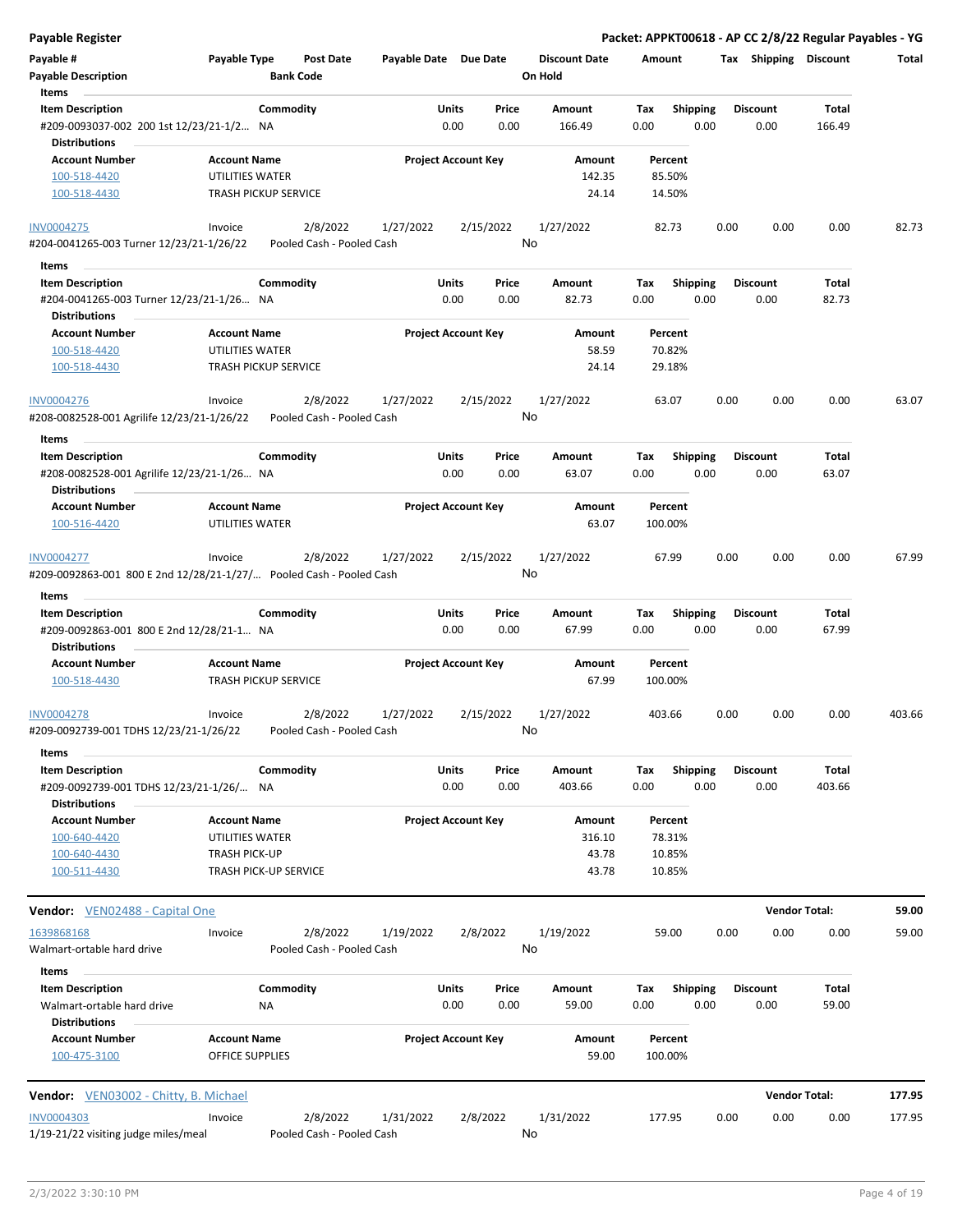**Payable Register Packet: APPKT00618 - AP CC 2/8/22 Regular Payables - YG**

| Payable #<br><b>Payable Description</b><br>Items                                   | Payable Type                                | <b>Post Date</b><br><b>Bank Code</b>  | Payable Date Due Date |                                            | <b>Discount Date</b><br>On Hold | Amount             |                         |                 |                      | Tax Shipping Discount | Total  |
|------------------------------------------------------------------------------------|---------------------------------------------|---------------------------------------|-----------------------|--------------------------------------------|---------------------------------|--------------------|-------------------------|-----------------|----------------------|-----------------------|--------|
| <b>Item Description</b><br>1/19-21/22 visiting judge miles<br><b>Distributions</b> | Mileage                                     | Commodity                             |                       | Units<br>Price<br>0.59<br>270.00           | Amount<br>157.95                | Tax<br>0.00        | <b>Shipping</b><br>0.00 | <b>Discount</b> | 0.00                 | Total<br>157.95       |        |
| <b>Account Number</b><br>100-435-4670                                              | <b>Account Name</b><br>VISITING JUDGE       |                                       |                       | <b>Project Account Key</b>                 | Amount<br>157.95                | Percent<br>100.00% |                         |                 |                      |                       |        |
| Items                                                                              |                                             |                                       |                       |                                            |                                 |                    |                         |                 |                      |                       |        |
| <b>Item Description</b>                                                            |                                             | Commodity                             |                       | Units<br>Price                             | Amount                          | Tax                | <b>Shipping</b><br>0.00 | <b>Discount</b> |                      | Total                 |        |
| 1/19-21/22 visiting judge meal<br><b>Distributions</b><br><b>Account Number</b>    | ΝA<br><b>Account Name</b>                   |                                       |                       | 0.00<br>0.00<br><b>Project Account Key</b> | 20.00<br>Amount                 | 0.00<br>Percent    |                         |                 | 0.00                 | 20.00                 |        |
| 100-435-4670                                                                       | <b>VISITING JUDGE</b>                       |                                       |                       |                                            | 20.00                           | 100.00%            |                         |                 |                      |                       |        |
| <b>Vendor: 00592 - CITY AUTO PARTS</b>                                             |                                             |                                       |                       |                                            |                                 |                    |                         |                 | <b>Vendor Total:</b> |                       | 281.73 |
| 295160<br>Const #2 battery                                                         | Invoice                                     | 2/8/2022<br>Pooled Cash - Pooled Cash | 1/6/2022              | 2/8/2022                                   | 1/6/2022<br>No                  | 112.95             |                         | 0.00            | 0.00                 | 0.00                  | 112.95 |
| Items                                                                              |                                             |                                       |                       |                                            |                                 |                    |                         |                 |                      |                       |        |
| <b>Item Description</b><br>Const #2 battery<br><b>Distributions</b>                | ΝA                                          | Commodity                             |                       | Units<br>Price<br>0.00<br>0.00             | Amount<br>112.95                | Tax<br>0.00        | <b>Shipping</b><br>0.00 | <b>Discount</b> | 0.00                 | Total<br>112.95       |        |
| <b>Account Number</b><br>100-552-4540                                              | <b>Account Name</b><br>R&M AUTO             |                                       |                       | <b>Project Account Key</b>                 | Amount<br>112.95                | Percent<br>100.00% |                         |                 |                      |                       |        |
| <u> 295200</u><br>Pct 2 R&M Parts                                                  | Invoice                                     | 2/8/2022<br>Pooled Cash - Pooled Cash | 1/7/2022              | 2/8/2022                                   | 1/7/2022<br>No                  | 7.28               |                         | 0.00            | 0.00                 | 0.00                  | 7.28   |
| Items                                                                              |                                             |                                       |                       |                                            |                                 |                    |                         |                 |                      |                       |        |
| <b>Item Description</b><br>Pct 2 R&M Parts<br><b>Distributions</b>                 | ΝA                                          | Commodity                             |                       | Units<br>Price<br>0.00<br>0.00             | Amount<br>7.28                  | Tax<br>0.00        | <b>Shipping</b><br>0.00 | <b>Discount</b> | 0.00                 | Total<br>7.28         |        |
| <b>Account Number</b><br>220-622-4580                                              | <b>Account Name</b><br>R&M MACHINERY PARTS  |                                       |                       | <b>Project Account Key</b>                 | Amount<br>7.28                  | Percent<br>100.00% |                         |                 |                      |                       |        |
| 295361<br>Pct 2 tool bits/socket                                                   | Invoice                                     | 2/8/2022<br>Pooled Cash - Pooled Cash | 1/11/2022             | 2/8/2022                                   | 1/11/2022<br>No                 | 15.11              |                         | 0.00            | 0.00                 | 0.00                  | 15.11  |
| Items<br><b>Item Description</b>                                                   |                                             | Commodity                             |                       | Units<br>Price                             | Amount                          | Tax                | <b>Shipping</b>         | <b>Discount</b> |                      | Total                 |        |
| Pct 2 tool bits/socket<br>Distributions                                            | ΝA                                          |                                       |                       | 0.00<br>0.00                               | 15.11                           | 0.00               | 0.00                    |                 | 0.00                 | 15.11                 |        |
| <b>Account Number</b><br>220-622-3400                                              | <b>Account Name</b><br><b>SHOP SUPPLIES</b> |                                       |                       | <b>Project Account Key</b>                 | Amount<br>15.11                 | Percent<br>100.00% |                         |                 |                      |                       |        |
| 295363<br>Pct 2 socket drive                                                       | Invoice                                     | 2/8/2022<br>Pooled Cash - Pooled Cash | 1/11/2022             | 2/8/2022                                   | 1/11/2022<br>No                 | 3.14               |                         | 0.00            | 0.00                 | 0.00                  | 3.14   |
| Items                                                                              |                                             |                                       |                       |                                            |                                 |                    |                         |                 |                      |                       |        |
| <b>Item Description</b><br>Pct 2 socket drive                                      | ΝA                                          | Commodity                             |                       | Units<br>Price<br>0.00<br>0.00             | Amount<br>3.14                  | Tax<br>0.00        | <b>Shipping</b><br>0.00 | <b>Discount</b> | 0.00                 | Total<br>3.14         |        |
| <b>Distributions</b><br><b>Account Number</b><br>220-622-3400                      | <b>Account Name</b><br><b>SHOP SUPPLIES</b> |                                       |                       | <b>Project Account Key</b>                 | Amount<br>3.14                  | Percent<br>100.00% |                         |                 |                      |                       |        |
| <u> 295439</u>                                                                     | Invoice                                     | 2/8/2022<br>Pooled Cash - Pooled Cash | 1/13/2022             | 2/8/2022                                   | 1/13/2022<br>No                 | 13.09              |                         | 0.00            | 0.00                 | 0.00                  | 13.09  |
| Pct 2 screw ext/socket                                                             |                                             |                                       |                       |                                            |                                 |                    |                         |                 |                      |                       |        |
| Items<br><b>Item Description</b>                                                   |                                             | Commodity                             |                       | Units<br>Price                             | Amount                          | Tax                | <b>Shipping</b>         | <b>Discount</b> |                      | Total                 |        |
| Pct 2 screw ext/socket<br><b>Distributions</b>                                     | ΝA                                          |                                       |                       | 0.00<br>0.00                               | 13.09                           | 0.00               | 0.00                    |                 | 0.00                 | 13.09                 |        |
| <b>Account Number</b><br>220-622-3400                                              | <b>Account Name</b><br><b>SHOP SUPPLIES</b> |                                       |                       | <b>Project Account Key</b>                 | Amount<br>13.09                 | Percent<br>100.00% |                         |                 |                      |                       |        |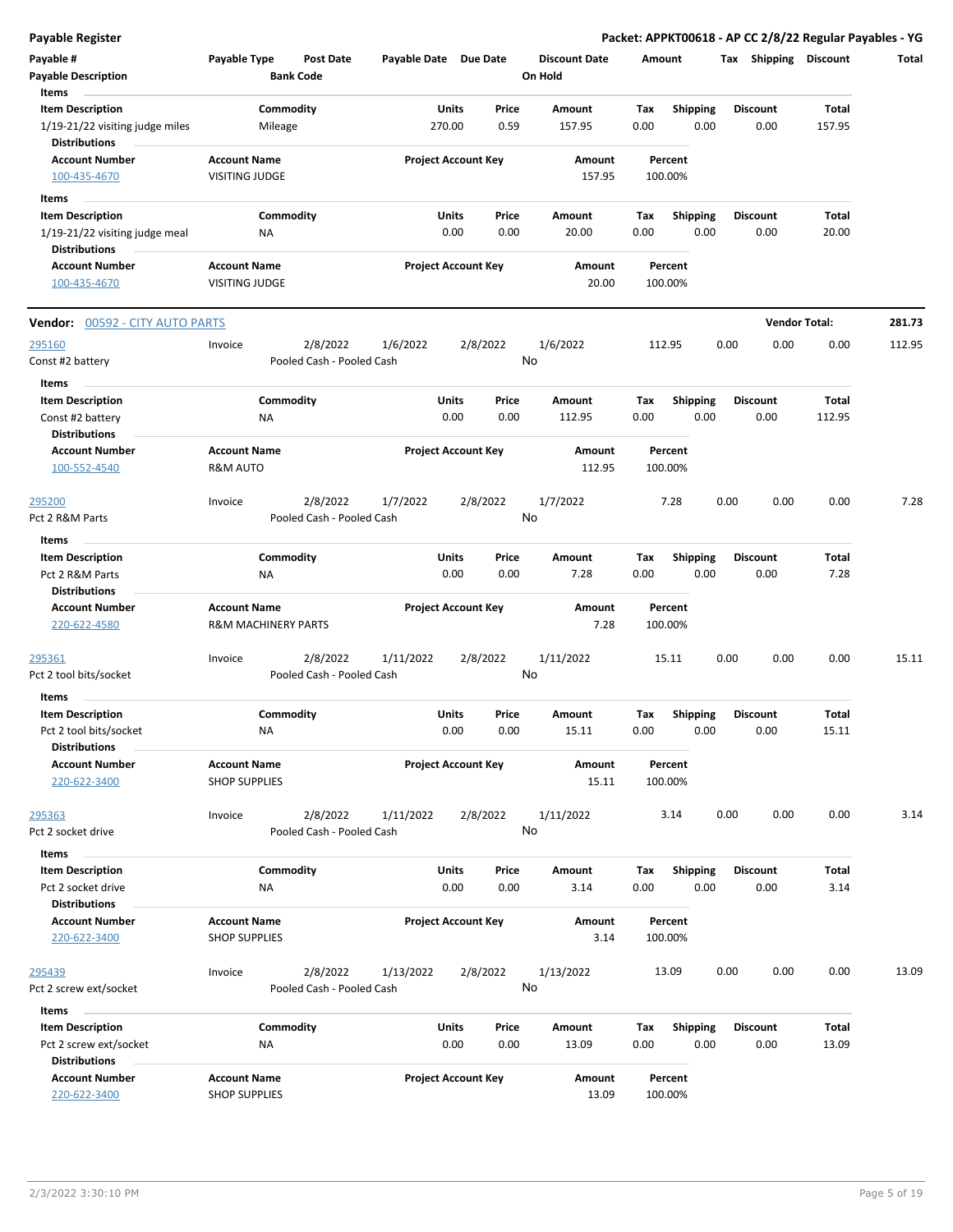| Payable #<br><b>Payable Description</b>                                                                                                                             |                                             |                           |                  |                       |                            |               |                                 |             |                         |      |                         |                              |                      |
|---------------------------------------------------------------------------------------------------------------------------------------------------------------------|---------------------------------------------|---------------------------|------------------|-----------------------|----------------------------|---------------|---------------------------------|-------------|-------------------------|------|-------------------------|------------------------------|----------------------|
|                                                                                                                                                                     | Payable Type                                | <b>Bank Code</b>          | <b>Post Date</b> | Payable Date Due Date |                            |               | <b>Discount Date</b><br>On Hold | Amount      |                         |      | Tax Shipping Discount   |                              | Total                |
| 295443<br>Pct 2 screw ext                                                                                                                                           | Invoice                                     | Pooled Cash - Pooled Cash | 2/8/2022         | 1/13/2022             |                            | 2/8/2022      | 1/13/2022<br>No                 |             | 5.18                    | 0.00 | 0.00                    | 0.00                         | 5.18                 |
| <b>Items</b>                                                                                                                                                        |                                             |                           |                  |                       |                            |               |                                 |             |                         |      |                         |                              |                      |
| <b>Item Description</b><br>Pct 2 screw ext<br><b>Distributions</b>                                                                                                  |                                             | Commodity<br>ΝA           |                  |                       | Units<br>0.00              | Price<br>0.00 | Amount<br>5.18                  | Tax<br>0.00 | <b>Shipping</b><br>0.00 |      | Discount<br>0.00        | Total<br>5.18                |                      |
| <b>Account Number</b><br>220-622-3400                                                                                                                               | <b>Account Name</b><br><b>SHOP SUPPLIES</b> |                           |                  |                       | <b>Project Account Key</b> |               | Amount<br>5.18                  |             | Percent<br>100.00%      |      |                         |                              |                      |
| 295445                                                                                                                                                              | Invoice                                     |                           | 2/8/2022         | 1/13/2022             |                            | 2/8/2022      | 1/13/2022                       |             | 64.99                   | 0.00 | 0.00                    | 0.00                         | 64.99                |
| Pct 2 5 gal 80-90W                                                                                                                                                  |                                             | Pooled Cash - Pooled Cash |                  |                       |                            |               | No                              |             |                         |      |                         |                              |                      |
| Items                                                                                                                                                               |                                             |                           |                  |                       |                            |               |                                 |             |                         |      |                         |                              |                      |
| <b>Item Description</b><br>Pct 2 5 gal 80-90W<br><b>Distributions</b>                                                                                               |                                             | Commodity<br>NA           |                  |                       | Units<br>0.00              | Price<br>0.00 | Amount<br>64.99                 | Tax<br>0.00 | <b>Shipping</b><br>0.00 |      | <b>Discount</b><br>0.00 | Total<br>64.99               |                      |
| <b>Account Number</b><br>220-622-4570                                                                                                                               | <b>Account Name</b>                         | R&M MACHINERY GAS & OIL   |                  |                       | <b>Project Account Key</b> |               | Amount<br>64.99                 |             | Percent<br>100.00%      |      |                         |                              |                      |
| 295662                                                                                                                                                              | Invoice                                     | Pooled Cash - Pooled Cash | 2/8/2022         | 1/18/2022             |                            | 2/8/2022      | 1/18/2022<br>No                 |             | 59.99                   | 0.00 | 0.00                    | 0.00                         | 59.99                |
| Pct 2 85W140 5 gal                                                                                                                                                  |                                             |                           |                  |                       |                            |               |                                 |             |                         |      |                         |                              |                      |
| Items                                                                                                                                                               |                                             |                           |                  |                       |                            |               |                                 |             |                         |      |                         |                              |                      |
| <b>Item Description</b><br>Pct 2 85W140 5 gal<br><b>Distributions</b>                                                                                               |                                             | Commodity<br>ΝA           |                  |                       | Units<br>0.00              | Price<br>0.00 | Amount<br>59.99                 | Tax<br>0.00 | <b>Shipping</b><br>0.00 |      | <b>Discount</b><br>0.00 | Total<br>59.99               |                      |
| <b>Account Number</b><br>220-622-4570                                                                                                                               | <b>Account Name</b>                         | R&M MACHINERY GAS & OIL   |                  |                       | <b>Project Account Key</b> |               | Amount<br>59.99                 |             | Percent<br>100.00%      |      |                         |                              |                      |
|                                                                                                                                                                     |                                             |                           |                  |                       |                            |               |                                 |             |                         |      |                         |                              |                      |
|                                                                                                                                                                     |                                             |                           |                  |                       |                            |               |                                 |             |                         |      |                         | <b>Vendor Total:</b>         | 107.00               |
|                                                                                                                                                                     |                                             |                           |                  |                       |                            |               |                                 |             |                         |      |                         |                              |                      |
| March 2022 computer software support                                                                                                                                | Invoice                                     | Pooled Cash - Pooled Cash | 2/8/2022         | 2/1/2022              |                            | 2/8/2022      | 2/1/2022<br>No                  |             | 107.00                  | 0.00 | 0.00                    | 0.00                         | 107.00               |
| Items                                                                                                                                                               |                                             |                           |                  |                       |                            |               |                                 |             |                         |      |                         |                              |                      |
| <b>Item Description</b><br>March 2022 computer software support                                                                                                     |                                             | Commodity<br>ΝA           |                  |                       | Units<br>0.00              | Price<br>0.00 | Amount<br>107.00                | Tax<br>0.00 | <b>Shipping</b><br>0.00 |      | Discount<br>0.00        | <b>Total</b><br>107.00       |                      |
| Distributions<br><b>Account Number</b><br>100-573-4530                                                                                                              | <b>Account Name</b>                         | <b>COMPUTER SOFTWARE</b>  |                  |                       | <b>Project Account Key</b> |               | Amount<br>107.00                |             | Percent<br>100.00%      |      |                         |                              |                      |
|                                                                                                                                                                     |                                             |                           |                  |                       |                            |               |                                 |             |                         |      |                         |                              |                      |
| <b>Vendor:</b> VEN02315 - Fannin County Adult Probation<br>February 2022 Bond supervision support                                                                   | Invoice                                     | Pooled Cash - Pooled Cash | 2/8/2022         | 2/1/2022              |                            | 2/8/2022      | 2/1/2022<br>No                  | 7,018.83    |                         | 0.00 | 0.00                    | <b>Vendor Total:</b><br>0.00 | 7,018.83<br>7,018.83 |
| Items                                                                                                                                                               |                                             |                           |                  |                       |                            |               |                                 |             |                         |      |                         |                              |                      |
| <b>Vendor:</b> 00727 - CORRECTIONS SOFTWARE SOLUTIONS, LP<br><u>51308</u><br><b>INV0004280</b><br><b>Item Description</b><br>February 2022 Bond supervision support |                                             | Commodity<br>ΝA           |                  |                       | Units<br>0.00              | Price<br>0.00 | Amount<br>7,018.83              | Tax<br>0.00 | <b>Shipping</b><br>0.00 |      | <b>Discount</b><br>0.00 | <b>Total</b><br>7,018.83     |                      |
| <b>Distributions</b>                                                                                                                                                |                                             |                           |                  |                       |                            |               |                                 |             |                         |      |                         |                              |                      |
| <b>Account Number</b><br>100-573-4811                                                                                                                               | <b>Account Name</b><br><b>FUNDING CSCD</b>  |                           |                  |                       | <b>Project Account Key</b> |               | Amount<br>7,018.83              |             | Percent<br>100.00%      |      |                         |                              |                      |
| <b>Vendor:</b> 00215 - FIRST UNITED METHODIST CHURCH                                                                                                                |                                             |                           |                  |                       |                            |               |                                 |             |                         |      |                         | <b>Vendor Total:</b>         | 2,350.00             |
|                                                                                                                                                                     | Invoice                                     | Pooled Cash - Pooled Cash | 2/8/2022         | 1/31/2022             |                            | 2/8/2022      | 1/31/2022<br>No                 | 2,350.00    |                         | 0.00 | 0.00                    | 0.00                         | 2,350.00             |
| <b>INV0004248</b><br>2/15-3/14/22 200 W8th lease<br>Items                                                                                                           |                                             |                           |                  |                       |                            |               |                                 |             |                         |      |                         |                              |                      |
| <b>Item Description</b><br>2/15-3/14/22 200 W8th lease<br><b>Distributions</b>                                                                                      |                                             | Commodity<br>ΝA           |                  |                       | Units<br>0.00              | Price<br>0.00 | Amount<br>2,350.00              | Tax<br>0.00 | <b>Shipping</b><br>0.00 |      | <b>Discount</b><br>0.00 | Total<br>2,350.00            |                      |

**Vendor:** 00236 - FUNCTION 4, LLC **Vendor Total: 151.47**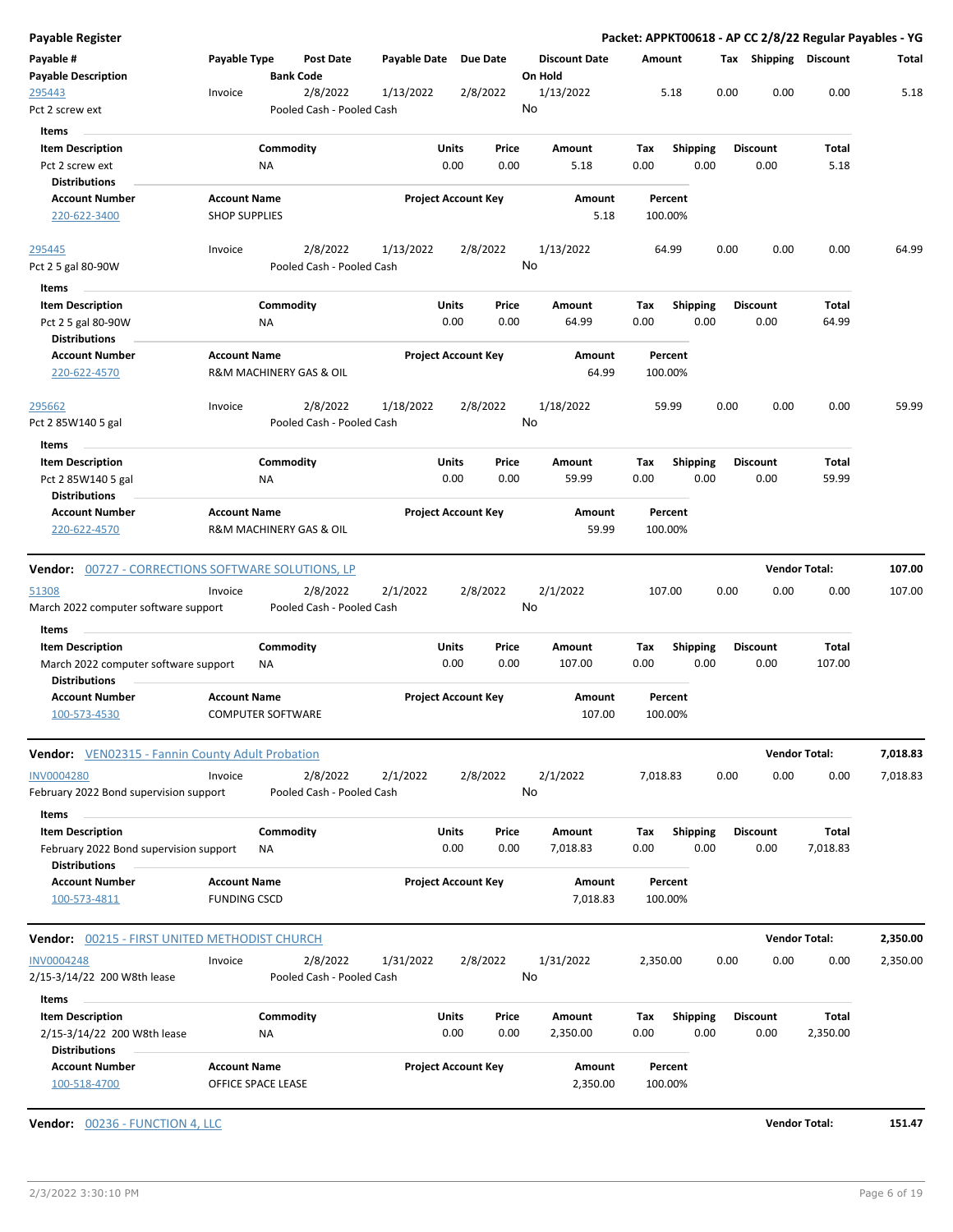| <b>Payable Register</b>                                            |                                                      |                 |                                       |                       |               |                            |                                 |             |                 |      |      |                         | Packet: APPKT00618 - AP CC 2/8/22 Regular Payables - YG |          |
|--------------------------------------------------------------------|------------------------------------------------------|-----------------|---------------------------------------|-----------------------|---------------|----------------------------|---------------------------------|-------------|-----------------|------|------|-------------------------|---------------------------------------------------------|----------|
| Payable #<br><b>Payable Description</b>                            | Payable Type                                         |                 | <b>Post Date</b><br><b>Bank Code</b>  | Payable Date Due Date |               |                            | <b>Discount Date</b><br>On Hold | Amount      |                 |      |      | Tax Shipping Discount   |                                                         | Total    |
| INV918417<br>Copies 1/4-2/3/2022                                   | Invoice                                              |                 | 2/8/2022<br>Pooled Cash - Pooled Cash | 2/1/2022              |               | 3/3/2022                   | 2/1/2022<br>No                  | 151.47      |                 |      | 0.00 | 0.00                    | 0.00                                                    | 151.47   |
|                                                                    |                                                      |                 |                                       |                       |               |                            |                                 |             |                 |      |      |                         |                                                         |          |
| Items                                                              |                                                      |                 |                                       |                       |               |                            |                                 |             |                 |      |      |                         |                                                         |          |
| <b>Item Description</b>                                            |                                                      | Commodity       |                                       |                       | Units         | Price                      | Amount                          | Tax         | <b>Shipping</b> |      |      | <b>Discount</b>         | Total                                                   |          |
| Copies                                                             |                                                      | NA              |                                       |                       | 0.00          | 0.00                       | 151.47                          | 0.00        |                 | 0.00 |      | 0.00                    | 151.47                                                  |          |
| <b>Distributions</b><br><b>Account Number</b>                      | <b>Account Name</b>                                  |                 |                                       |                       |               | <b>Project Account Key</b> | Amount                          |             | Percent         |      |      |                         |                                                         |          |
| 100-665-3150                                                       | <b>COPIER RENTAL</b>                                 |                 |                                       |                       |               |                            | 4.59                            |             | 3.03%           |      |      |                         |                                                         |          |
| 100-499-3150                                                       | <b>COPIER EXPENSE</b>                                |                 |                                       |                       |               |                            | 7.83                            |             | 5.17%           |      |      |                         |                                                         |          |
| 100-510-3150                                                       | <b>COPIER RENTAL</b>                                 |                 |                                       |                       |               |                            | 114.94                          |             | 75.88%          |      |      |                         |                                                         |          |
| 100-513-3150                                                       | <b>COPIER RENTAL</b>                                 |                 |                                       |                       |               |                            | 5.01                            |             | 3.31%           |      |      |                         |                                                         |          |
| 100-590-3150                                                       | <b>COPIER RENTAL</b>                                 |                 |                                       |                       |               |                            | 2.34                            |             | 1.54%           |      |      |                         |                                                         |          |
| 100-575-3150                                                       | <b>COPIER RENTAL</b>                                 |                 |                                       |                       |               |                            | 6.15                            |             | 4.06%           |      |      |                         |                                                         |          |
| 100-475-3150                                                       | <b>COPIER EXPENSE</b>                                |                 |                                       |                       |               |                            | 3.97                            |             | 2.62%           |      |      |                         |                                                         |          |
| 160-452-3150                                                       | <b>COPIER RENTAL</b>                                 |                 |                                       |                       |               |                            | 6.64                            |             | 4.38%           |      |      |                         |                                                         |          |
| Vendor: 00010 - HOLLAND, JORDAN PLLC                               |                                                      |                 |                                       |                       |               |                            |                                 |             |                 |      |      |                         | <b>Vendor Total:</b>                                    | 969.75   |
| <b>INV0004250</b>                                                  | Invoice                                              |                 | 2/8/2022                              | 1/26/2022             |               | 2/8/2022                   | 1/26/2022                       | 300.00      |                 |      | 0.00 | 0.00                    | 0.00                                                    | 300.00   |
| 50984 Goode Co Ct@Law                                              |                                                      |                 | Pooled Cash - Pooled Cash             |                       |               |                            | No                              |             |                 |      |      |                         |                                                         |          |
|                                                                    |                                                      |                 |                                       |                       |               |                            |                                 |             |                 |      |      |                         |                                                         |          |
| Items                                                              |                                                      |                 |                                       |                       |               |                            |                                 |             |                 |      |      |                         |                                                         |          |
| <b>Item Description</b>                                            |                                                      | Commodity       |                                       |                       | Units         | Price                      | Amount                          | Tax         | <b>Shipping</b> |      |      | <b>Discount</b>         | Total                                                   |          |
| 50984 Goode Co Ct@Law                                              |                                                      | ΝA              |                                       |                       | 0.00          | 0.00                       | 300.00                          | 0.00        |                 | 0.00 |      | 0.00                    | 300.00                                                  |          |
| <b>Distributions</b>                                               |                                                      |                 |                                       |                       |               |                            |                                 |             |                 |      |      |                         |                                                         |          |
| <b>Account Number</b><br>100-410-4240                              | <b>Account Name</b><br><b>INDIGENT ATTORNEY FEES</b> |                 |                                       |                       |               | <b>Project Account Key</b> | Amount<br>300.00                | 100.00%     | Percent         |      |      |                         |                                                         |          |
| INV0004251                                                         | Invoice                                              |                 | 2/8/2022                              | 1/26/2022             |               | 2/8/2022                   | 1/26/2022                       | 300.00      |                 |      | 0.00 | 0.00                    | 0.00                                                    | 300.00   |
| 50714 Lorance Co Ct@Law                                            |                                                      |                 | Pooled Cash - Pooled Cash             |                       |               |                            | No                              |             |                 |      |      |                         |                                                         |          |
| Items                                                              |                                                      |                 |                                       |                       |               |                            |                                 |             |                 |      |      |                         |                                                         |          |
| <b>Item Description</b>                                            |                                                      | Commodity       |                                       |                       | Units         | Price                      | Amount                          | Tax         | <b>Shipping</b> |      |      | <b>Discount</b>         | <b>Total</b>                                            |          |
| 50714 Lorance Co Ct@Law<br><b>Distributions</b>                    |                                                      | ΝA              |                                       |                       | 0.00          | 0.00                       | 300.00                          | 0.00        |                 | 0.00 |      | 0.00                    | 300.00                                                  |          |
| <b>Account Number</b>                                              | <b>Account Name</b>                                  |                 |                                       |                       |               | <b>Project Account Key</b> | Amount                          |             | Percent         |      |      |                         |                                                         |          |
| 100-410-4240                                                       | <b>INDIGENT ATTORNEY FEES</b>                        |                 |                                       |                       |               |                            | 300.00                          | 100.00%     |                 |      |      |                         |                                                         |          |
| INV0004304<br>CR-21-28270 Perry Dst Ct 12/15/21-1/13/22            | Invoice                                              |                 | 2/8/2022<br>Pooled Cash - Pooled Cash | 1/13/2022             |               | 2/8/2022                   | 1/13/2022<br>No                 | 369.75      |                 |      | 0.00 | 0.00                    | 0.00                                                    | 369.75   |
| Items                                                              |                                                      |                 |                                       |                       |               |                            |                                 |             |                 |      |      |                         |                                                         |          |
| <b>Item Description</b>                                            |                                                      | Commodity       |                                       |                       | Units         | Price                      | Amount                          | Tax         | <b>Shipping</b> |      |      | <b>Discount</b>         | Total                                                   |          |
| CR-21-28270 Perry Dst Ct 12/15/21-1/13/ NA<br><b>Distributions</b> |                                                      |                 |                                       |                       | 0.00          | 0.00                       | 369.75                          | 0.00        |                 | 0.00 |      | 0.00                    | 369.75                                                  |          |
| <b>Account Number</b><br>100-435-4370                              | <b>Account Name</b><br><b>ATTORNEY FEES</b>          |                 |                                       |                       |               | <b>Project Account Key</b> | Amount<br>369.75                | 100.00%     | Percent         |      |      |                         |                                                         |          |
| <b>Vendor:</b> 00796 - INDIGENT HEALTHCARE SOLUTIONS, LTD          |                                                      |                 |                                       |                       |               |                            |                                 |             |                 |      |      |                         | <b>Vendor Total:</b>                                    | 1,059.00 |
|                                                                    |                                                      |                 |                                       |                       |               |                            |                                 |             |                 |      |      |                         |                                                         |          |
| 73142<br>March 2022 computer software support                      | Invoice                                              |                 | 2/8/2022<br>Pooled Cash - Pooled Cash | 2/1/2022              |               | 2/8/2022                   | 2/1/2022<br>No                  | 1,059.00    |                 |      | 0.00 | 0.00                    | 0.00                                                    | 1,059.00 |
| Items                                                              |                                                      |                 |                                       |                       |               |                            |                                 |             |                 |      |      |                         |                                                         |          |
| <b>Item Description</b><br>March 2022 computer software support    |                                                      | Commodity<br>ΝA |                                       |                       | Units<br>0.00 | Price<br>0.00              | Amount<br>1,059.00              | Tax<br>0.00 | <b>Shipping</b> | 0.00 |      | <b>Discount</b><br>0.00 | Total<br>1,059.00                                       |          |
| <b>Distributions</b><br><b>Account Number</b>                      | <b>Account Name</b>                                  |                 |                                       |                       |               | <b>Project Account Key</b> |                                 |             |                 |      |      |                         |                                                         |          |
| 100-645-4530                                                       | <b>COMPUTER SOFTWARE</b>                             |                 |                                       |                       |               |                            | Amount<br>1,059.00              | 100.00%     | Percent         |      |      |                         |                                                         |          |
| <b>Vendor:</b> 00023 - INTERSTATE BILLING SERVICE, INC.            |                                                      |                 |                                       |                       |               |                            |                                 |             |                 |      |      |                         | <b>Vendor Total:</b>                                    | 432.68   |
| 871489                                                             | Invoice                                              |                 | 2/8/2022                              | 1/6/2022              |               | 2/8/2022                   | 1/6/2022                        | 417.26      |                 |      | 0.00 | 0.00                    | 0.00                                                    | 417.26   |
| Pct 2 belt/compressor - Red River Truck                            |                                                      |                 | Pooled Cash - Pooled Cash             |                       |               |                            | No                              |             |                 |      |      |                         |                                                         |          |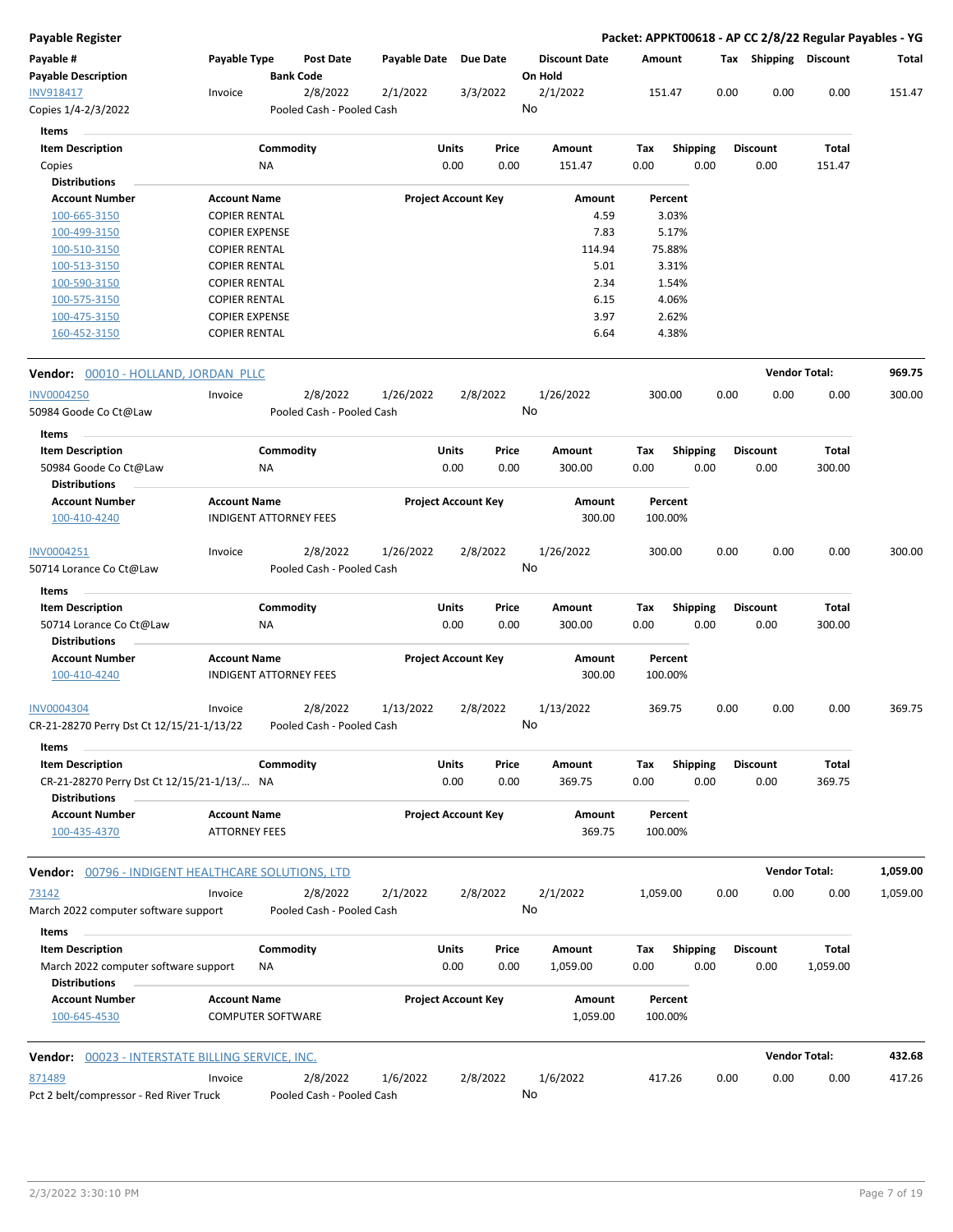| <b>Payable Register</b>                                                                    |                                      |                                 |                                       |                       |                            |               |                                 |             |                         |      |                         | Packet: APPKT00618 - AP CC 2/8/22 Regular Payables - YG |          |
|--------------------------------------------------------------------------------------------|--------------------------------------|---------------------------------|---------------------------------------|-----------------------|----------------------------|---------------|---------------------------------|-------------|-------------------------|------|-------------------------|---------------------------------------------------------|----------|
| Payable #<br><b>Payable Description</b>                                                    | Payable Type                         | <b>Bank Code</b>                | <b>Post Date</b>                      | Payable Date Due Date |                            |               | <b>Discount Date</b><br>On Hold |             | Amount                  |      | Tax Shipping Discount   |                                                         | Total    |
| Items                                                                                      |                                      |                                 |                                       |                       |                            |               |                                 |             |                         |      |                         |                                                         |          |
| <b>Item Description</b><br>Pct 2 belt/compressor - Red River Truck<br><b>Distributions</b> |                                      | Commodity<br>NA                 |                                       |                       | Units<br>0.00              | Price<br>0.00 | Amount<br>417.26                | Tax<br>0.00 | Shipping<br>0.00        |      | <b>Discount</b><br>0.00 | Total<br>417.26                                         |          |
| <b>Account Number</b><br>220-622-4580                                                      | <b>Account Name</b>                  | <b>R&amp;M MACHINERY PARTS</b>  |                                       |                       | <b>Project Account Key</b> |               | Amount<br>417.26                |             | Percent<br>100.00%      |      |                         |                                                         |          |
| 872039<br>Pct 2 bushing/nipple/connector - Red River Tru Pooled Cash - Pooled Cash         | Invoice                              |                                 | 2/8/2022                              | 1/26/2022             |                            | 2/8/2022      | 1/26/2022<br>No                 |             | 15.42                   | 0.00 | 0.00                    | 0.00                                                    | 15.42    |
| Items                                                                                      |                                      |                                 |                                       |                       |                            |               |                                 |             |                         |      |                         |                                                         |          |
| <b>Item Description</b>                                                                    |                                      | Commodity                       |                                       |                       | Units                      | Price         | Amount                          | Tax         | <b>Shipping</b>         |      | <b>Discount</b>         | Total                                                   |          |
| Pct 2 bushing/nipple/connector - Red Rive NA<br><b>Distributions</b>                       |                                      |                                 |                                       |                       | 0.00                       | 0.00          | 15.42                           | 0.00        | 0.00                    |      | 0.00                    | 15.42                                                   |          |
| <b>Account Number</b><br>220-622-4580                                                      | <b>Account Name</b>                  | <b>R&amp;M MACHINERY PARTS</b>  |                                       |                       | <b>Project Account Key</b> |               | Amount<br>15.42                 |             | Percent<br>100.00%      |      |                         |                                                         |          |
| <b>Vendor: 00397 - JESSICA MCDONALD &amp; ASSOC.</b>                                       |                                      |                                 |                                       |                       |                            |               |                                 |             |                         |      | <b>Vendor Total:</b>    |                                                         | 1,650.00 |
| <u>438</u><br>RC Dst Ct 8/24-11/22/21                                                      | Invoice                              |                                 | 2/8/2022<br>Pooled Cash - Pooled Cash | 11/22/2021            |                            | 2/8/2022      | 11/22/2021<br>No                |             | 230.00                  | 0.00 | 0.00                    | 0.00                                                    | 230.00   |
| Items<br><b>Item Description</b>                                                           |                                      | Commodity                       |                                       |                       | Units                      | Price         | Amount                          | Tax         | <b>Shipping</b>         |      | <b>Discount</b>         | Total                                                   |          |
| RC Dst Ct 8/24-11/22/21<br><b>Distributions</b>                                            |                                      | ΝA                              |                                       |                       | 0.00                       | 0.00          | 230.00                          | 0.00        | 0.00                    |      | 0.00                    | 230.00                                                  |          |
| <b>Account Number</b><br>100-435-4320                                                      | <b>Account Name</b>                  | <b>ATTORNEY FEES JUVENILE</b>   |                                       |                       | <b>Project Account Key</b> |               | Amount<br>230.00                |             | Percent<br>100.00%      |      |                         |                                                         |          |
| 473<br>FA-20-44890 NA Dst Ct 11/4-12/15/21                                                 | Invoice                              |                                 | 2/8/2022<br>Pooled Cash - Pooled Cash | 12/15/2021            |                            | 2/8/2022      | 12/15/2021<br>No                | 1,420.00    |                         | 0.00 | 0.00                    | 0.00                                                    | 1,420.00 |
| Items                                                                                      |                                      |                                 |                                       |                       |                            |               |                                 |             |                         |      |                         |                                                         |          |
| <b>Item Description</b><br>FA-20-44890 NA Dst Ct 11/4-12/15/21<br><b>Distributions</b>     |                                      | Commodity<br>ΝA                 |                                       |                       | Units<br>0.00              | Price<br>0.00 | Amount<br>1,420.00              | Tax<br>0.00 | <b>Shipping</b><br>0.00 |      | <b>Discount</b><br>0.00 | Total<br>1,420.00                                       |          |
| <b>Account Number</b><br>100-435-4360                                                      | <b>Account Name</b>                  | <b>ATTORNEY FEES- CPS CASES</b> |                                       |                       | <b>Project Account Key</b> |               | Amount<br>1,420.00              |             | Percent<br>100.00%      |      |                         |                                                         |          |
| Vendor: 00048 - LEONARD, CITY OF                                                           |                                      |                                 |                                       |                       |                            |               |                                 |             |                         |      | <b>Vendor Total:</b>    |                                                         | 89.00    |
| INV0004301<br>Pct 2 water 12/15/21-1/15/22                                                 | Invoice                              |                                 | 2/8/2022<br>Pooled Cash - Pooled Cash | 1/15/2022             |                            | 2/8/2022      | 1/15/2022<br>No                 |             | 89.00                   | 0.00 | 0.00                    | 0.00                                                    | 89.00    |
| Items                                                                                      |                                      |                                 |                                       |                       |                            |               |                                 |             |                         |      |                         |                                                         |          |
| <b>Item Description</b><br>Pct 2 water 12/15/21-1/15/22<br><b>Distributions</b>            |                                      | Commodity<br>NA                 |                                       |                       | Units<br>0.00              | Price<br>0.00 | Amount<br>89.00                 | Tax<br>0.00 | Shipping<br>0.00        |      | <b>Discount</b><br>0.00 | Total<br>89.00                                          |          |
| <b>Account Number</b><br>220-622-4420                                                      | <b>Account Name</b><br>UTILITY WATER |                                 |                                       |                       | <b>Project Account Key</b> |               | Amount<br>89.00                 |             | Percent<br>100.00%      |      |                         |                                                         |          |
| <b>Vendor:</b> 00273 - LEXISNEXIS RISK DATA MANAGEMENT INC                                 |                                      |                                 |                                       |                       |                            |               |                                 |             |                         |      | <b>Vendor Total:</b>    |                                                         | 50.00    |
| 1394504-20220131<br>Jan 2022 Const #1 online research                                      | Invoice                              |                                 | 2/8/2022<br>Pooled Cash - Pooled Cash | 1/31/2022             |                            | 2/8/2022      | 1/31/2022<br>No                 |             | 50.00                   | 0.00 | 0.00                    | 0.00                                                    | 50.00    |
| Items                                                                                      |                                      |                                 |                                       |                       |                            |               |                                 |             |                         |      |                         |                                                         |          |
| <b>Item Description</b><br>Jan 2022 Const #1 online research<br><b>Distributions</b>       |                                      | Commodity<br>NA                 |                                       |                       | Units<br>0.00              | Price<br>0.00 | Amount<br>50.00                 | Tax<br>0.00 | <b>Shipping</b><br>0.00 |      | <b>Discount</b><br>0.00 | Total<br>50.00                                          |          |
| <b>Account Number</b><br>100-551-5910                                                      | <b>Account Name</b>                  | <b>ONLINE RESEARCH</b>          |                                       |                       | <b>Project Account Key</b> |               | Amount<br>50.00                 |             | Percent<br>100.00%      |      |                         |                                                         |          |
| Vendor: 00031 - LEXISNEXIS                                                                 |                                      |                                 |                                       |                       |                            |               |                                 |             |                         |      | <b>Vendor Total:</b>    |                                                         | 384.00   |
| 3093694557                                                                                 | Invoice                              |                                 | 2/8/2022                              | 1/31/2022             |                            | 2/8/2022      | 1/31/2022                       |             | 384.00                  | 0.00 | 0.00                    | 0.00                                                    | 384.00   |
| Jan 2022 DA online research                                                                |                                      |                                 | Pooled Cash - Pooled Cash             |                       |                            |               | No                              |             |                         |      |                         |                                                         |          |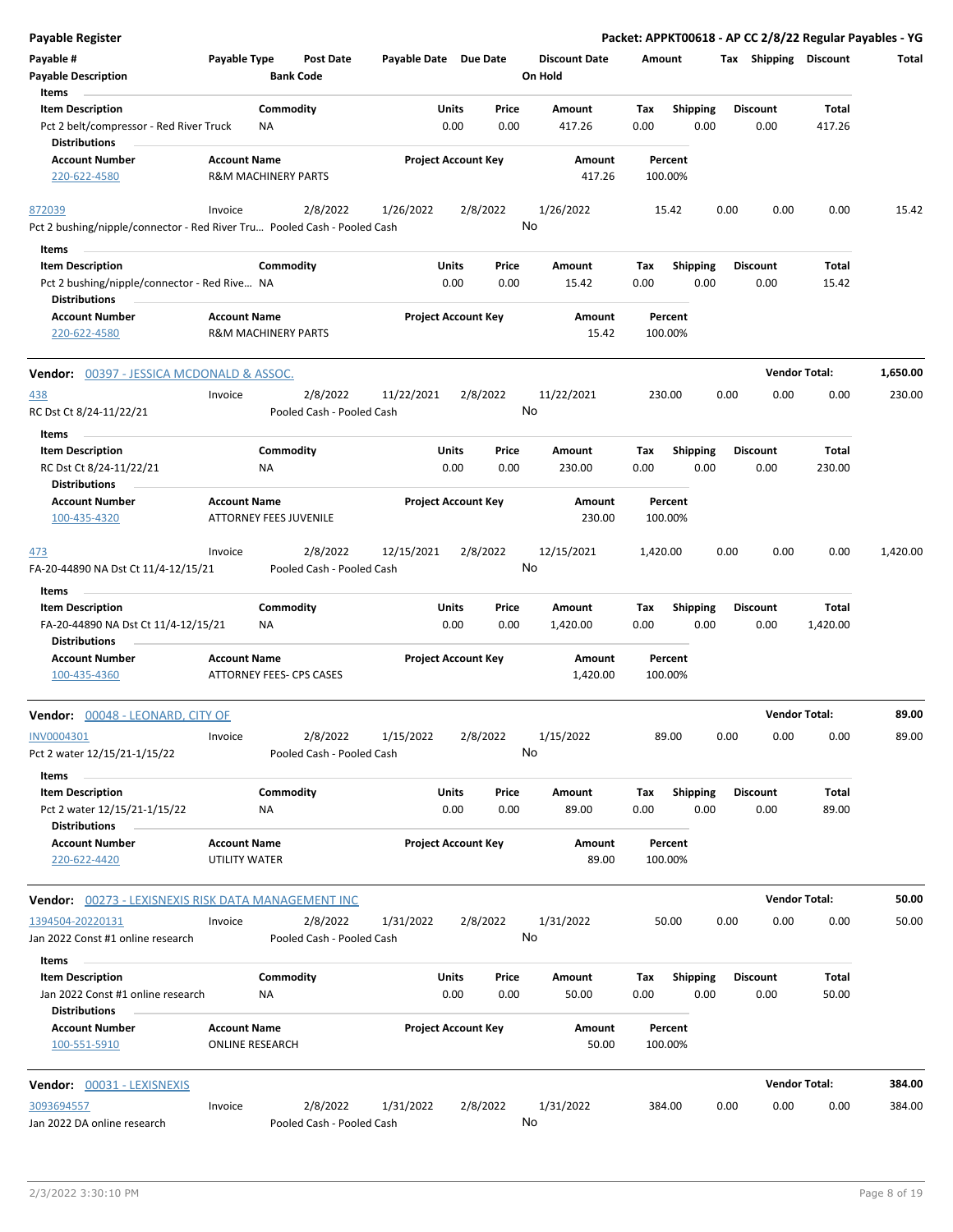| <b>Payable Register</b>                                                                |                        |                         |                                       |                       |                            |                |                      |             |                         |      |                         | Packet: APPKT00618 - AP CC 2/8/22 Regular Payables - YG |        |
|----------------------------------------------------------------------------------------|------------------------|-------------------------|---------------------------------------|-----------------------|----------------------------|----------------|----------------------|-------------|-------------------------|------|-------------------------|---------------------------------------------------------|--------|
| Payable #                                                                              | Payable Type           |                         | <b>Post Date</b>                      | Payable Date Due Date |                            |                | <b>Discount Date</b> | Amount      |                         |      | Tax Shipping Discount   |                                                         | Total  |
| <b>Payable Description</b>                                                             |                        | <b>Bank Code</b>        |                                       |                       |                            |                | On Hold              |             |                         |      |                         |                                                         |        |
| Items                                                                                  |                        |                         |                                       |                       |                            |                |                      |             |                         |      |                         |                                                         |        |
| <b>Item Description</b>                                                                |                        | Commodity               |                                       |                       | Units                      | Price          | Amount               | Tax         | <b>Shipping</b>         |      | <b>Discount</b>         | Total                                                   |        |
| Jan 2022 DA online research<br><b>Distributions</b>                                    |                        | <b>NA</b>               |                                       |                       | 0.00                       | 0.00           | 384.00               | 0.00        | 0.00                    |      | 0.00                    | 384.00                                                  |        |
| <b>Account Number</b>                                                                  | <b>Account Name</b>    |                         |                                       |                       | <b>Project Account Key</b> |                | Amount               |             | Percent                 |      |                         |                                                         |        |
| 100-475-5910                                                                           | <b>ONLINE RESEARCH</b> |                         |                                       |                       |                            |                | 384.00               |             | 100.00%                 |      |                         |                                                         |        |
| Vendor: 00446 - MAGNEGAS WELDING SUPPLY - SOUTH, LL                                    |                        |                         |                                       |                       |                            |                |                      |             |                         |      |                         | <b>Vendor Total:</b>                                    | 18.36  |
| 00112810                                                                               | Invoice                |                         | 2/8/2022                              | 1/31/2022             |                            | 2/8/2022       | 1/31/2022            |             | 18.36                   | 0.00 | 0.00                    | 0.00                                                    | 18.36  |
| Pct 3 cylinder rental                                                                  |                        |                         | Pooled Cash - Pooled Cash             |                       |                            | No             |                      |             |                         |      |                         |                                                         |        |
| Items<br><b>Item Description</b>                                                       |                        | Commodity               |                                       |                       | Units                      | Price          | Amount               | Tax         | <b>Shipping</b>         |      | <b>Discount</b>         | Total                                                   |        |
| Pct 3 cylinder rental                                                                  |                        | <b>NA</b>               |                                       |                       | 0.00                       | 0.00           | 18.36                | 0.00        | 0.00                    |      | 0.00                    | 18.36                                                   |        |
| <b>Distributions</b>                                                                   |                        |                         |                                       |                       |                            |                |                      |             |                         |      |                         |                                                         |        |
| <b>Account Number</b>                                                                  | <b>Account Name</b>    |                         |                                       |                       | <b>Project Account Key</b> |                | Amount               |             | Percent                 |      |                         |                                                         |        |
| 230-623-3430                                                                           |                        |                         | R&B MAT. HARDWARE & LUMBER            |                       |                            |                | 18.36                |             | 100.00%                 |      |                         |                                                         |        |
| <b>Vendor:</b> VEN02793 - Merryman, Thomas Wayne                                       |                        |                         |                                       |                       |                            |                |                      |             |                         |      |                         | <b>Vendor Total:</b>                                    | 48.00  |
| <b>INV0004249</b>                                                                      | Invoice                |                         | 2/8/2022                              | 1/31/2022             |                            | 2/8/2022       | 1/31/2022            |             | 24.00                   | 0.00 | 0.00                    | 0.00                                                    | 24.00  |
| 1/28/22 transport meal                                                                 |                        |                         | Pooled Cash - Pooled Cash             |                       |                            | No             |                      |             |                         |      |                         |                                                         |        |
| Items                                                                                  |                        |                         |                                       |                       |                            |                |                      |             |                         |      |                         |                                                         |        |
| <b>Item Description</b>                                                                |                        | Commodity               |                                       |                       | Units                      | Price          | Amount               | Tax         | <b>Shipping</b>         |      | <b>Discount</b>         | Total                                                   |        |
| 1/28/22 transport meal<br><b>Distributions</b>                                         |                        | ΝA                      |                                       |                       | 0.00                       | 0.00           | 24.00                | 0.00        | 0.00                    |      | 0.00                    | 24.00                                                   |        |
| <b>Account Number</b>                                                                  | <b>Account Name</b>    |                         |                                       |                       | <b>Project Account Key</b> |                | Amount               |             | Percent                 |      |                         |                                                         |        |
| 100-560-4280                                                                           |                        | PRISONER TRANSPORT      |                                       |                       |                            |                | 24.00                |             | 100.00%                 |      |                         |                                                         |        |
| INV0004302<br>1/31/22 transport meals                                                  | Invoice                |                         | 2/8/2022<br>Pooled Cash - Pooled Cash | 2/1/2022              |                            | 2/8/2022<br>No | 2/1/2022             |             | 24.00                   | 0.00 | 0.00                    | 0.00                                                    | 24.00  |
|                                                                                        |                        |                         |                                       |                       |                            |                |                      |             |                         |      |                         |                                                         |        |
| Items                                                                                  |                        |                         |                                       |                       |                            |                |                      |             |                         |      |                         |                                                         |        |
| <b>Item Description</b><br>1/31/22 transport meals<br><b>Distributions</b>             |                        | Commodity<br><b>NA</b>  |                                       |                       | Units<br>0.00              | Price<br>0.00  | Amount<br>24.00      | Tax<br>0.00 | <b>Shipping</b><br>0.00 |      | <b>Discount</b><br>0.00 | Total<br>24.00                                          |        |
| <b>Account Number</b>                                                                  | <b>Account Name</b>    |                         |                                       |                       | <b>Project Account Key</b> |                | Amount               |             | Percent                 |      |                         |                                                         |        |
| 100-560-4280                                                                           |                        | PRISONER TRANSPORT      |                                       |                       |                            |                | 24.00                |             | 100.00%                 |      |                         |                                                         |        |
| Vendor: 00006 - PARKER TIRE                                                            |                        |                         |                                       |                       |                            |                |                      |             |                         |      |                         | <b>Vendor Total:</b>                                    | 75.00  |
| 13990                                                                                  | Invoice                |                         | 2/8/2022                              | 2/1/2022              |                            | 2/8/2022       | 2/1/2022             |             | 75.00                   | 0.00 | 0.00                    | 0.00                                                    | 75.00  |
| Pct 4 loader tire repair<br><b>Items</b>                                               |                        |                         | Pooled Cash - Pooled Cash             |                       |                            | No             |                      |             |                         |      |                         |                                                         |        |
| <b>Item Description</b>                                                                |                        | Commodity               |                                       |                       | Units                      | Price          | Amount               | Tax         | <b>Shipping</b>         |      | <b>Discount</b>         | Total                                                   |        |
| Pct 4 loader tire repair<br><b>Distributions</b>                                       |                        | NA                      |                                       |                       | 0.00                       | 0.00           | 75.00                | 0.00        | 0.00                    |      | 0.00                    | 75.00                                                   |        |
| <b>Account Number</b>                                                                  | <b>Account Name</b>    |                         |                                       |                       | <b>Project Account Key</b> |                | Amount               |             | Percent                 |      |                         |                                                         |        |
| 240-624-4590                                                                           |                        | R&M MACH. TIRES & TUBES |                                       |                       |                            |                | 75.00                |             | 100.00%                 |      |                         |                                                         |        |
| <b>Vendor: 00782 - QUADIENT LEASING USA, INC</b>                                       |                        |                         |                                       |                       |                            |                |                      |             |                         |      |                         | <b>Vendor Total:</b>                                    | 243.01 |
| N9253189<br>March 2022 Courthouse postage lease                                        | Invoice                |                         | 2/8/2022<br>Pooled Cash - Pooled Cash | 1/29/2022             |                            | 3/2/2022<br>No | 1/29/2022            |             | 165.26                  | 0.00 | 0.00                    | 0.00                                                    | 165.26 |
|                                                                                        |                        |                         |                                       |                       |                            |                |                      |             |                         |      |                         |                                                         |        |
| Items                                                                                  |                        |                         |                                       |                       |                            |                |                      |             |                         |      |                         |                                                         |        |
| <b>Item Description</b><br>March 2022 Courthouse postage lease<br><b>Distributions</b> |                        | Commodity<br>NA         |                                       |                       | Units<br>0.00              | Price<br>0.00  | Amount<br>165.26     | Tax<br>0.00 | <b>Shipping</b><br>0.00 |      | <b>Discount</b><br>0.00 | Total<br>165.26                                         |        |
| <b>Account Number</b>                                                                  | <b>Account Name</b>    |                         |                                       |                       | <b>Project Account Key</b> |                | Amount               |             | Percent                 |      |                         |                                                         |        |
| 100-510-3110                                                                           | POSTAGE                |                         |                                       |                       |                            |                | 165.26               |             | 100.00%                 |      |                         |                                                         |        |
| N9253190<br>March 2022 S Annex postage lease                                           | Invoice                |                         | 2/8/2022<br>Pooled Cash - Pooled Cash | 1/29/2022             |                            | 3/2/2022<br>No | 1/29/2022            |             | 77.75                   | 0.00 | 0.00                    | 0.00                                                    | 77.75  |
|                                                                                        |                        |                         |                                       |                       |                            |                |                      |             |                         |      |                         |                                                         |        |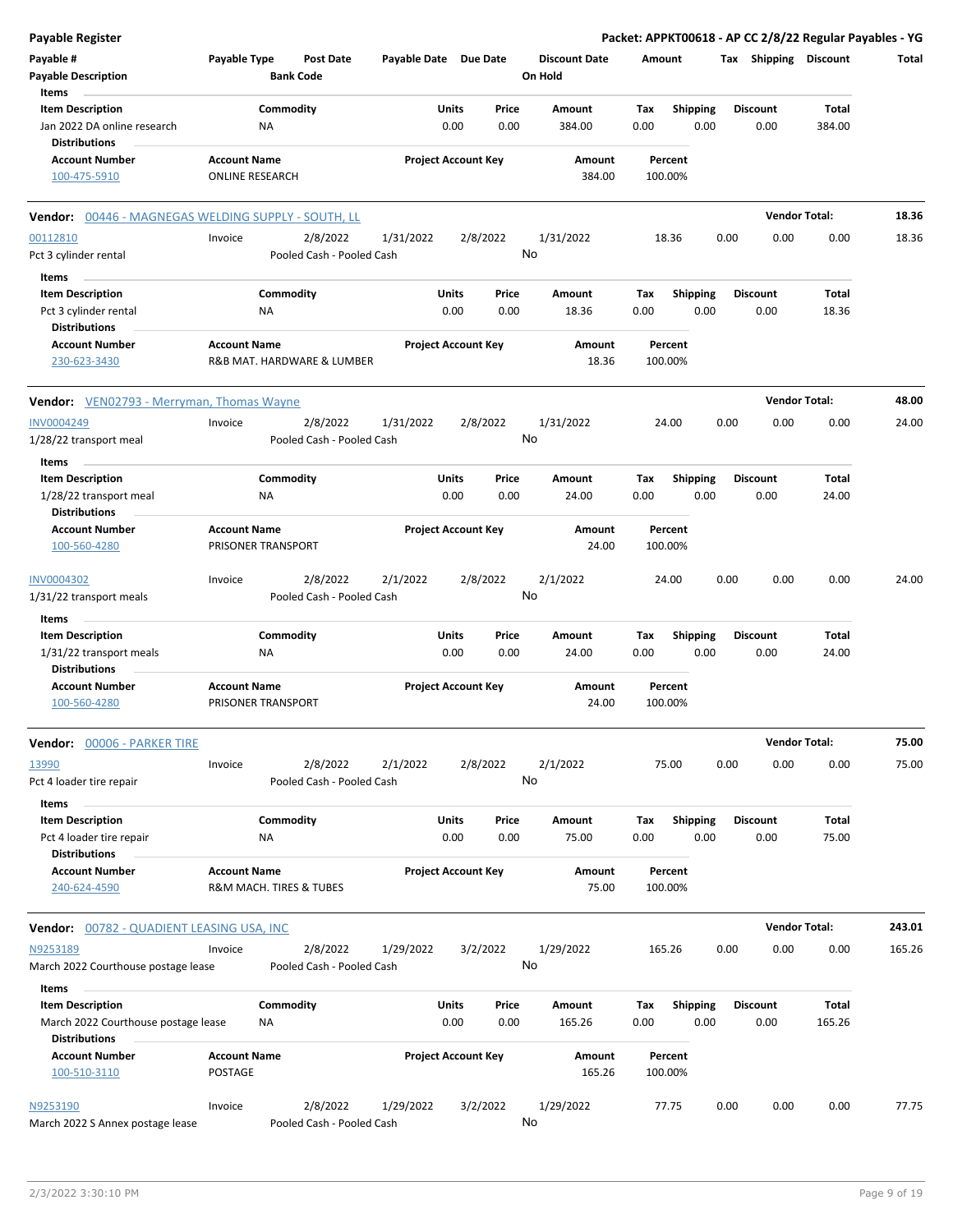| <b>Payable Register</b>                                  |                                                |                   |                                       |                       |                |                            |               |                      |             |                    |      |                         |                 | Packet: APPKT00618 - AP CC 2/8/22 Regular Payables - YG |
|----------------------------------------------------------|------------------------------------------------|-------------------|---------------------------------------|-----------------------|----------------|----------------------------|---------------|----------------------|-------------|--------------------|------|-------------------------|-----------------|---------------------------------------------------------|
| Payable #                                                | Payable Type                                   |                   | Post Date                             | Payable Date Due Date |                |                            |               | <b>Discount Date</b> | Amount      |                    |      | Tax Shipping Discount   |                 | Total                                                   |
| <b>Payable Description</b>                               |                                                | <b>Bank Code</b>  |                                       |                       |                |                            |               | On Hold              |             |                    |      |                         |                 |                                                         |
| Items                                                    |                                                |                   |                                       |                       |                |                            |               |                      |             |                    |      |                         |                 |                                                         |
| <b>Item Description</b>                                  |                                                | Commodity         |                                       |                       | Units          |                            | Price         | Amount               | Tax         | <b>Shipping</b>    |      | <b>Discount</b>         | Total           |                                                         |
| March 2022 S Annex postage lease<br><b>Distributions</b> |                                                | ΝA                |                                       |                       | 0.00           |                            | 0.00          | 77.75                | 0.00        | 0.00               |      | 0.00                    | 77.75           |                                                         |
| <b>Account Number</b>                                    | <b>Account Name</b>                            |                   |                                       |                       |                | <b>Project Account Key</b> |               | Amount               |             | Percent            |      |                         |                 |                                                         |
| 100-513-3110                                             | <b>POSTAGE</b>                                 |                   |                                       |                       |                |                            |               | 77.75                |             | 100.00%            |      |                         |                 |                                                         |
| Vendor: 00638 - R.K. HALL, LLC                           |                                                |                   |                                       |                       |                |                            |               |                      |             |                    |      | <b>Vendor Total:</b>    |                 | 42,659.34                                               |
| 320848                                                   | Invoice                                        |                   | 2/8/2022                              | 1/3/2022              |                | 2/8/2022                   |               | 1/3/2022             |             | 191.25             | 0.00 | 0.00                    | 0.00            | 191.25                                                  |
| #1474 Pct 3 Rock & Gravel                                |                                                |                   | Pooled Cash - Pooled Cash             |                       |                |                            |               | No                   |             |                    |      |                         |                 |                                                         |
| Items                                                    |                                                |                   |                                       |                       |                |                            |               |                      |             |                    |      |                         |                 |                                                         |
| <b>Item Description</b>                                  |                                                | Commodity         |                                       |                       | Units          |                            | Price         | Amount               | Tax         | <b>Shipping</b>    |      | <b>Discount</b>         | Total           |                                                         |
| #1474 Pct 3 Rock & Gravel<br><b>Distributions</b>        |                                                | Rock              |                                       |                       | 22.50          |                            | 8.50          | 191.25               | 0.00        | 0.00               |      | 0.00                    | 191.25          |                                                         |
| <b>Account Number</b>                                    | <b>Account Name</b>                            |                   |                                       |                       |                | <b>Project Account Key</b> |               | Amount               |             | Percent            |      |                         |                 |                                                         |
| 230-623-3410                                             | R&B MAT. ROCK & GRAVEL                         |                   |                                       |                       |                |                            |               | 191.25               |             | 100.00%            |      |                         |                 |                                                         |
| 320916                                                   | Invoice                                        |                   | 2/8/2022                              | 1/4/2022              |                | 2/8/2022                   |               | 1/4/2022             |             | 561.43             | 0.00 | 0.00                    | 0.00            | 561.43                                                  |
| #1474 Pct 3 Rock & Gravel                                |                                                |                   | Pooled Cash - Pooled Cash             |                       |                |                            |               | No                   |             |                    |      |                         |                 |                                                         |
|                                                          |                                                |                   |                                       |                       |                |                            |               |                      |             |                    |      |                         |                 |                                                         |
| Items                                                    |                                                |                   |                                       |                       |                |                            |               |                      |             |                    |      |                         |                 |                                                         |
| <b>Item Description</b>                                  |                                                | Commodity         |                                       |                       | Units          |                            | Price         | Amount               | Tax         | <b>Shipping</b>    |      | <b>Discount</b>         | Total           |                                                         |
| #1474 Pct 3 Rock & Gravel<br><b>Distributions</b>        |                                                | Rock              |                                       |                       | 66.05          |                            | 8.50          | 561.43               | 0.00        | 0.00               |      | 0.00                    | 561.43          |                                                         |
| <b>Account Number</b>                                    | <b>Account Name</b>                            |                   |                                       |                       |                | <b>Project Account Key</b> |               | Amount               |             | Percent            |      |                         |                 |                                                         |
| 230-623-3410                                             | R&B MAT. ROCK & GRAVEL                         |                   |                                       |                       |                |                            |               | 561.43               |             | 100.00%            |      |                         |                 |                                                         |
| 321115                                                   | Invoice                                        |                   | 2/8/2022                              | 1/5/2022              |                | 2/8/2022                   |               | 1/5/2022             |             | 576.64             | 0.00 | 0.01                    | 0.00            | 576.65                                                  |
| #1474 Pct 3 Rock & Gravel                                |                                                |                   | Pooled Cash - Pooled Cash             |                       |                |                            |               | No                   |             |                    |      |                         |                 |                                                         |
| Items                                                    |                                                |                   |                                       |                       |                |                            |               |                      |             |                    |      |                         |                 |                                                         |
| <b>Item Description</b>                                  |                                                | Commodity         |                                       |                       | Units          |                            | Price         | Amount               | Tax         | <b>Shipping</b>    |      | <b>Discount</b>         | Total           |                                                         |
| #1474 Pct 3 Rock & Gravel<br><b>Distributions</b>        |                                                | Rock              |                                       |                       | 67.84          |                            | 8.50          | 576.64               | 0.00        | 0.01               |      | 0.00                    | 576.65          |                                                         |
| <b>Account Number</b><br>230-623-3410                    | <b>Account Name</b><br>R&B MAT. ROCK & GRAVEL  |                   |                                       |                       |                | <b>Project Account Key</b> |               | Amount<br>576.65     |             | Percent<br>100.00% |      |                         |                 |                                                         |
| 321320<br>#1474 Pct 3 Rock & Gravel                      | Invoice                                        |                   | 2/8/2022<br>Pooled Cash - Pooled Cash | 1/6/2022              |                | 2/8/2022                   |               | 1/6/2022<br>No       |             | 192.27             | 0.00 | 0.00                    | 0.00            | 192.27                                                  |
| Items                                                    |                                                |                   |                                       |                       |                |                            |               |                      |             |                    |      |                         |                 |                                                         |
| <b>Item Description</b><br>#1474 Pct 3 Rock & Gravel     |                                                | Commodity<br>Rock |                                       |                       | Units<br>22.62 |                            | Price<br>8.50 | Amount<br>192.27     | Tax<br>0.00 | Shipping<br>0.00   |      | <b>Discount</b><br>0.00 | Total<br>192.27 |                                                         |
| <b>Distributions</b><br><b>Account Number</b>            | <b>Account Name</b>                            |                   |                                       |                       |                | <b>Project Account Key</b> |               | Amount               |             | Percent            |      |                         |                 |                                                         |
| 230-623-3410                                             | R&B MAT. ROCK & GRAVEL                         |                   |                                       |                       |                |                            |               | 192.27               |             | 100.00%            |      |                         |                 |                                                         |
| 321520                                                   | Invoice                                        |                   | 2/8/2022                              | 1/11/2022             |                | 2/8/2022                   |               | 1/11/2022            | 1,567.50    |                    | 0.00 | 0.00                    | 0.00            | 1,567.50                                                |
| #1477 Pct 4 Cold mix                                     |                                                |                   | Pooled Cash - Pooled Cash             |                       |                |                            |               | No                   |             |                    |      |                         |                 |                                                         |
| Items                                                    |                                                |                   |                                       |                       |                |                            |               |                      |             |                    |      |                         |                 |                                                         |
| <b>Item Description</b>                                  |                                                | Commodity         |                                       |                       | Units          |                            | Price         | Amount               | Tax         | Shipping           |      | <b>Discount</b>         | Total           |                                                         |
| #1477 Pct 4 Cold mix                                     |                                                | ASPH-C            |                                       |                       | 23.75          |                            | 66.00         | 1,567.50             | 0.00        | 0.00               |      | 0.00                    | 1,567.50        |                                                         |
| <b>Distributions</b>                                     |                                                |                   |                                       |                       |                |                            |               |                      |             |                    |      |                         |                 |                                                         |
| <b>Account Number</b><br>240-624-3440                    | <b>Account Name</b><br>R&B MAT. ASPHALT/RD OIL |                   |                                       |                       |                | <b>Project Account Key</b> |               | Amount<br>1,567.50   |             | Percent<br>100.00% |      |                         |                 |                                                         |
| 321587                                                   | Invoice                                        |                   | 2/8/2022                              | 1/10/2022             |                | 2/8/2022                   |               | 1/10/2022            |             | 189.72             | 0.00 | 0.00                    | 0.00            | 189.72                                                  |
| #1474 Pct 3 Rock & Gravel                                |                                                |                   | Pooled Cash - Pooled Cash             |                       |                |                            |               | No                   |             |                    |      |                         |                 |                                                         |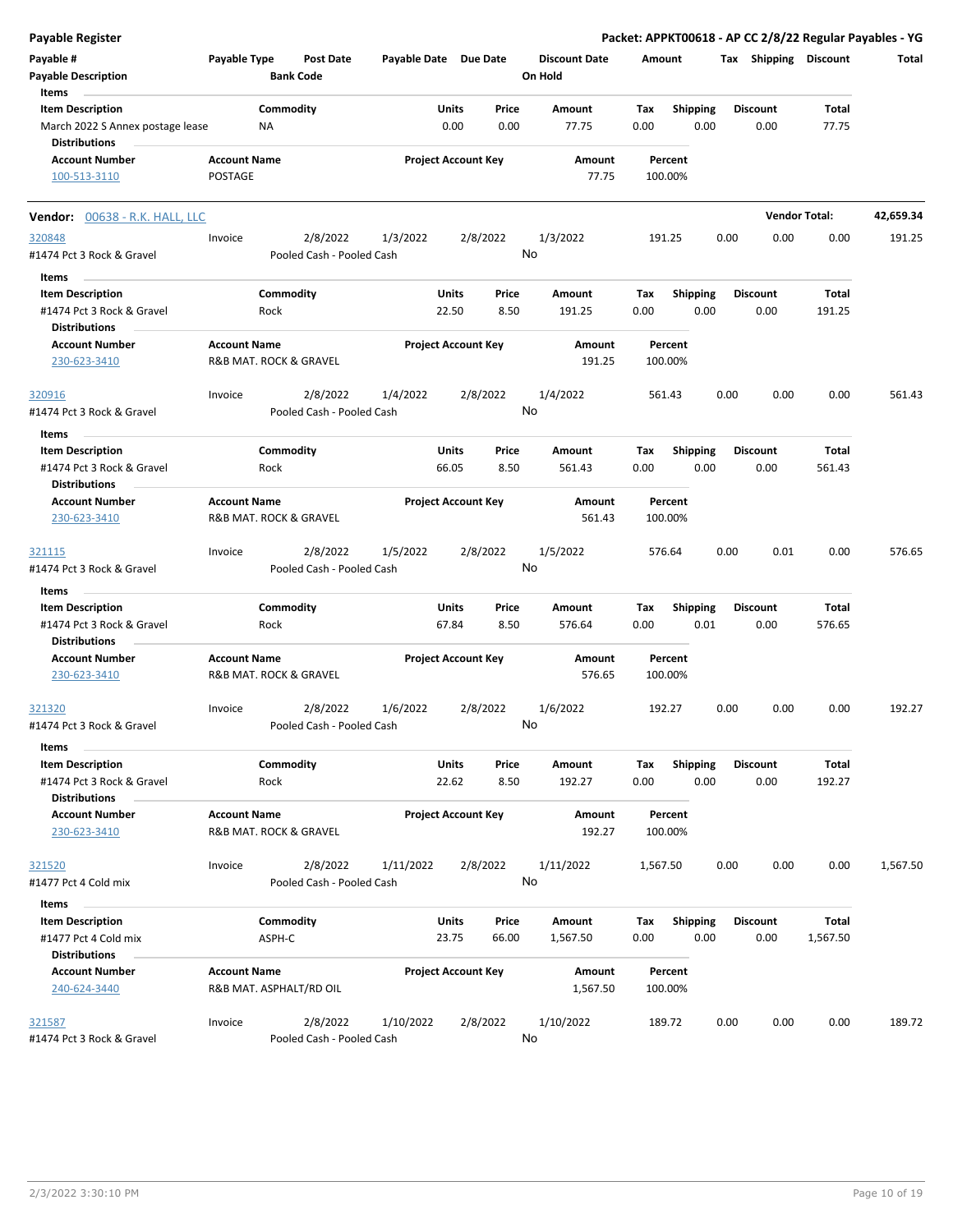| <b>Payable Register</b>                           |                                                |                                       |                       |                            |                      |           |                    |      |                 |                       | Packet: APPKT00618 - AP CC 2/8/22 Regular Payables - YG |
|---------------------------------------------------|------------------------------------------------|---------------------------------------|-----------------------|----------------------------|----------------------|-----------|--------------------|------|-----------------|-----------------------|---------------------------------------------------------|
| Payable #                                         | Payable Type                                   | <b>Post Date</b>                      | Payable Date Due Date |                            | <b>Discount Date</b> | Amount    |                    |      |                 | Tax Shipping Discount | Total                                                   |
| <b>Payable Description</b>                        |                                                | <b>Bank Code</b>                      |                       |                            | On Hold              |           |                    |      |                 |                       |                                                         |
| Items                                             |                                                |                                       |                       |                            |                      |           |                    |      |                 |                       |                                                         |
| <b>Item Description</b>                           |                                                | Commodity                             | Units                 | Price                      | Amount               | Tax       | <b>Shipping</b>    |      | <b>Discount</b> | Total                 |                                                         |
| #1474 Pct 3 Rock & Gravel<br><b>Distributions</b> | Rock                                           |                                       | 22.32                 | 8.50                       | 189.72               | 0.00      | 0.00               |      | 0.00            | 189.72                |                                                         |
| <b>Account Number</b>                             | <b>Account Name</b>                            |                                       |                       | <b>Project Account Key</b> | Amount               |           | Percent            |      |                 |                       |                                                         |
| 230-623-3410                                      | R&B MAT. ROCK & GRAVEL                         |                                       |                       |                            | 189.72               |           | 100.00%            |      |                 |                       |                                                         |
| 321667                                            | Invoice                                        | 2/8/2022                              | 1/11/2022             | 2/8/2022                   | 1/11/2022            |           | 571.46             | 0.00 | 0.00            | 0.00                  | 571.46                                                  |
| #1474 Pct 3 Rock & Gravel                         |                                                | Pooled Cash - Pooled Cash             |                       |                            | No                   |           |                    |      |                 |                       |                                                         |
| Items                                             |                                                |                                       |                       |                            |                      |           |                    |      |                 |                       |                                                         |
| <b>Item Description</b>                           |                                                | Commodity                             | Units                 | Price                      | Amount               | Tax       | <b>Shipping</b>    |      | <b>Discount</b> | Total                 |                                                         |
| #1474 Pct 3 Rock & Gravel                         | Rock                                           |                                       | 67.23                 | 8.50                       | 571.46               | 0.00      | 0.00               |      | 0.00            | 571.46                |                                                         |
| <b>Distributions</b>                              |                                                |                                       |                       |                            |                      |           |                    |      |                 |                       |                                                         |
| <b>Account Number</b><br>230-623-3410             | <b>Account Name</b><br>R&B MAT. ROCK & GRAVEL  |                                       |                       | <b>Project Account Key</b> | Amount<br>571.46     |           | Percent<br>100.00% |      |                 |                       |                                                         |
| 321956                                            | Invoice                                        | 2/8/2022                              | 1/12/2022             | 2/8/2022                   | 1/12/2022            |           | 589.65             | 0.00 | 0.00            | 0.00                  | 589.65                                                  |
| #1474 Pct 3 Rock & Gravel                         |                                                | Pooled Cash - Pooled Cash             |                       |                            | No                   |           |                    |      |                 |                       |                                                         |
| Items                                             |                                                |                                       |                       |                            |                      |           |                    |      |                 |                       |                                                         |
| <b>Item Description</b>                           |                                                | Commodity                             | Units                 | Price                      | Amount               | Tax       | <b>Shipping</b>    |      | <b>Discount</b> | Total                 |                                                         |
| #1474 Pct 3 Rock & Gravel                         | Rock                                           |                                       | 69.37                 | 8.50                       | 589.65               | 0.00      | 0.00               |      | 0.00            | 589.65                |                                                         |
| <b>Distributions</b>                              |                                                |                                       |                       |                            |                      |           |                    |      |                 |                       |                                                         |
| <b>Account Number</b>                             | <b>Account Name</b>                            |                                       |                       | <b>Project Account Key</b> | Amount               |           | Percent            |      |                 |                       |                                                         |
| 230-623-3410                                      | R&B MAT. ROCK & GRAVEL                         |                                       |                       |                            | 589.65               |           | 100.00%            |      |                 |                       |                                                         |
| 322055                                            | Invoice                                        | 2/8/2022                              | 1/13/2022             | 2/8/2022                   | 1/13/2022            | 11,679.75 |                    | 0.00 | 0.00            | 0.00                  | 11,679.75                                               |
| #1476 Pct 1 oil sand<br>Items                     |                                                | Pooled Cash - Pooled Cash             |                       |                            | No                   |           |                    |      |                 |                       |                                                         |
| <b>Item Description</b>                           |                                                | Commodity                             | <b>Units</b>          | Price                      | Amount               | Tax       | <b>Shipping</b>    |      | <b>Discount</b> | <b>Total</b>          |                                                         |
|                                                   |                                                |                                       | 155.73                | 66.00                      | 10,278.18            | 0.00      | 0.00               |      | 0.00            | 10,278.18             |                                                         |
| #1476 Pct 1 oil sand<br><b>Distributions</b>      | Oil Sand                                       |                                       |                       |                            |                      |           |                    |      |                 |                       |                                                         |
| <b>Account Number</b>                             | <b>Account Name</b>                            |                                       |                       | <b>Project Account Key</b> | Amount               |           | Percent            |      |                 |                       |                                                         |
| 210-621-3440                                      | R&B MAT. ASPHALT/RD OIL                        |                                       |                       |                            | 10,278.18            |           | 100.00%            |      |                 |                       |                                                         |
|                                                   |                                                |                                       |                       |                            |                      |           |                    |      |                 |                       |                                                         |
| Items                                             |                                                |                                       |                       |                            |                      |           |                    |      |                 |                       |                                                         |
| <b>Item Description</b>                           |                                                | Commodity                             | Units                 | Price                      | Amount               | Tax       | <b>Shipping</b>    |      | <b>Discount</b> | <b>Total</b>          |                                                         |
| #1476 Pct 1 oil sand<br><b>Distributions</b>      | Oil Sand-H                                     |                                       | 155.73                | 9.00                       | 1,401.57             | 0.00      | 0.00               |      | 0.00            | 1,401.57              |                                                         |
| <b>Account Number</b><br>210-621-3440             | <b>Account Name</b><br>R&B MAT. ASPHALT/RD OIL |                                       |                       | <b>Project Account Key</b> | Amount<br>1,401.57   |           | Percent<br>100.00% |      |                 |                       |                                                         |
|                                                   |                                                |                                       |                       |                            |                      |           |                    |      |                 |                       |                                                         |
| 322176<br>#1474 Pct 3 Rock & Gravel               | Invoice                                        | 2/8/2022<br>Pooled Cash - Pooled Cash | 1/13/2022             | 2/8/2022                   | 1/13/2022<br>No      |           | 618.46             | 0.00 | 0.00            | 0.00                  | 618.46                                                  |
| Items                                             |                                                |                                       |                       |                            |                      |           |                    |      |                 |                       |                                                         |
| <b>Item Description</b>                           |                                                | Commodity                             | Units                 | Price                      | Amount               | Tax       | <b>Shipping</b>    |      | <b>Discount</b> | <b>Total</b>          |                                                         |
| #1474 Pct 3 Rock & Gravel                         | Rock                                           |                                       | 72.76                 | 8.50                       | 618.46               | 0.00      | 0.00               |      | 0.00            | 618.46                |                                                         |
| <b>Distributions</b>                              |                                                |                                       |                       |                            |                      |           |                    |      |                 |                       |                                                         |
| <b>Account Number</b>                             | <b>Account Name</b>                            |                                       |                       | <b>Project Account Key</b> | Amount               |           | Percent            |      |                 |                       |                                                         |
| 230-623-3410                                      | R&B MAT. ROCK & GRAVEL                         |                                       |                       |                            | 618.46               |           | 100.00%            |      |                 |                       |                                                         |
| 322439                                            | Invoice                                        | 2/8/2022                              | 1/14/2022             | 2/8/2022                   | 1/14/2022            | 11,722.50 |                    | 0.00 | 0.00            | 0.00                  | 11,722.50                                               |
| #1476 Pct 1 oil sand                              |                                                | Pooled Cash - Pooled Cash             |                       |                            | No                   |           |                    |      |                 |                       |                                                         |
| Items                                             |                                                |                                       |                       |                            |                      |           |                    |      |                 |                       |                                                         |
| <b>Item Description</b>                           |                                                | Commodity                             | Units                 | Price                      | Amount               | Tax       | <b>Shipping</b>    |      | <b>Discount</b> | Total                 |                                                         |
| #1476 Pct 1 oil sand                              | Oil Sand                                       |                                       | 156.30                | 66.00                      | 10,315.80            | 0.00      | 0.00               |      | 0.00            | 10,315.80             |                                                         |
| <b>Distributions</b>                              |                                                |                                       |                       |                            |                      |           |                    |      |                 |                       |                                                         |
| <b>Account Number</b>                             | <b>Account Name</b>                            |                                       |                       | <b>Project Account Key</b> | Amount               |           | Percent            |      |                 |                       |                                                         |
| 210-621-3440                                      | R&B MAT. ASPHALT/RD OIL                        |                                       |                       |                            | 10,315.80            |           | 100.00%            |      |                 |                       |                                                         |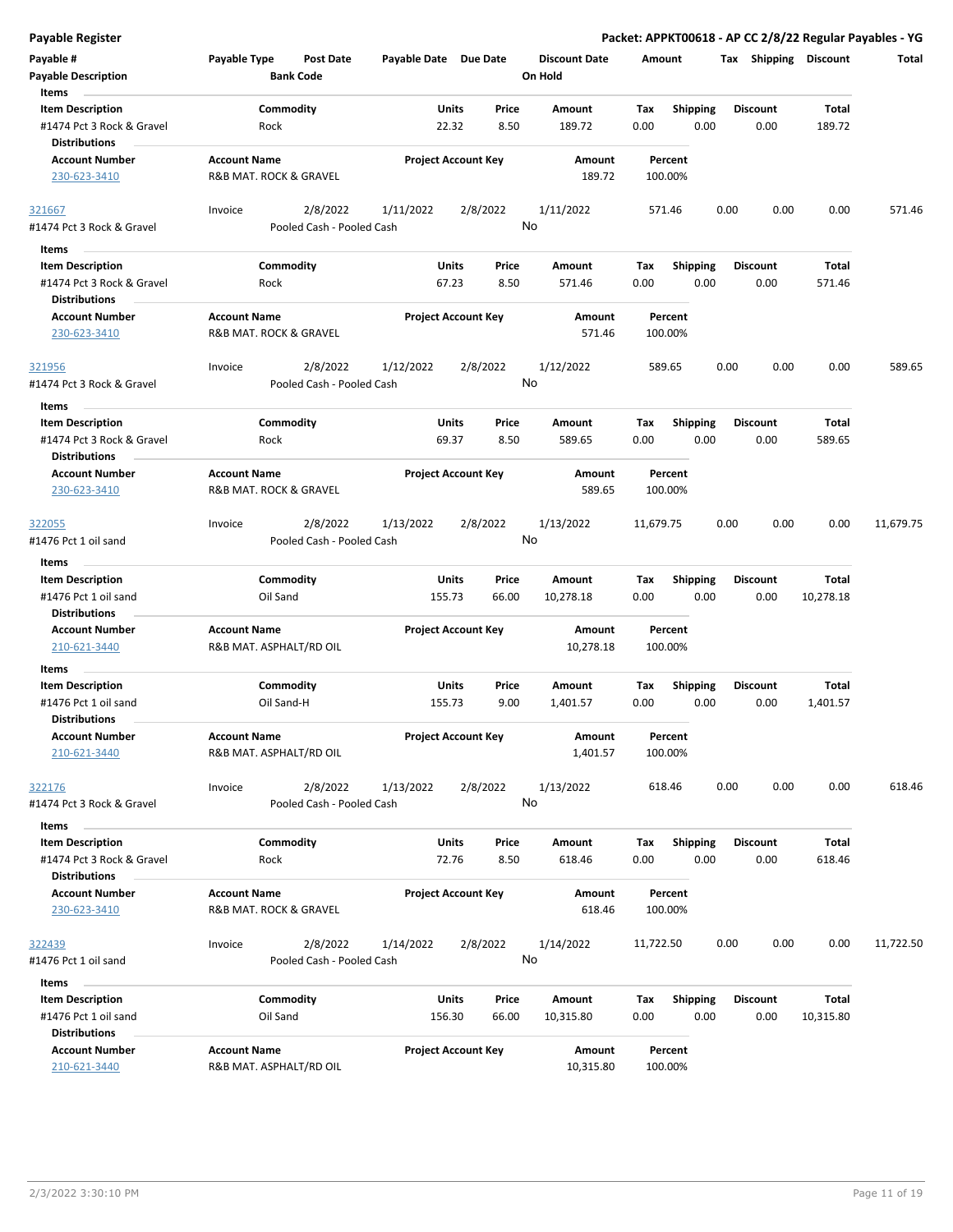**Payable Register Packet: APPKT00618 - AP CC 2/8/22 Regular Payables - YG**

| Payable #                                         | Payable Type                                   | <b>Post Date</b>                      | Payable Date Due Date |                            | <b>Discount Date</b> | Amount             |                 |                 | Tax Shipping    | Discount     | Total    |
|---------------------------------------------------|------------------------------------------------|---------------------------------------|-----------------------|----------------------------|----------------------|--------------------|-----------------|-----------------|-----------------|--------------|----------|
| <b>Payable Description</b><br>Items               |                                                | <b>Bank Code</b>                      |                       |                            | On Hold              |                    |                 |                 |                 |              |          |
| <b>Item Description</b>                           |                                                | Commodity                             |                       | Units<br>Price             | Amount               | Тах                | <b>Shipping</b> | <b>Discount</b> |                 | <b>Total</b> |          |
| #1476 Pct 1 oil sand<br><b>Distributions</b>      |                                                | Oil Sand-H                            | 156.30                | 9.00                       | 1,406.70             | 0.00               | 0.00            |                 | 0.00            | 1,406.70     |          |
| <b>Account Number</b>                             | <b>Account Name</b>                            |                                       |                       | <b>Project Account Key</b> | Amount               | Percent            |                 |                 |                 |              |          |
| 210-621-3440                                      | R&B MAT. ASPHALT/RD OIL                        |                                       |                       |                            | 1,406.70             | 100.00%            |                 |                 |                 |              |          |
| 322605<br>#1475 Pct 2 oil sand                    | Invoice                                        | 2/8/2022<br>Pooled Cash - Pooled Cash | 1/18/2022             | 2/8/2022                   | 1/18/2022<br>No      | 2,297.46           |                 | 0.00            | 0.00            | 0.00         | 2,297.46 |
|                                                   |                                                |                                       |                       |                            |                      |                    |                 |                 |                 |              |          |
| Items                                             |                                                |                                       |                       |                            |                      |                    |                 |                 |                 |              |          |
| <b>Item Description</b>                           |                                                | Commodity                             |                       | Units<br>Price<br>66.00    | Amount               | Tax                | <b>Shipping</b> | <b>Discount</b> |                 | Total        |          |
| #1475 Pct 2 oil sand<br><b>Distributions</b>      | Oil Sand                                       |                                       | 34.81                 |                            | 2,297.46             | 0.00               | 0.00            |                 | 0.00            | 2,297.46     |          |
| <b>Account Number</b><br>220-622-3440             | <b>Account Name</b><br>R&B MAT. ASPHALT/RD OIL |                                       |                       | <b>Project Account Key</b> | Amount<br>2,297.46   | Percent<br>100.00% |                 |                 |                 |              |          |
| <u>322606</u>                                     | Invoice                                        | 2/8/2022                              | 1/18/2022             | 2/8/2022                   | 1/18/2022            | 7,832.25           |                 | 0.00            | 0.00            | 0.00         | 7,832.25 |
| #1476 Pct 1 oil sand                              |                                                | Pooled Cash - Pooled Cash             |                       |                            | No                   |                    |                 |                 |                 |              |          |
| Items                                             |                                                |                                       |                       |                            |                      |                    |                 |                 |                 |              |          |
| <b>Item Description</b>                           |                                                | Commodity                             |                       | Price<br>Units             | <b>Amount</b>        | Tax                | <b>Shipping</b> | <b>Discount</b> |                 | Total        |          |
| #1476 Pct 1 oil sand<br><b>Distributions</b>      | Oil Sand                                       |                                       | 104.43                | 66.00                      | 6,892.38             | 0.00               | 0.00            |                 | 0.00            | 6,892.38     |          |
| <b>Account Number</b><br>210-621-3440             | <b>Account Name</b><br>R&B MAT. ASPHALT/RD OIL |                                       |                       | <b>Project Account Key</b> | Amount<br>6,892.38   | Percent<br>100.00% |                 |                 |                 |              |          |
| Items                                             |                                                |                                       |                       |                            |                      |                    |                 |                 |                 |              |          |
| <b>Item Description</b>                           |                                                | Commodity                             |                       | Units<br>Price             | Amount               | Тах                | <b>Shipping</b> | <b>Discount</b> |                 | Total        |          |
| #1476 Pct 1 oil sand<br><b>Distributions</b>      |                                                | Oil Sand-H                            | 104.43                | 9.00                       | 939.87               | 0.00               | 0.00            |                 | 0.00            | 939.87       |          |
| <b>Account Number</b>                             | <b>Account Name</b>                            |                                       |                       | <b>Project Account Key</b> | Amount               | Percent            |                 |                 |                 |              |          |
| 210-621-3440                                      | R&B MAT. ASPHALT/RD OIL                        |                                       |                       |                            | 939.87               | 100.00%            |                 |                 |                 |              |          |
| 322709                                            | Invoice                                        | 2/8/2022                              | 1/18/2022             | 2/8/2022                   | 1/18/2022            | 614.81             |                 | 0.00            | 0.00            | 0.00         | 614.81   |
| #1474 Pct 3 Rock & Gravel                         |                                                | Pooled Cash - Pooled Cash             |                       |                            | No                   |                    |                 |                 |                 |              |          |
| Items                                             |                                                |                                       |                       |                            |                      |                    |                 |                 |                 |              |          |
| <b>Item Description</b>                           |                                                | Commodity                             |                       | Units<br>Price             | Amount               | Tax                | <b>Shipping</b> | <b>Discount</b> |                 | Total        |          |
| #1474 Pct 3 Rock & Gravel<br><b>Distributions</b> | Rock                                           |                                       | 72.33                 | 8.50                       | 614.81               | 0.00               | 0.00            |                 | 0.00            | 614.81       |          |
| <b>Account Number</b>                             | <b>Account Name</b>                            |                                       |                       | <b>Project Account Key</b> | Amount               | Percent            |                 |                 |                 |              |          |
| 230-623-3410                                      | R&B MAT. ROCK & GRAVEL                         |                                       |                       |                            | 614.81               | 100.00%            |                 |                 |                 |              |          |
| 322893                                            | Invoice                                        | 2/8/2022                              | 1/19/2022             | 2/8/2022                   | 1/19/2022            | 615.06             |                 | 0.00            | 0.00            | 0.00         | 615.06   |
| #1474 Pct 3 Rock & Gravel                         |                                                | Pooled Cash - Pooled Cash             |                       |                            | No                   |                    |                 |                 |                 |              |          |
| <b>Items</b>                                      |                                                |                                       |                       |                            |                      |                    |                 |                 |                 |              |          |
| <b>Item Description</b>                           |                                                | Commodity                             |                       | Units<br>Price             | <b>Amount</b>        | Tax                | Shipping        |                 | <b>Discount</b> | Total        |          |
| #1474 Pct 3 Rock & Gravel<br><b>Distributions</b> | Rock                                           |                                       | 72.36                 | 8.50                       | 615.06               | 0.00               | 0.00            |                 | 0.00            | 615.06       |          |
| <b>Account Number</b><br>230-623-3410             | <b>Account Name</b><br>R&B MAT. ROCK & GRAVEL  |                                       |                       | <b>Project Account Key</b> | Amount<br>615.06     | Percent<br>100.00% |                 |                 |                 |              |          |
|                                                   |                                                |                                       |                       |                            |                      |                    |                 |                 |                 |              |          |
| 323014<br>#1474 Pct 3 Rock & Gravel               | Invoice                                        | 2/8/2022<br>Pooled Cash - Pooled Cash | 1/20/2022             | 2/8/2022                   | 1/20/2022<br>No      | 607.92             |                 | 0.00            | 0.01            | 0.00         | 607.93   |
| Items                                             |                                                |                                       |                       |                            |                      |                    |                 |                 |                 |              |          |
| <b>Item Description</b>                           |                                                | Commodity                             |                       | Units<br>Price             | Amount               | Tax                | <b>Shipping</b> |                 | <b>Discount</b> | Total        |          |
| #1474 Pct 3 Rock & Gravel                         | Rock                                           |                                       |                       | 71.52<br>8.50              | 607.92               | 0.00               | 0.01            |                 | 0.00            | 607.93       |          |
| <b>Distributions</b>                              | <b>Account Name</b>                            |                                       |                       |                            |                      |                    |                 |                 |                 |              |          |
| <b>Account Number</b><br>230-623-3410             | R&B MAT. ROCK & GRAVEL                         |                                       |                       | <b>Project Account Key</b> | Amount<br>607.93     | Percent<br>100.00% |                 |                 |                 |              |          |
| <u>323375</u>                                     | Invoice                                        | 2/8/2022                              | 1/24/2022             | 2/8/2022                   | 1/24/2022            | 614.38             |                 | 0.00            | 0.00            | 0.00         | 614.38   |
| #1474 Pct 3 Rock & Gravel                         |                                                | Pooled Cash - Pooled Cash             |                       |                            | No                   |                    |                 |                 |                 |              |          |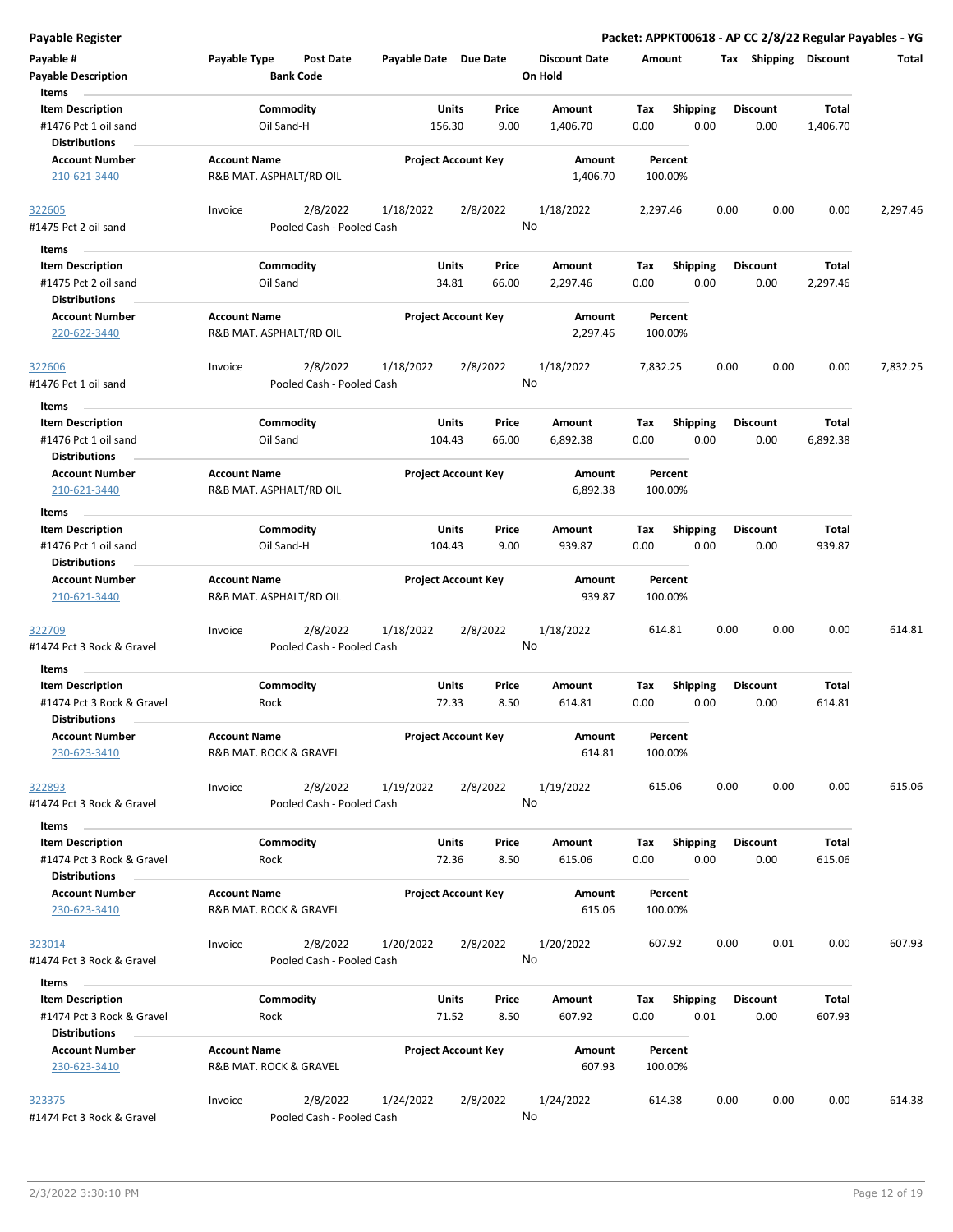| <b>Payable Description</b>                                         |                                    | <b>Bank Code</b>                      |            |                            |                | On Hold            |                    |                         |      |                         |                 |          |
|--------------------------------------------------------------------|------------------------------------|---------------------------------------|------------|----------------------------|----------------|--------------------|--------------------|-------------------------|------|-------------------------|-----------------|----------|
| Items                                                              |                                    |                                       |            |                            |                |                    |                    |                         |      |                         |                 |          |
| <b>Item Description</b>                                            |                                    | Commodity                             |            | Units                      | Price          | Amount             | Tax                | <b>Shipping</b>         |      | <b>Discount</b>         | Total           |          |
| #1474 Pct 3 Rock & Gravel<br><b>Distributions</b>                  |                                    | Rock                                  |            | 72.28                      | 8.50           | 614.38             | 0.00               | 0.00                    |      | 0.00                    | 614.38          |          |
| <b>Account Number</b>                                              | <b>Account Name</b>                |                                       |            | <b>Project Account Key</b> |                | Amount             | Percent            |                         |      |                         |                 |          |
| 230-623-3410                                                       |                                    | R&B MAT. ROCK & GRAVEL                |            |                            |                | 614.38             | 100.00%            |                         |      |                         |                 |          |
| 323462                                                             | Invoice                            | 2/8/2022                              | 1/25/2022  |                            | 2/8/2022       | 1/25/2022          | 602.40             |                         | 0.00 | 0.01                    | 0.00            | 602.41   |
| #1474 Pct 3 Rock & Gravel                                          |                                    | Pooled Cash - Pooled Cash             |            |                            | No             |                    |                    |                         |      |                         |                 |          |
| Items                                                              |                                    |                                       |            |                            |                |                    |                    |                         |      |                         |                 |          |
| <b>Item Description</b>                                            |                                    | Commodity                             |            | Units                      | Price          | <b>Amount</b>      | Tax                | <b>Shipping</b>         |      | <b>Discount</b>         | Total           |          |
| #1474 Pct 3 Rock & Gravel<br><b>Distributions</b>                  |                                    | Rock                                  |            | 70.87                      | 8.50           | 602.40             | 0.00               | 0.01                    |      | 0.00                    | 602.41          |          |
| <b>Account Number</b>                                              | <b>Account Name</b>                |                                       |            | <b>Project Account Key</b> |                | Amount             | Percent            |                         |      |                         |                 |          |
| 230-623-3410                                                       |                                    | R&B MAT. ROCK & GRAVEL                |            |                            |                | 602.41             | 100.00%            |                         |      |                         |                 |          |
| 323599                                                             | Invoice                            | 2/8/2022                              | 1/26/2022  |                            | 2/8/2022       | 1/26/2022          | 605.12             |                         | 0.00 | 0.00                    | 0.00            | 605.12   |
| #1474 Pct 3 Rock & Gravel                                          |                                    | Pooled Cash - Pooled Cash             |            |                            | No             |                    |                    |                         |      |                         |                 |          |
| Items                                                              |                                    | Commodity                             |            | Units                      | Price          | Amount             | Tax                | <b>Shipping</b>         |      | <b>Discount</b>         | Total           |          |
| <b>Item Description</b><br>#1474 Pct 3 Rock & Gravel               |                                    | Rock                                  |            | 71.19                      | 8.50           | 605.12             | 0.00               | 0.00                    |      | 0.00                    | 605.12          |          |
| <b>Distributions</b><br><b>Account Number</b>                      | <b>Account Name</b>                |                                       |            | <b>Project Account Key</b> |                | Amount             | Percent            |                         |      |                         |                 |          |
| 230-623-3410                                                       |                                    | R&B MAT. ROCK & GRAVEL                |            |                            |                | 605.12             | 100.00%            |                         |      |                         |                 |          |
| 323758                                                             | Invoice                            | 2/8/2022                              | 1/27/2022  |                            | 2/8/2022       | 1/27/2022          | 409.28             |                         | 0.00 | 0.00                    | 0.00            | 409.28   |
| #1474 Pct 3 Rock & Gravel                                          |                                    | Pooled Cash - Pooled Cash             |            |                            | No             |                    |                    |                         |      |                         |                 |          |
| Items                                                              |                                    |                                       |            |                            |                |                    |                    |                         |      |                         |                 |          |
| <b>Item Description</b><br>#1474 Pct 3 Rock & Gravel               |                                    | Commodity<br>Rock                     |            | Units<br>48.15             | Price<br>8.50  | Amount<br>409.28   | Tax<br>0.00        | <b>Shipping</b><br>0.00 |      | <b>Discount</b><br>0.00 | Total<br>409.28 |          |
| <b>Distributions</b>                                               |                                    |                                       |            |                            |                |                    |                    |                         |      |                         |                 |          |
| <b>Account Number</b><br>230-623-3410                              | <b>Account Name</b>                | R&B MAT. ROCK & GRAVEL                |            | <b>Project Account Key</b> |                | Amount<br>409.28   | Percent<br>100.00% |                         |      |                         |                 |          |
| Vendor: 00353 - RDO EQUIPMENT CO                                   |                                    |                                       |            |                            |                |                    |                    |                         |      | <b>Vendor Total:</b>    |                 | 1,118.90 |
| P9453724<br>#7451002 Pct 3 oil/fuel filters                        | Invoice                            | 2/8/2022<br>Pooled Cash - Pooled Cash | 1/26/2022  |                            | 2/8/2022<br>No | 1/26/2022          | 958.99             |                         | 0.00 | 159.91                  | 0.00            | 1,118.90 |
| Items                                                              |                                    |                                       |            |                            |                |                    |                    |                         |      |                         |                 |          |
| <b>Item Description</b>                                            |                                    | Commodity                             |            | Units                      | Price          | Amount             | Тах                | Shipping                |      | Discount                | Total           |          |
| #7451002 Pct 3 oil/fuel filters                                    |                                    | ΝA                                    |            | 0.00                       | 0.00           | 958.99             | 0.00               | 159.91                  |      | 0.00                    | 1,118.90        |          |
| <b>Distributions</b>                                               |                                    |                                       |            |                            |                |                    |                    |                         |      |                         |                 |          |
| <b>Account Number</b><br>230-623-4580                              | <b>Account Name</b>                | <b>R&amp;M MACHINERY PARTS</b>        |            | <b>Project Account Key</b> |                | Amount<br>1,118.90 | Percent<br>100.00% |                         |      |                         |                 |          |
| <b>Vendor: 00365 - RLI</b>                                         |                                    |                                       |            |                            |                |                    |                    |                         |      | <b>Vendor Total:</b>    |                 | 50.00    |
| 0616754 - 2022                                                     | Invoice                            | 2/8/2022                              | 12/22/2021 |                            | 2/28/2022      | 12/22/2021         | 50.00              |                         | 0.00 | 0.00                    | 0.00            | 50.00    |
| Bond LSM0616754 Geesaman exp 2/25/23                               |                                    | Pooled Cash - Pooled Cash             |            |                            |                | No                 |                    |                         |      |                         |                 |          |
| Items                                                              |                                    |                                       |            |                            |                |                    |                    |                         |      |                         |                 |          |
| <b>Item Description</b><br>Bond LSM0616754 Geesaman exp 2/25/23 NA |                                    | Commodity                             |            | Units<br>0.00              | Price<br>0.00  | Amount<br>50.00    | Tax<br>0.00        | <b>Shipping</b><br>0.00 |      | <b>Discount</b><br>0.00 | Total<br>50.00  |          |
| <b>Distributions</b>                                               |                                    |                                       |            |                            |                |                    |                    |                         |      |                         |                 |          |
| <b>Account Number</b><br>100-495-4800                              | <b>Account Name</b><br><b>BOND</b> |                                       |            | <b>Project Account Key</b> |                | Amount<br>50.00    | Percent<br>100.00% |                         |      |                         |                 |          |
| Vendor: VEN02094 - Robinson, Laura                                 |                                    |                                       |            |                            |                |                    |                    |                         |      | <b>Vendor Total:</b>    |                 | 35.10    |
| INV0004252                                                         | Invoice                            | 2/8/2022                              | 1/28/2022  |                            | 2/8/2022       | 1/28/2022          | 35.10              |                         | 0.00 | $0.00 -$                | 0.00            | 35.10    |

**Payable Register Packet: APPKT00618 - AP CC 2/8/22 Regular Payables - YG**

**Discount Date Amount Tax Shipping Discount Total**

**Payable # Payable Type Post Date Payable Date Due Date**

2/8/2022 1/28/2022 2/8/2022 1/7-28/22 60 miles Pooled Cash - Pooled Cash INV0004252 Invoice 1/28/2022 35.10 0.00 0.00 0.00 35.10 No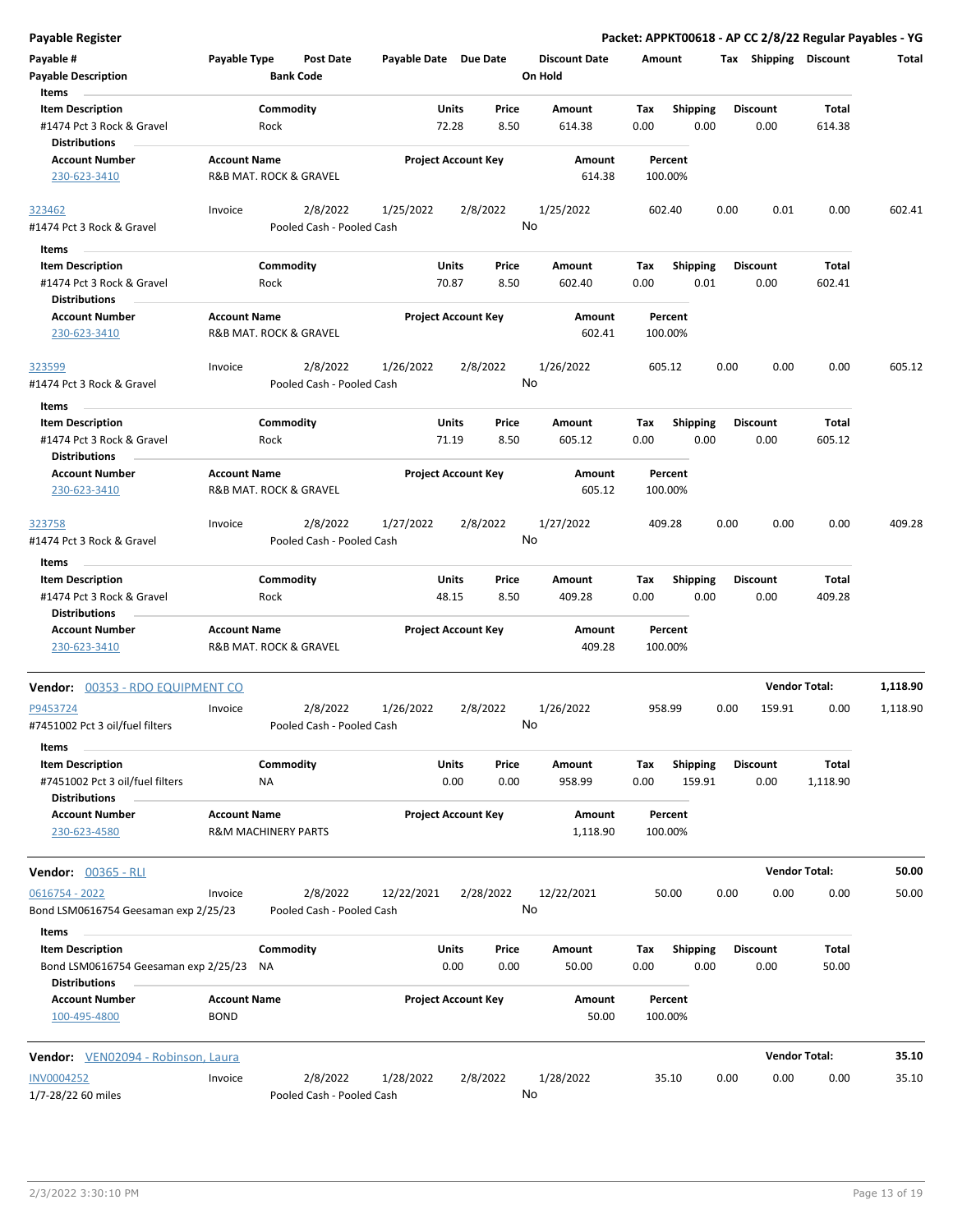| <b>Payable Register</b>                                         |                                             |                                |                                       |                       |               |                            |                                 |                    |             |                         |      |                         |                      | Packet: APPKT00618 - AP CC 2/8/22 Regular Payables - YG |
|-----------------------------------------------------------------|---------------------------------------------|--------------------------------|---------------------------------------|-----------------------|---------------|----------------------------|---------------------------------|--------------------|-------------|-------------------------|------|-------------------------|----------------------|---------------------------------------------------------|
| Payable #<br><b>Payable Description</b>                         | Payable Type                                | <b>Bank Code</b>               | <b>Post Date</b>                      | Payable Date Due Date |               |                            | <b>Discount Date</b><br>On Hold |                    | Amount      |                         |      | Tax Shipping Discount   |                      | Total                                                   |
| Items                                                           |                                             |                                |                                       |                       |               |                            |                                 |                    |             |                         |      |                         |                      |                                                         |
| <b>Item Description</b>                                         |                                             | Commodity                      |                                       |                       | Units         | Price                      | Amount                          |                    | Tax         | <b>Shipping</b>         |      | <b>Discount</b>         | Total                |                                                         |
| 1/7-28/22 60 miles                                              |                                             | Mileage                        |                                       |                       | 60.00         | 0.59                       | 35.10                           |                    | 0.00        | 0.00                    |      | 0.00                    | 35.10                |                                                         |
| <b>Distributions</b>                                            |                                             |                                |                                       |                       |               |                            |                                 |                    |             |                         |      |                         |                      |                                                         |
| <b>Account Number</b><br>100-403-4270                           | <b>Account Name</b>                         | OUT OF COUNTY TRAVEL/TRAINING  |                                       |                       |               | <b>Project Account Key</b> |                                 | Amount<br>35.10    |             | Percent<br>100.00%      |      |                         |                      |                                                         |
|                                                                 |                                             |                                |                                       |                       |               |                            |                                 |                    |             |                         |      |                         |                      |                                                         |
| Vendor: 00349 - SANITATION SOLUTIONS, INC.                      |                                             |                                |                                       |                       |               |                            |                                 |                    |             |                         |      |                         | <b>Vendor Total:</b> | 2,669.63                                                |
| 4386690V200<br>#5200-23345 Pct 4 trash Jan 2022                 | Invoice                                     |                                | 2/8/2022<br>Pooled Cash - Pooled Cash | 2/1/2022              |               | 2/8/2022                   | 2/1/2022<br>No                  |                    | 400.75      |                         | 0.00 | 0.00                    | 0.00                 | 400.75                                                  |
| Items                                                           |                                             |                                |                                       |                       |               |                            |                                 |                    |             |                         |      |                         |                      |                                                         |
| <b>Item Description</b>                                         |                                             | Commodity                      |                                       |                       | Units         | Price                      | Amount                          |                    | Tax         | <b>Shipping</b>         |      | <b>Discount</b>         | Total                |                                                         |
| #5200-23345 Pct 4 trash Jan 2022<br>Distributions               |                                             | NA                             |                                       |                       | 0.00          | 0.00                       | 400.75                          |                    | 0.00        | 0.00                    |      | 0.00                    | 400.75               |                                                         |
| <b>Account Number</b>                                           | <b>Account Name</b>                         |                                |                                       |                       |               | <b>Project Account Key</b> |                                 | Amount             |             | Percent                 |      |                         |                      |                                                         |
| 240-624-4430                                                    | TRASH PICK-UP                               |                                |                                       |                       |               |                            |                                 | 400.75             |             | 100.00%                 |      |                         |                      |                                                         |
| 4387256V200                                                     | Invoice                                     |                                | 2/8/2022                              | 2/1/2022              |               | 2/8/2022                   | 2/1/2022                        |                    | 469.45      |                         | 0.00 | 0.00                    | 0.00                 | 469.45                                                  |
| #5200-30700 Pct 3 debris removal Jan 2022                       |                                             |                                | Pooled Cash - Pooled Cash             |                       |               |                            | No                              |                    |             |                         |      |                         |                      |                                                         |
| Items                                                           |                                             |                                |                                       |                       |               |                            |                                 |                    |             |                         |      |                         |                      |                                                         |
| <b>Item Description</b>                                         |                                             | Commodity                      |                                       |                       | Units         | Price                      | Amount                          |                    | Tax         | <b>Shipping</b>         |      | <b>Discount</b>         | Total                |                                                         |
| #5200-30700 Pct 3 debris removal Jan 20<br><b>Distributions</b> |                                             | <b>NA</b>                      |                                       |                       | 0.00          | 0.00                       | 469.45                          |                    | 0.00        | 0.00                    |      | 0.00                    | 469.45               |                                                         |
| <b>Account Number</b>                                           | <b>Account Name</b>                         |                                |                                       |                       |               | <b>Project Account Key</b> |                                 | Amount             |             | Percent                 |      |                         |                      |                                                         |
| 230-623-3500                                                    | <b>DEBRIS REMOVAL</b>                       |                                |                                       |                       |               |                            |                                 | 469.45             |             | 100.00%                 |      |                         |                      |                                                         |
| 4391219V200                                                     | Invoice                                     |                                | 2/8/2022                              | 2/1/2022              |               | 2/8/2022                   | 2/1/2022                        |                    | 1,799.43    |                         | 0.00 | 0.00                    | 0.00                 | 1,799.43                                                |
| #5200-50863 Courthouse trash Jan 2022                           |                                             |                                | Pooled Cash - Pooled Cash             |                       |               |                            | No                              |                    |             |                         |      |                         |                      |                                                         |
| Items                                                           |                                             |                                |                                       |                       |               |                            |                                 |                    |             |                         |      |                         |                      |                                                         |
| <b>Item Description</b>                                         |                                             | Commodity                      |                                       |                       | Units         | Price                      | Amount                          |                    | Tax         | Shipping                |      | <b>Discount</b>         | Total                |                                                         |
| #5200-50863 Courthouse trash Jan 2022                           |                                             | NA                             |                                       |                       | 0.00          | 0.00                       | 1,799.43                        |                    | 0.00        | 0.00                    |      | 0.00                    | 1,799.43             |                                                         |
| <b>Distributions</b>                                            |                                             |                                |                                       |                       |               |                            |                                 |                    |             |                         |      |                         |                      |                                                         |
| <b>Account Number</b><br>670-670-4430                           | <b>Account Name</b><br><b>TRASH PICK UP</b> |                                |                                       |                       |               | <b>Project Account Key</b> |                                 | Amount<br>1,799.43 |             | Percent<br>100.00%      |      |                         |                      |                                                         |
|                                                                 |                                             |                                |                                       |                       |               |                            |                                 |                    |             |                         |      |                         | <b>Vendor Total:</b> | 154.81                                                  |
| <b>Vendor: 00191 - SANSOM TRUCK PARTS</b>                       |                                             |                                |                                       |                       |               |                            |                                 |                    |             |                         |      |                         |                      |                                                         |
| 4433<br>Pct 3 #306 inspection                                   | Invoice                                     |                                | 2/8/2022<br>Pooled Cash - Pooled Cash | 1/24/2022             |               | 2/8/2022                   | 1/24/2022<br>No                 |                    |             | 40.00                   | 0.00 | 0.00                    | 0.00                 | 40.00                                                   |
|                                                                 |                                             |                                |                                       |                       |               |                            |                                 |                    |             |                         |      |                         |                      |                                                         |
| Items                                                           |                                             |                                |                                       |                       |               |                            |                                 |                    |             |                         |      |                         |                      |                                                         |
| <b>Item Description</b><br>Pct 3 #306 inspection                |                                             | Commodity<br>ΝA                |                                       |                       | Units<br>0.00 | Price<br>0.00              | Amount<br>40.00                 |                    | Tax<br>0.00 | <b>Shipping</b><br>0.00 |      | <b>Discount</b><br>0.00 | Total<br>40.00       |                                                         |
| <b>Distributions</b>                                            |                                             |                                |                                       |                       |               |                            |                                 |                    |             |                         |      |                         |                      |                                                         |
| <b>Account Number</b>                                           | <b>Account Name</b>                         |                                |                                       |                       |               | <b>Project Account Key</b> |                                 | Amount             |             | Percent                 |      |                         |                      |                                                         |
| 230-623-4580                                                    |                                             | <b>R&amp;M MACHINERY PARTS</b> |                                       |                       |               |                            |                                 | 40.00              |             | 100.00%                 |      |                         |                      |                                                         |
| 63074                                                           | Invoice                                     |                                | 2/8/2022                              | 1/7/2022              |               | 2/8/2022                   | 1/7/2022                        |                    | 114.81      |                         | 0.00 | 0.00                    | 0.00                 | 114.81                                                  |
| Pct 3 Pete #306 repair                                          |                                             |                                | Pooled Cash - Pooled Cash             |                       |               |                            | No                              |                    |             |                         |      |                         |                      |                                                         |
| Items                                                           |                                             |                                |                                       |                       |               |                            |                                 |                    |             |                         |      |                         |                      |                                                         |
| <b>Item Description</b>                                         |                                             | Commodity                      |                                       |                       | Units         | Price                      | Amount                          |                    | Tax         | <b>Shipping</b>         |      | <b>Discount</b>         | Total                |                                                         |
| Pct 3 Pete #306 repair                                          |                                             | NA                             |                                       |                       | 0.00          | 0.00                       | 114.81                          |                    | 0.00        | 0.00                    |      | 0.00                    | 114.81               |                                                         |
| <b>Distributions</b>                                            |                                             |                                |                                       |                       |               |                            |                                 |                    |             |                         |      |                         |                      |                                                         |
| <b>Account Number</b><br>230-623-4580                           | <b>Account Name</b>                         | <b>R&amp;M MACHINERY PARTS</b> |                                       |                       |               | <b>Project Account Key</b> |                                 | Amount<br>114.81   |             | Percent<br>100.00%      |      |                         |                      |                                                         |
| <b>Vendor:</b> 00606 - SUSAN E. CARTER ATTORNEY AT LAW          |                                             |                                |                                       |                       |               |                            |                                 |                    |             |                         |      |                         | <b>Vendor Total:</b> | 1,000.00                                                |
|                                                                 |                                             |                                |                                       |                       |               |                            |                                 |                    |             |                         |      |                         |                      |                                                         |
| INV0004281<br>50683 Melgar Co Ct@Law                            | Invoice                                     |                                | 2/8/2022<br>Pooled Cash - Pooled Cash | 1/26/2022             |               | 2/8/2022                   | 1/26/2022<br>No                 |                    | 300.00      |                         | 0.00 | 0.00                    | 0.00                 | 300.00                                                  |
|                                                                 |                                             |                                |                                       |                       |               |                            |                                 |                    |             |                         |      |                         |                      |                                                         |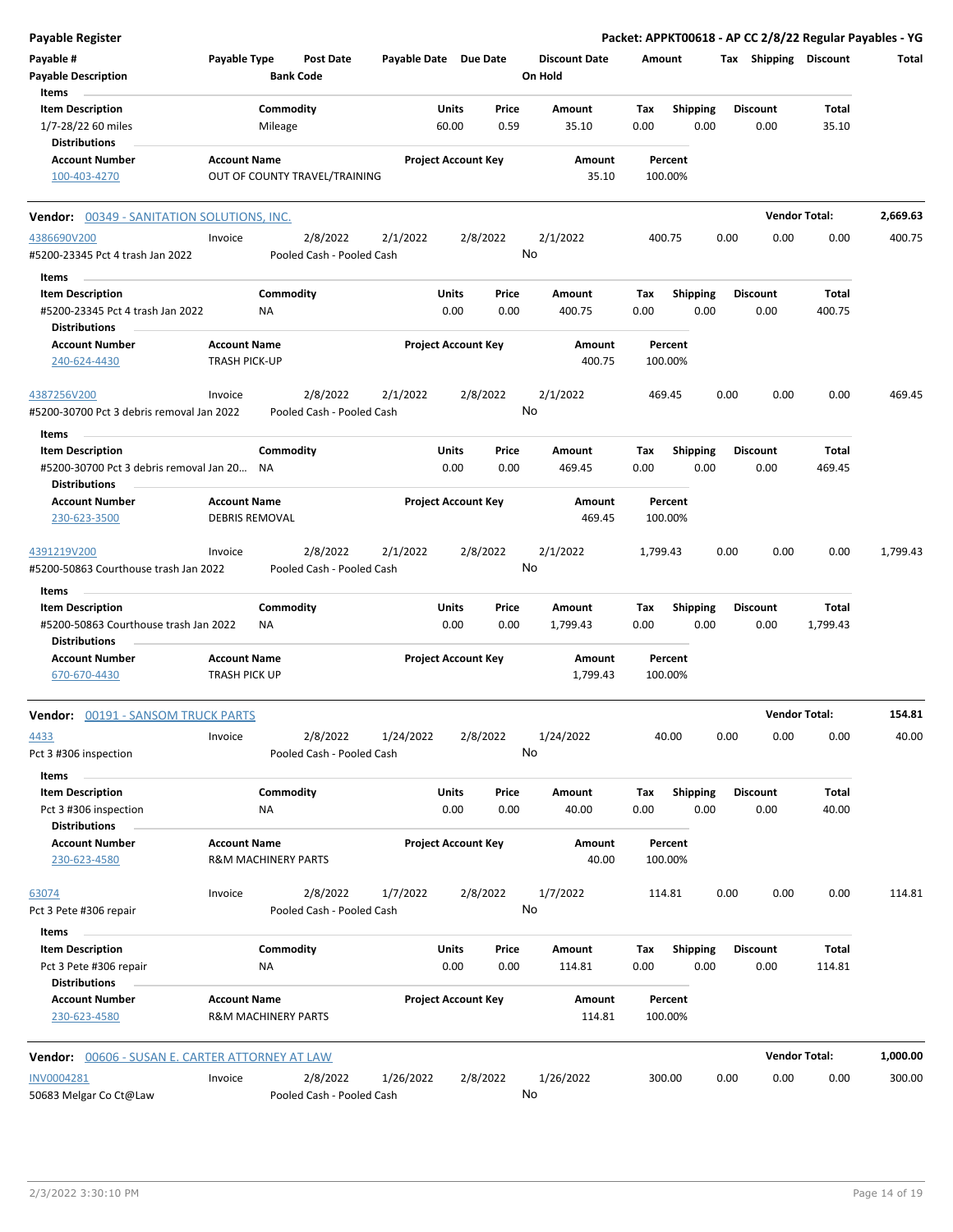| Payable #<br><b>Payable Description</b><br>Items                                              | Payable Type                                                                                           | Post Date<br><b>Bank Code</b>         | Payable Date Due Date |                                | <b>Discount Date</b><br>On Hold     | Amount                                |                         | <b>Shipping</b><br>Tax  | <b>Discount</b>        | Total  |
|-----------------------------------------------------------------------------------------------|--------------------------------------------------------------------------------------------------------|---------------------------------------|-----------------------|--------------------------------|-------------------------------------|---------------------------------------|-------------------------|-------------------------|------------------------|--------|
| <b>Item Description</b><br>50683 Melgar Co Ct@Law<br><b>Distributions</b>                     | <b>NA</b>                                                                                              | Commodity                             |                       | Units<br>Price<br>0.00<br>0.00 | Amount<br>300.00                    | Tax<br>0.00                           | Shipping<br>0.00        | Discount<br>0.00        | Total<br>300.00        |        |
| <b>Account Number</b><br>100-410-4240                                                         | <b>Account Name</b><br><b>INDIGENT ATTORNEY FEES</b>                                                   |                                       |                       | <b>Project Account Key</b>     | Amount<br>300.00                    | Percent<br>100.00%                    |                         |                         |                        |        |
| <b>INV0004282</b><br>50847 Price Co Ct@Law                                                    | Invoice                                                                                                | 2/8/2022<br>Pooled Cash - Pooled Cash | 1/26/2022             | 2/8/2022                       | 1/26/2022<br>No                     | 400.00                                |                         | 0.00                    | 0.00<br>0.00           | 400.00 |
| Items<br><b>Item Description</b><br>50847 Price Co Ct@Law<br><b>Distributions</b>             | ΝA                                                                                                     | Commodity                             |                       | Units<br>Price<br>0.00<br>0.00 | Amount<br>400.00                    | Tax<br>0.00                           | <b>Shipping</b><br>0.00 | <b>Discount</b><br>0.00 | Total<br>400.00        |        |
| <b>Account Number</b><br>100-410-4240                                                         | <b>Account Name</b><br><b>INDIGENT ATTORNEY FEES</b>                                                   |                                       |                       | <b>Project Account Key</b>     | Amount<br>400.00                    | Percent<br>100.00%                    |                         |                         |                        |        |
| <b>INV0004283</b><br>50465 Moore Co Ct@Law                                                    | Invoice                                                                                                | 2/8/2022<br>Pooled Cash - Pooled Cash | 1/26/2022             | 2/8/2022                       | 1/26/2022<br>No                     | 300.00                                |                         | 0.00                    | 0.00<br>0.00           | 300.00 |
| Items<br><b>Item Description</b><br>50465 Moore Co Ct@Law<br><b>Distributions</b>             | ΝA                                                                                                     | Commodity                             |                       | Units<br>Price<br>0.00<br>0.00 | Amount<br>300.00                    | Tax<br>0.00                           | <b>Shipping</b><br>0.00 | <b>Discount</b><br>0.00 | Total<br>300.00        |        |
| <b>Account Number</b><br>100-410-4240                                                         | <b>Account Name</b><br><b>INDIGENT ATTORNEY FEES</b>                                                   |                                       |                       | <b>Project Account Key</b>     | Amount<br>300.00                    | Percent<br>100.00%                    |                         |                         |                        |        |
| <b>Vendor:</b> VEN02325 - Texas Assoc. of Elections Administrators                            |                                                                                                        |                                       |                       |                                |                                     |                                       |                         |                         | <b>Vendor Total:</b>   | 100.00 |
| INV0004262<br>2022 annual dues D. Ivy                                                         | Invoice                                                                                                | 2/8/2022<br>Pooled Cash - Pooled Cash | 1/31/2022             | 2/8/2022                       | 1/31/2022<br>No                     | 100.00                                |                         | 0.00                    | 0.00<br>0.00           | 100.00 |
| Items<br><b>Item Description</b>                                                              |                                                                                                        | Commodity                             |                       | Units<br>Price                 | Amount                              | Тах                                   | <b>Shipping</b>         | <b>Discount</b>         | Total                  |        |
| 2022 annual dues D. Ivy<br><b>Distributions</b>                                               | ΝA                                                                                                     |                                       |                       | 0.00<br>0.00                   | 100.00                              | 0.00                                  | 0.00                    | 0.00                    | 100.00                 |        |
| <b>Account Number</b><br>100-404-4810                                                         | <b>Account Name</b><br><b>DUES</b>                                                                     |                                       |                       | <b>Project Account Key</b>     | Amount<br>100.00                    | Percent<br>100.00%                    |                         |                         |                        |        |
| <b>Vendor: 00627 - THE FANNIN COUNTY LEADER</b>                                               |                                                                                                        |                                       |                       |                                |                                     |                                       |                         |                         | <b>Vendor Total:</b>   | 355.67 |
| <b>INV0004279</b><br>Jan 2022 notices-hearings/employment                                     | Invoice                                                                                                | 2/8/2022<br>Pooled Cash - Pooled Cash | 1/31/2022             | 2/8/2022                       | 1/31/2022<br>No                     | 355.67                                |                         | 0.00                    | 0.00<br>0.00           | 355.67 |
| Items<br><b>Item Description</b><br>Jan 2022 notices-hearings/employment                      | ΝA                                                                                                     | Commodity                             |                       | Units<br>Price<br>0.00<br>0.00 | Amount<br>355.67                    | Tax<br>0.00                           | <b>Shipping</b><br>0.00 | <b>Discount</b><br>0.00 | <b>Total</b><br>355.67 |        |
| <b>Distributions</b><br><b>Account Number</b><br>100-409-4300<br>230-623-4300<br>100-404-4300 | <b>Account Name</b><br><b>BIDS &amp; NOTICES</b><br>BIDS, NOTICES & PERMITS<br><b>BIDS AND NOTICES</b> |                                       |                       | <b>Project Account Key</b>     | Amount<br>117.41<br>180.50<br>57.76 | Percent<br>33.01%<br>50.75%<br>16.24% |                         |                         |                        |        |
|                                                                                               |                                                                                                        |                                       |                       |                                |                                     |                                       |                         |                         |                        |        |
| Vendor: 00521 - UPRIGHT INDUSTRIAL GROUP, INC                                                 |                                                                                                        |                                       |                       |                                |                                     |                                       |                         |                         | <b>Vendor Total:</b>   | 889.28 |
| 4147<br>Courthouse scaffolding rental 12/24/21-1/16/ Pooled Cash - Pooled Cash                | Invoice                                                                                                | 2/8/2022                              | 1/24/2022             | 2/23/2022                      | 1/24/2022<br>No                     | 889.28                                |                         | 0.00                    | 0.00<br>0.00           | 889.28 |
| Items<br><b>Item Description</b>                                                              |                                                                                                        | Commodity                             |                       | Units<br>Price                 | Amount                              | Tax                                   | <b>Shipping</b>         | <b>Discount</b>         | Total                  |        |
| Courthouse scaffolding rental 12/24/21-1 NA<br><b>Distributions</b>                           |                                                                                                        |                                       |                       | 0.00<br>0.00                   | 889.28                              | 0.00                                  | 0.00                    | 0.00                    | 889.28                 |        |
| <b>Account Number</b><br>670-670-1650                                                         | <b>Account Name</b><br>CONSTRUCTION                                                                    |                                       |                       | <b>Project Account Key</b>     | Amount<br>889.28                    | Percent<br>100.00%                    |                         |                         |                        |        |

**Vendor:** 00104 - WEX BANK **Vendor Total: 383.48**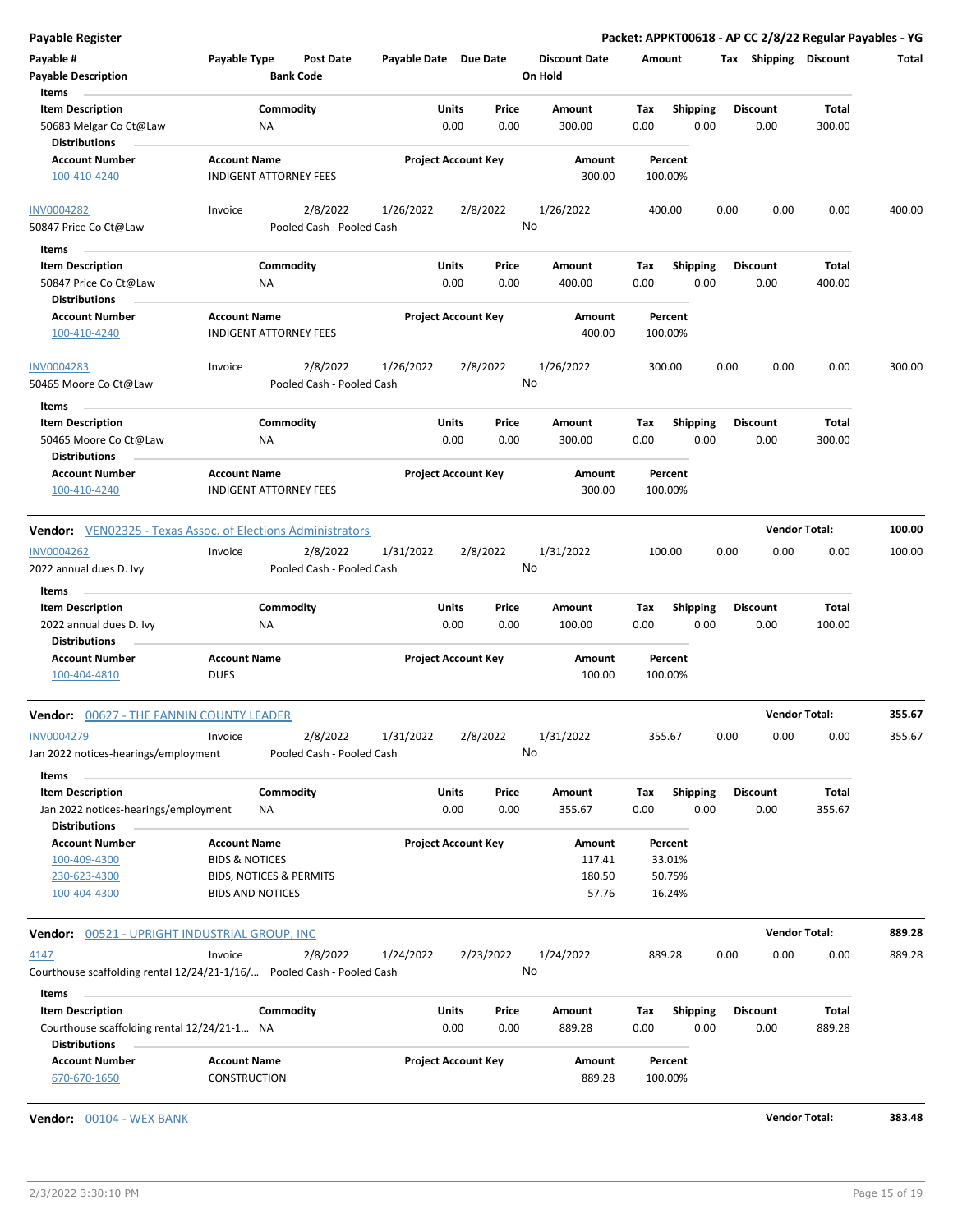| Payable Register                                     |                                        |                  |                           |                            |              |                            |       |    |                      |        |                    |      |                       | Packet: APPKT00618 - AP CC 2/8/22 Regular Payables - YG |        |
|------------------------------------------------------|----------------------------------------|------------------|---------------------------|----------------------------|--------------|----------------------------|-------|----|----------------------|--------|--------------------|------|-----------------------|---------------------------------------------------------|--------|
| Payable #                                            | Payable Type                           |                  | Post Date                 | Payable Date Due Date      |              |                            |       |    | <b>Discount Date</b> | Amount |                    |      | Tax Shipping Discount |                                                         | Total  |
| <b>Payable Description</b>                           |                                        | <b>Bank Code</b> |                           |                            |              |                            |       |    | On Hold              |        |                    |      |                       |                                                         |        |
| 78051817                                             | Invoice                                |                  | 2/8/2022                  | 1/31/2022                  |              | 2/22/2022                  |       |    | 1/31/2022            |        | 383.48             | 0.00 | 0.00                  | 0.00                                                    | 383.48 |
| Jan 2022 auto gas                                    |                                        |                  | Pooled Cash - Pooled Cash |                            |              |                            |       | No |                      |        |                    |      |                       |                                                         |        |
| <b>Items</b>                                         |                                        |                  |                           |                            |              |                            |       |    |                      |        |                    |      |                       |                                                         |        |
| <b>Item Description</b>                              |                                        | Commodity        |                           |                            | <b>Units</b> |                            | Price |    | Amount               | Tax    | <b>Shipping</b>    |      | <b>Discount</b>       | <b>Total</b>                                            |        |
| Jan 2022 auto gas                                    | <b>NA</b>                              |                  |                           |                            | 0.00         |                            | 0.00  |    | 383.48               | 0.00   | 0.00               |      | 0.00                  | 383.48                                                  |        |
| <b>Distributions</b>                                 |                                        |                  |                           |                            |              |                            |       |    |                      |        |                    |      |                       |                                                         |        |
| <b>Account Number</b>                                | <b>Account Name</b>                    |                  |                           |                            |              | <b>Project Account Key</b> |       |    | Amount               |        | Percent            |      |                       |                                                         |        |
| 100-560-3300                                         | AUTO EXPENSE GAS & OIL                 |                  |                           |                            |              |                            |       |    | 16.30                |        | 4.25%              |      |                       |                                                         |        |
| 100-560-4280                                         | PRISONER TRANSPORT                     |                  |                           |                            |              |                            |       |    | 287.69               |        | 75.02%             |      |                       |                                                         |        |
| 100-553-3300                                         | AUTO EXPENSE-GAS AND OIL               |                  |                           |                            |              |                            |       |    | 79.49                |        | 20.73%             |      |                       |                                                         |        |
| Vendor: 00447 - WHITE SHED WATER SUPPLY CORP.        |                                        |                  |                           |                            |              |                            |       |    |                      |        |                    |      |                       | <b>Vendor Total:</b>                                    | 25.13  |
| <b>INV0004265</b>                                    | Invoice                                |                  | 2/8/2022                  | 1/24/2022                  |              | 2/15/2022                  |       |    | 1/24/2022            |        | 25.13              | 0.00 | 0.00                  | 0.00                                                    | 25.13  |
| 12/22/21-1/20/22 Lake Fannin                         |                                        |                  | Pooled Cash - Pooled Cash |                            |              |                            |       | No |                      |        |                    |      |                       |                                                         |        |
| Items                                                |                                        |                  |                           |                            |              |                            |       |    |                      |        |                    |      |                       |                                                         |        |
| <b>Item Description</b>                              |                                        | Commodity        |                           |                            | Units        |                            | Price |    | Amount               | Tax    | <b>Shipping</b>    |      | <b>Discount</b>       | <b>Total</b>                                            |        |
| 12/22/21-1/20/22 Lake Fannin<br><b>Distributions</b> | NA.                                    |                  |                           |                            | 0.00         |                            | 0.00  |    | 25.13                | 0.00   | 0.00               |      | 0.00                  | 25.13                                                   |        |
| <b>Account Number</b><br>850-520-4420                | <b>Account Name</b><br>UTILITIES WATER |                  |                           | <b>Project Account Key</b> |              |                            |       |    | Amount<br>25.13      |        | Percent<br>100.00% |      |                       |                                                         |        |
| Vendor: VEN02992 - Wozniak Law PLLC                  |                                        |                  |                           |                            |              |                            |       |    |                      |        |                    |      |                       | <b>Vendor Total:</b>                                    | 300.00 |
| INV0004284                                           | Invoice                                |                  | 2/8/2022                  | 1/31/2022                  |              | 2/8/2022                   |       |    | 1/31/2022            |        | 300.00             | 0.00 | 0.00                  | 0.00                                                    | 300.00 |
| 50988 McMahon Co Ct@Law                              |                                        |                  | Pooled Cash - Pooled Cash |                            |              |                            |       | No |                      |        |                    |      |                       |                                                         |        |
| Items                                                |                                        |                  |                           |                            |              |                            |       |    |                      |        |                    |      |                       |                                                         |        |
| <b>Item Description</b>                              |                                        | Commodity        |                           |                            | Units        |                            | Price |    | Amount               | Tax    | Shipping           |      | <b>Discount</b>       | <b>Total</b>                                            |        |
| 50988 McMahon Co Ct@Law                              | <b>NA</b>                              |                  |                           |                            | 0.00         |                            | 0.00  |    | 300.00               | 0.00   | 0.00               |      | 0.00                  | 300.00                                                  |        |
| <b>Distributions</b>                                 |                                        |                  |                           |                            |              |                            |       |    |                      |        |                    |      |                       |                                                         |        |
| <b>Account Number</b>                                | <b>Account Name</b>                    |                  |                           | <b>Project Account Key</b> |              |                            |       |    | Amount               |        | Percent            |      |                       |                                                         |        |
| 100-410-4240                                         | <b>INDIGENT ATTORNEY FEES</b>          |                  |                           |                            |              |                            |       |    | 300.00               |        | 100.00%            |      |                       |                                                         |        |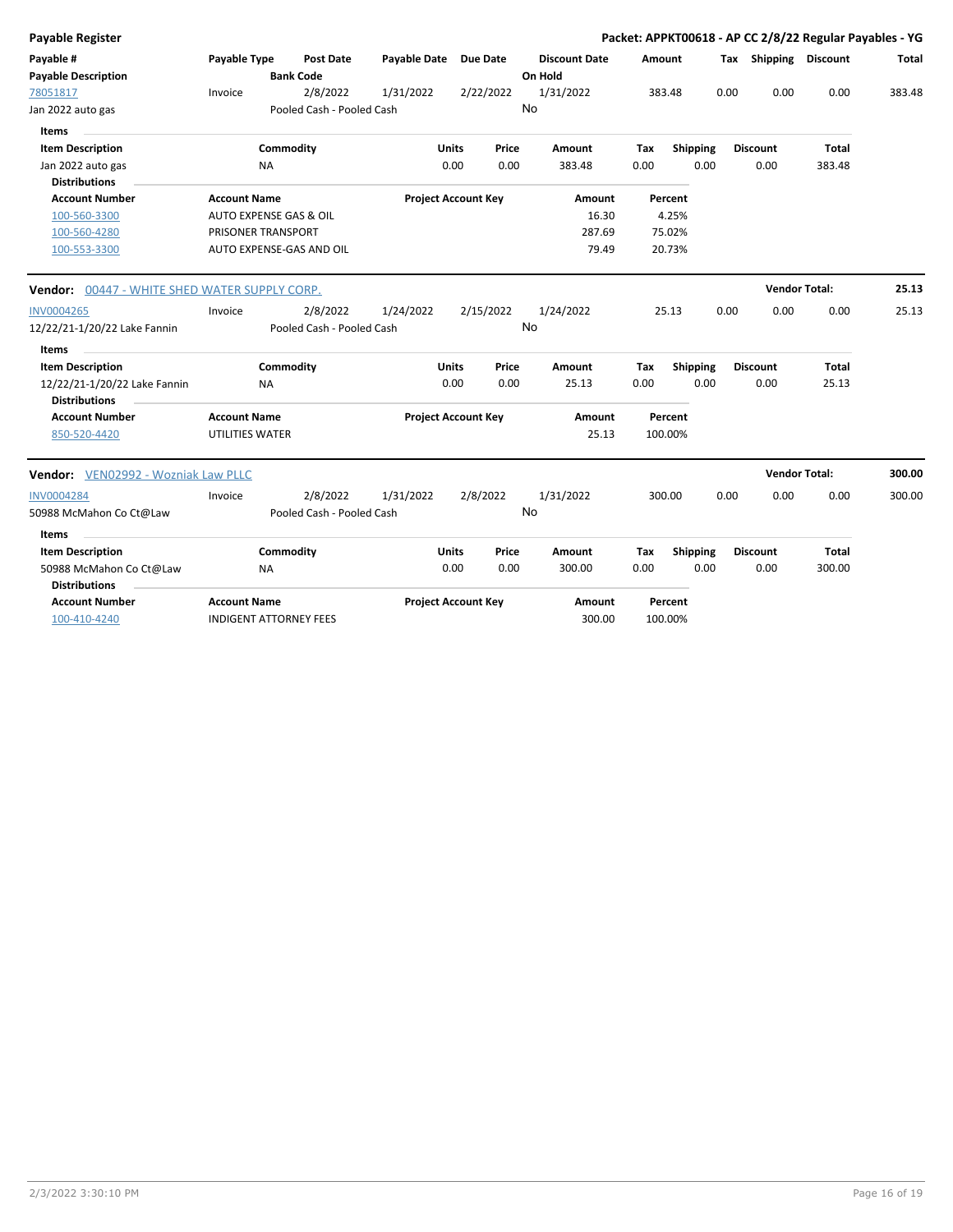# Payable Summary

| Type    | Count               | Gross     | Tax  | <b>Shipping</b> | <b>Discount</b> | Total     | <b>Manual Payment</b> | <b>Balance</b> |
|---------|---------------------|-----------|------|-----------------|-----------------|-----------|-----------------------|----------------|
| Invoice | 90                  | 67.156.67 | 0.00 | 159.94          | 0.00            | 67,316.61 | 0.00                  | 67.316.61      |
|         | <b>Grand Total:</b> | 67,156.67 | 0.00 | 159.94          | 0.00            | 67,316.61 | 0.00                  | 67,316.61      |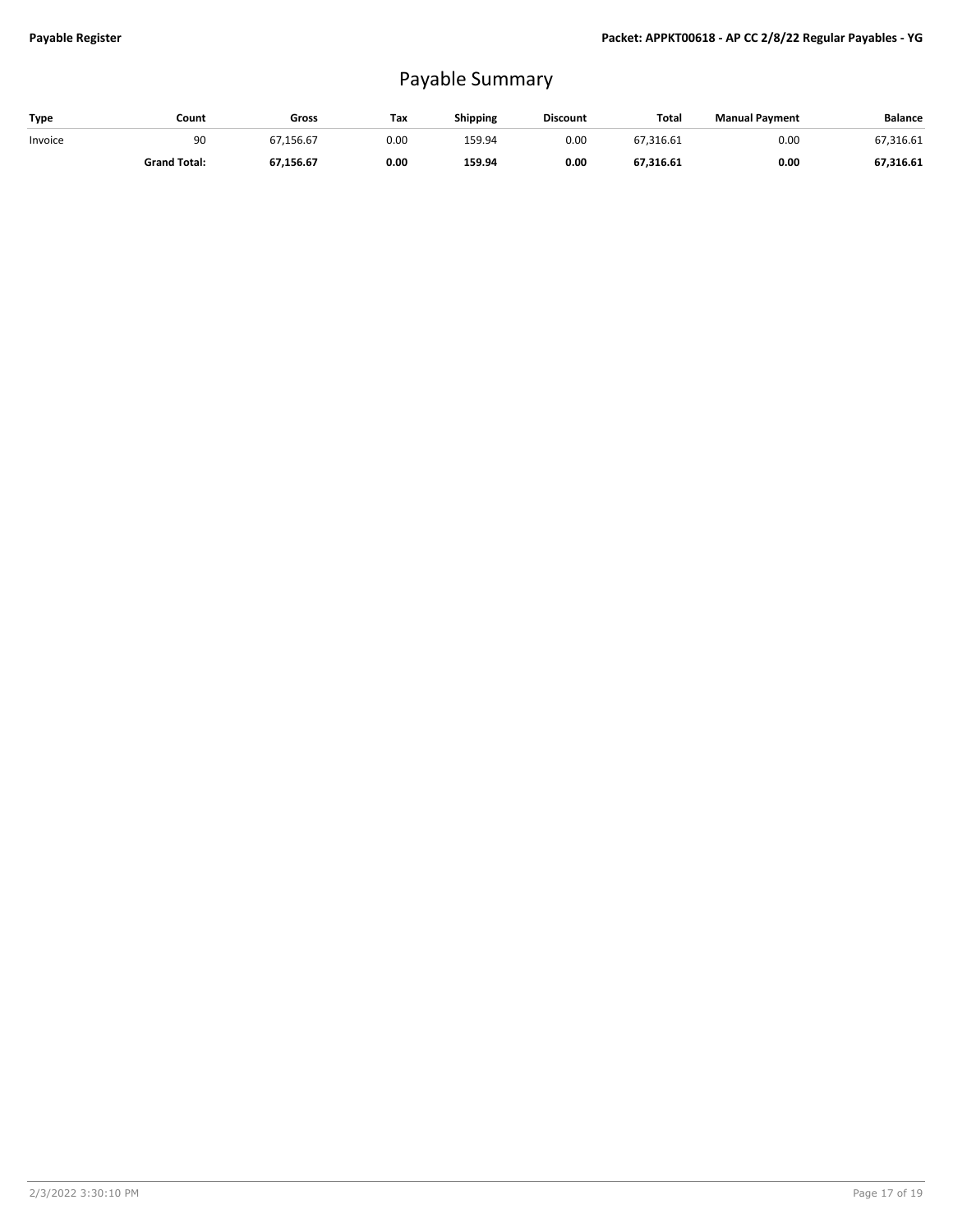## **Account Summary**

| Account                      | Name                                 |        | Amount          |
|------------------------------|--------------------------------------|--------|-----------------|
| 100-403-4270                 | OUT OF COUNTY TRAVEL/TRAINING        |        | 35.10           |
| 100-404-4300                 | <b>BIDS AND NOTICES</b>              |        | 57.76           |
| 100-404-4810                 | <b>DUES</b>                          |        | 100.00          |
| 100-409-4300                 | <b>BIDS &amp; NOTICES</b>            |        | 117.41          |
| 100-410-4240                 | <b>INDIGENT ATTORNEY FEES</b>        |        | 1,900.00        |
| 100-435-4320                 | <b>ATTORNEY FEES JUVENILE</b>        |        | 230.00          |
| 100-435-4360                 | ATTORNEY FEES- CPS CASES             |        | 1,420.00        |
| 100-435-4370                 | <b>ATTORNEY FEES</b>                 |        | 369.75          |
| 100-435-4670                 | <b>VISITING JUDGE</b>                |        | 177.95          |
| 100-456-4210                 | <b>INTERNET</b>                      |        | 81.95           |
| 100-475-3100                 | <b>OFFICE SUPPLIES</b>               |        | 59.00           |
| 100-475-3150                 | <b>COPIER EXPENSE</b>                |        | 3.97            |
| 100-475-5910                 | <b>ONLINE RESEARCH</b>               |        | 384.00          |
| 100-495-4800                 | <b>BOND</b>                          |        | 50.00           |
| 100-499-3150                 | <b>COPIER EXPENSE</b>                |        | 7.83            |
| 100-510-3110                 | <b>POSTAGE</b>                       |        | 165.26          |
| 100-510-3150                 | <b>COPIER RENTAL</b>                 |        | 114.94          |
| 100-510-4420                 | UTILITIES WATER                      |        | 12.27           |
| 100-511-4420                 | UTILITIES WATER                      |        | 206.08          |
| 100-511-4430                 | <b>TRASH PICK-UP SERVICE</b>         |        | 43.78           |
| <u>100-513-3110</u>          | <b>POSTAGE</b>                       |        | 77.75           |
| 100-513-3150                 | <b>COPIER RENTAL</b>                 |        | 5.01            |
| 100-513-4420                 | <b>UTILITIES WATER</b>               |        | 83.20           |
| 100-513-4430                 | <b>TRASH PICKUP SERVICE</b>          |        | 87.56           |
| 100-515-4210                 | INTERNET                             |        | 46.95           |
| 100-516-4420                 | UTILITIES WATER                      |        | 63.07           |
| 100-518-4420                 | UTILITIES WATER                      |        | 200.94          |
| 100-518-4430                 | <b>TRASH PICKUP SERVICE</b>          |        | 116.27          |
| 100-518-4700                 | OFFICE SPACE LEASE                   |        | 2,350.00        |
| <u>100-551-5910</u>          | <b>ONLINE RESEARCH</b>               |        | 50.00           |
| 100-552-4540                 | R&M AUTO<br>AUTO EXPENSE-GAS AND OIL |        | 112.95<br>79.49 |
| 100-553-3300                 | AUTO EXPENSE GAS & OIL               |        | 16.30           |
| 100-560-3300                 | PRISONER TRANSPORT                   |        | 335.69          |
| 100-560-4280<br>100-560-4420 | UTILITIES WATER                      |        | 368.81          |
| 100-560-4430                 | SHERIFF TRASH PICKUP                 |        | 120.84          |
| 100-560-4540                 | <b>R &amp; M AUTOMOBILES</b>         |        | 123.00          |
| 100-573-4530                 | <b>COMPUTER SOFTWARE</b>             |        | 107.00          |
| 100-573-4811                 | <b>FUNDING CSCD</b>                  |        | 7,018.83        |
| 100-575-3150                 | <b>COPIER RENTAL</b>                 |        | 6.15            |
| 100-590-3150                 | <b>COPIER RENTAL</b>                 |        | 2.34            |
| 100-640-4420                 | UTILITIES WATER                      |        | 316.10          |
| 100-640-4430                 | TRASH PICK-UP                        |        | 43.78           |
| 100-645-4530                 | <b>COMPUTER SOFTWARE</b>             |        | 1,059.00        |
| 100-665-3150                 | <b>COPIER RENTAL</b>                 |        | 4.59            |
|                              |                                      | Total: | 18,332.67       |
|                              |                                      |        |                 |
| Account                      | Name                                 |        | Amount          |
| 160-452-3150                 | <b>COPIER RENTAL</b>                 |        | 6.64            |
|                              |                                      | Total: | 6.64            |
| Account                      | Name                                 |        | Amount          |
| 200-449-3500                 | RECORDS DISPOSAL                     |        | 165.00          |
|                              |                                      | Total: | 165.00          |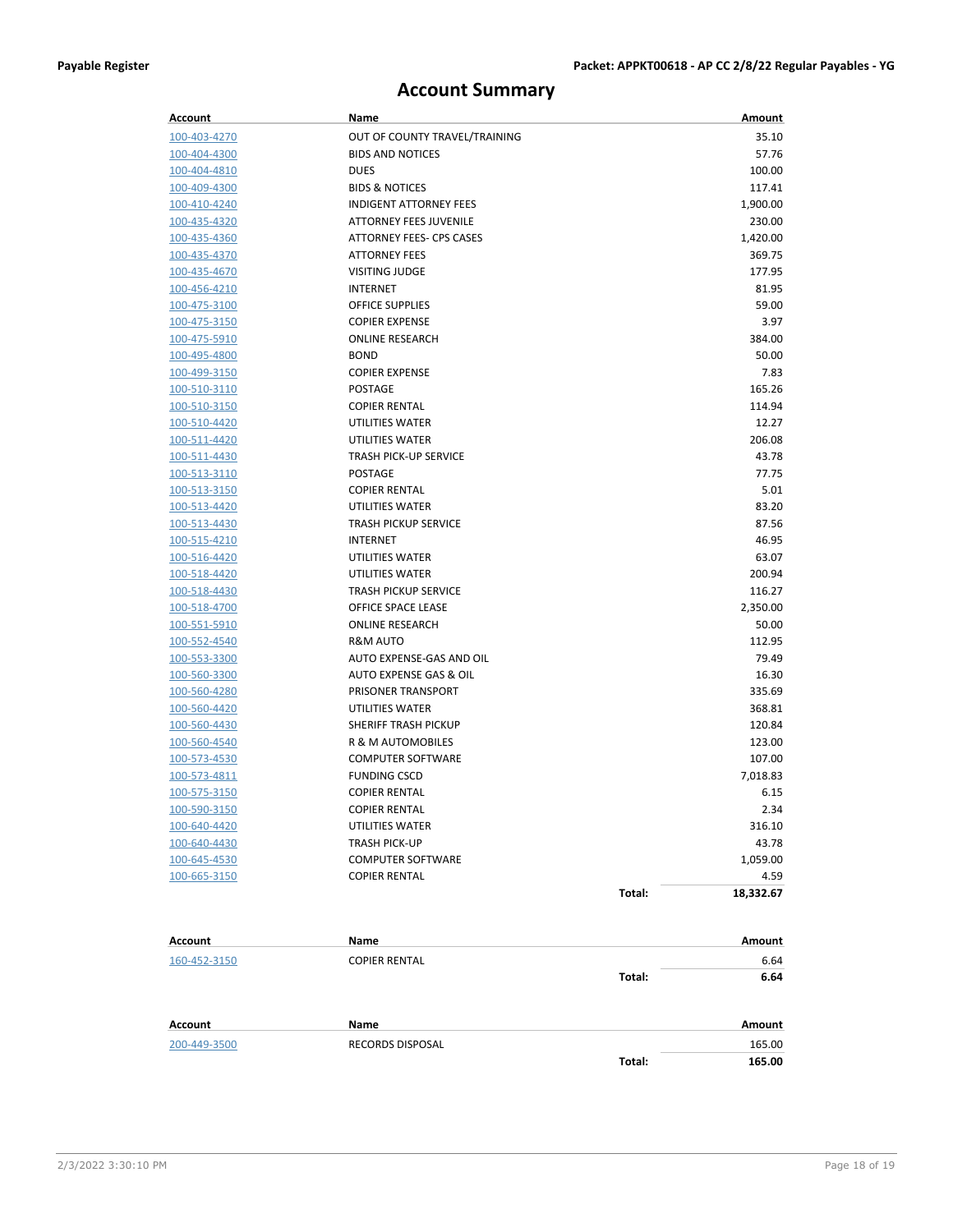## **Account Summary**

| <b>Account</b> | Name                                  |        | Amount               |
|----------------|---------------------------------------|--------|----------------------|
| 210-621-3440   | R&B MAT. ASPHALT/RD OIL               |        | 31,234.50            |
| 210-621-4210   | <b>INTERNET</b>                       |        | 56.90                |
| 210-621-4570   | R&M MACHINERY GAS & OIL               |        | 17.99                |
|                |                                       | Total: | 31,309.39            |
|                |                                       |        |                      |
| <b>Account</b> | <b>Name</b>                           |        | Amount               |
| 220-622-3400   | <b>SHOP SUPPLIES</b>                  |        | 36.52                |
| 220-622-3440   | R&B MAT. ASPHALT/RD OIL               |        | 2,297.46             |
| 220-622-4210   | <b>INTERNET</b>                       |        | 81.95                |
| 220-622-4420   | <b>UTILITY WATER</b>                  |        | 89.00                |
| 220-622-4570   | R&M MACHINERY GAS & OIL               |        | 124.98               |
| 220-622-4580   | <b>R&amp;M MACHINERY PARTS</b>        |        | 439.96               |
|                |                                       | Total: | 3,069.87             |
| Account        | <b>Name</b>                           |        | Amount               |
| 230-623-3410   | <b>R&amp;B MAT. ROCK &amp; GRAVEL</b> |        | 7,559.88             |
| 230-623-3430   | R&B MAT. HARDWARE & LUMBER            |        | 18.36                |
| 230-623-3500   | <b>DEBRIS REMOVAL</b>                 |        | 469.45               |
| 230-623-4210   | <b>INTERNET</b>                       |        | 81.95                |
| 230-623-4300   | <b>BIDS, NOTICES &amp; PERMITS</b>    |        | 180.50               |
| 230-623-4580   | <b>R&amp;M MACHINERY PARTS</b>        |        | 1,273.71             |
|                |                                       | Total: | 9,583.85             |
|                |                                       |        |                      |
| <b>Account</b> | Name                                  |        | Amount               |
| 240-624-3440   | R&B MAT. ASPHALT/RD OIL               |        | 1,567.50             |
| 240-624-4420   | UTILITY WATER                         |        | 92.10                |
| 240-624-4430   | <b>TRASH PICK-UP</b>                  |        | 400.75               |
| 240-624-4590   | R&M MACH. TIRES & TUBES               |        | 75.00                |
|                |                                       | Total: | 2,135.35             |
| <b>Account</b> | Name                                  |        | Amount               |
| 670-670-1650   | <b>CONSTRUCTION</b>                   |        | 889.28               |
|                | <b>TRASH PICK UP</b>                  |        |                      |
| 670-670-4430   |                                       | Total: | 1,799.43<br>2,688.71 |
|                |                                       |        |                      |
| <b>Account</b> | Name                                  |        | Amount               |
| 850-520-4420   | UTILITIES WATER                       |        | 25.13                |
|                |                                       | Total: | 25.13                |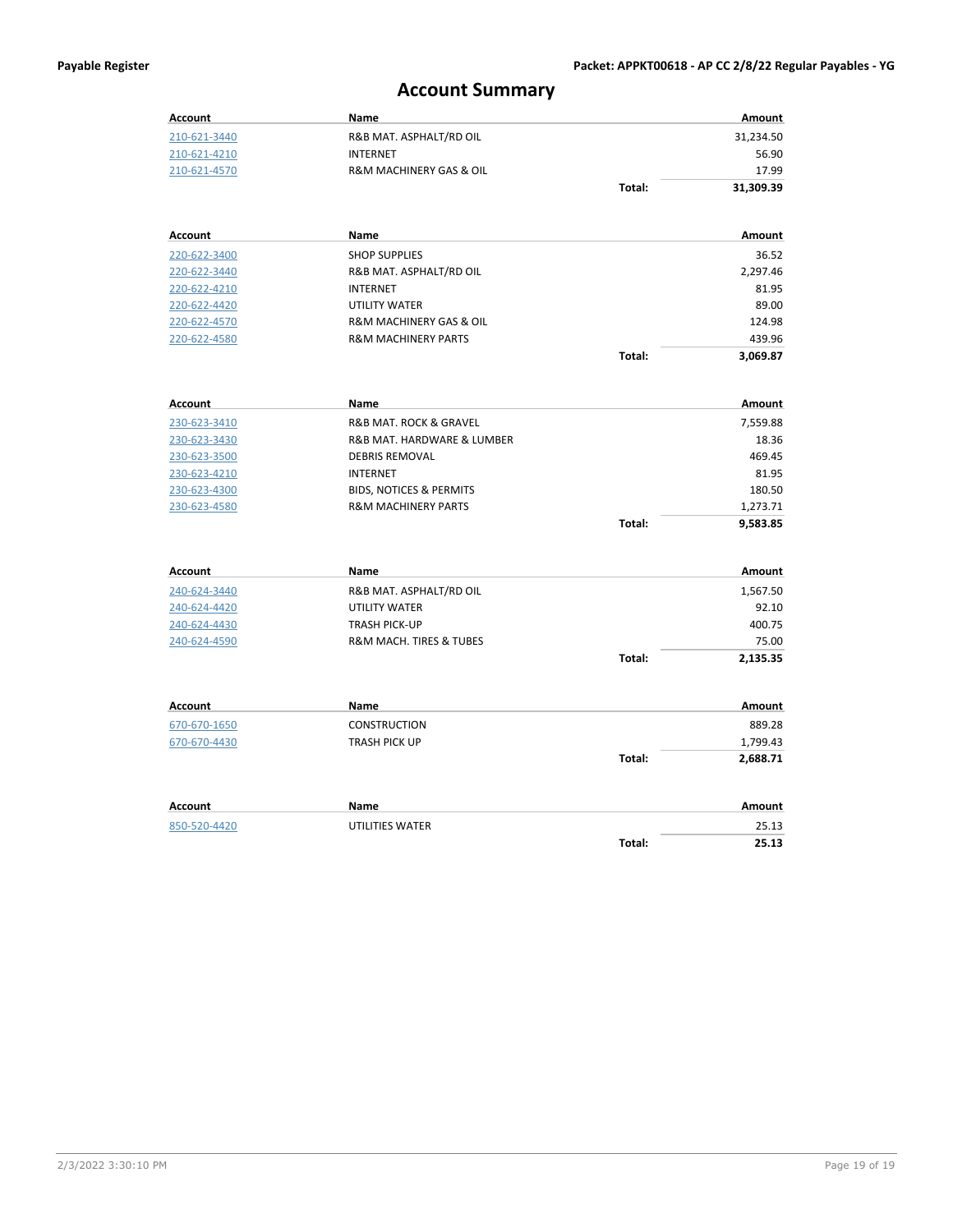$\mathbf{t}$ 

### **TEXNET ELECTRONIC FUNDS TRANSFER**

## **CRIMINAL FEES**

| <b>Report for quarter ending</b> | 12-31-2021            |
|----------------------------------|-----------------------|
| <b>Due Date</b>                  | 1-31-2022             |
| <b>Total Amount Due</b>          | \$21,623.72           |
| <b>Date Transaction Entered</b>  | 1-28-2022             |
| <b>Settlement Date</b>           | 1-31-2022             |
| <b>Trace Number</b>              | 05022266              |
| <b>Entered By</b>                | <b>Sherry Zindars</b> |
| <b>Approved By:</b>              |                       |
| <b>County Auditor</b>            |                       |
| <b>County Treasurer</b>          |                       |

This needs to go to the County Clerk to be filed with the bills.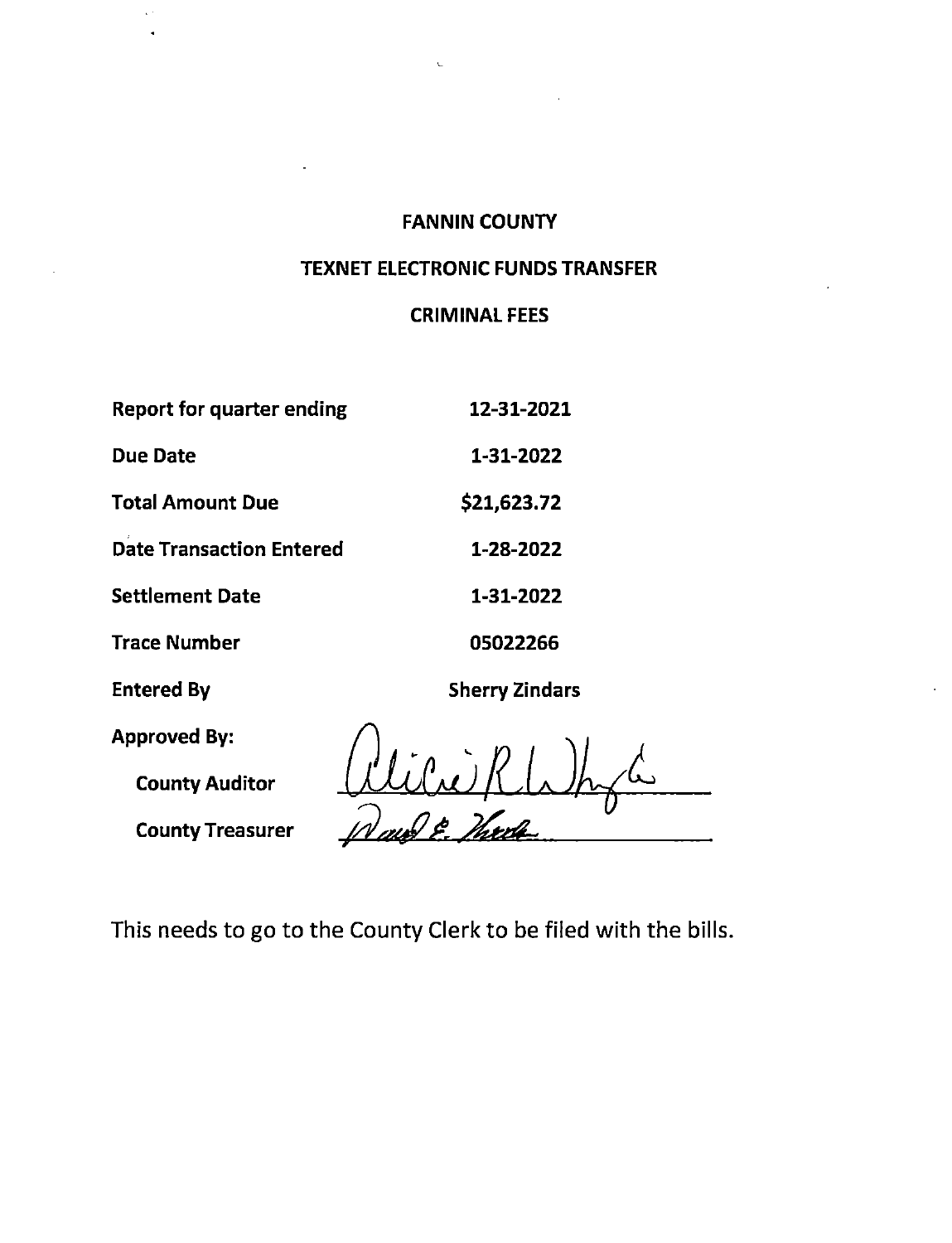## TEXNET ELECTRONIC FUNDS TRANSFER

## **DRUG COURT PROGRAM**

| <b>Report for quarter ending</b> | 12-31-2021            |
|----------------------------------|-----------------------|
| <b>Due Date</b>                  | 1-31-2022             |
| <b>Total Amount Due</b>          | \$<br>559.51          |
| <b>Date Transaction Entered</b>  | 1-28-2022             |
| <b>Settlement Date</b>           | 1-31-2022             |
| <b>Trace Number</b>              | 05022240              |
| <b>Entered By</b>                | <b>Sherry Zindars</b> |
| <b>Approved By:</b>              |                       |
| <b>County Auditor</b>            |                       |
| <b>County Treasurer</b>          |                       |

 $\frac{1}{2}$  ,  $\frac{1}{2}$ 

 $\epsilon$ 

This needs to go to the County Clerk to be filed with the bills.

 $\overline{\phantom{iiiiiiiiiiiii}}$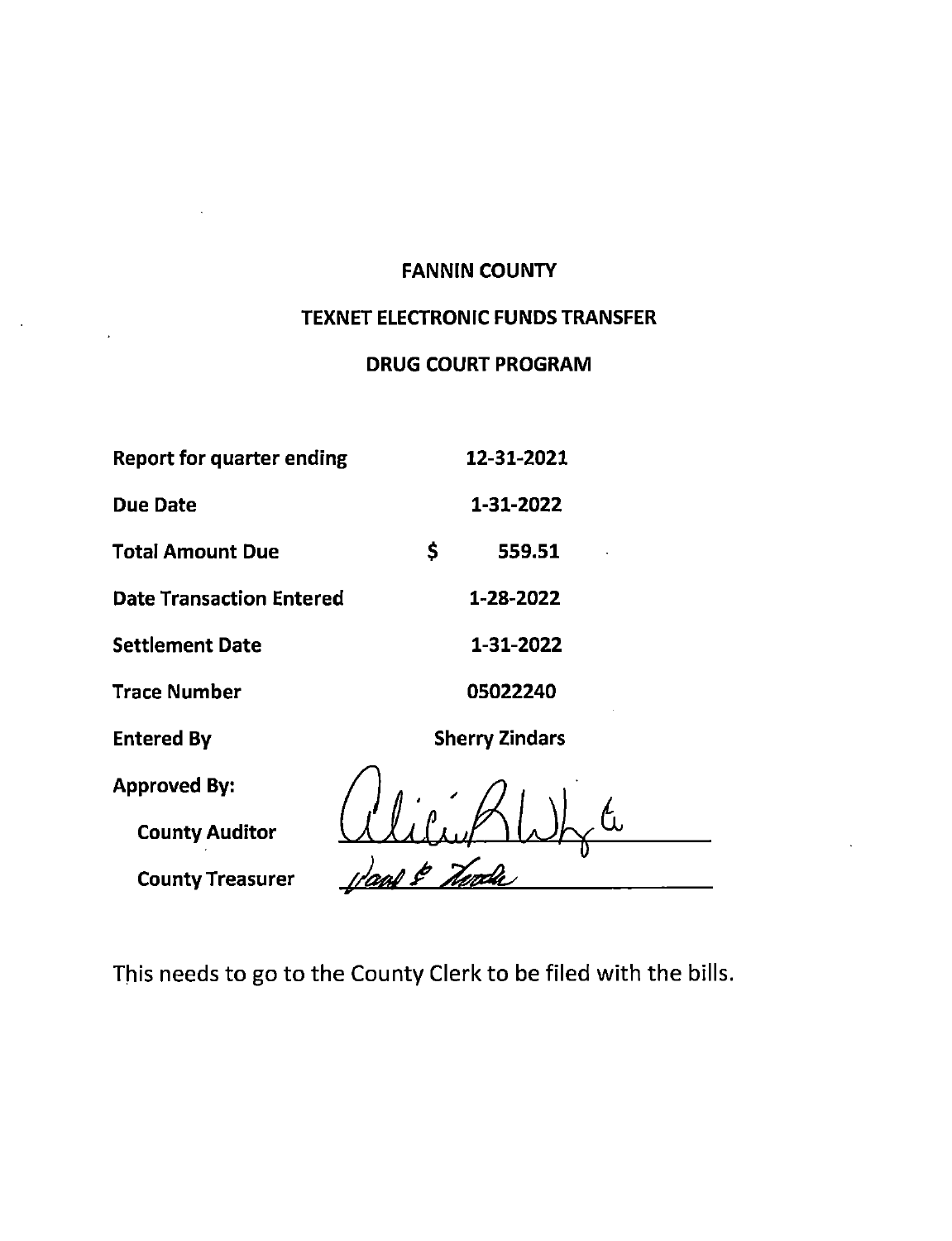## **TEXNET ELECTRONIC FUNDS TRANSFER**

## **CIVIL FEES**

| <b>Report for quarter ending</b> | 12-31-2021            |
|----------------------------------|-----------------------|
| <b>Due Date</b>                  | 1-31-2022             |
| <b>Total Amount Due</b>          | 14,823.64<br>S.       |
| <b>Date Transaction Entered</b>  | 1-28-2022             |
| <b>Settlement Date</b>           | 1-31-2022             |
| <b>Trace Number</b>              | 05022255              |
| <b>Entered By</b>                | <b>Sherry Zindars</b> |
| <b>Approved By:</b>              |                       |
| <b>County Auditor</b>            |                       |

All'a MUN

**County Treasurer** 

This needs to go to the County Clerk to be filed with the bills.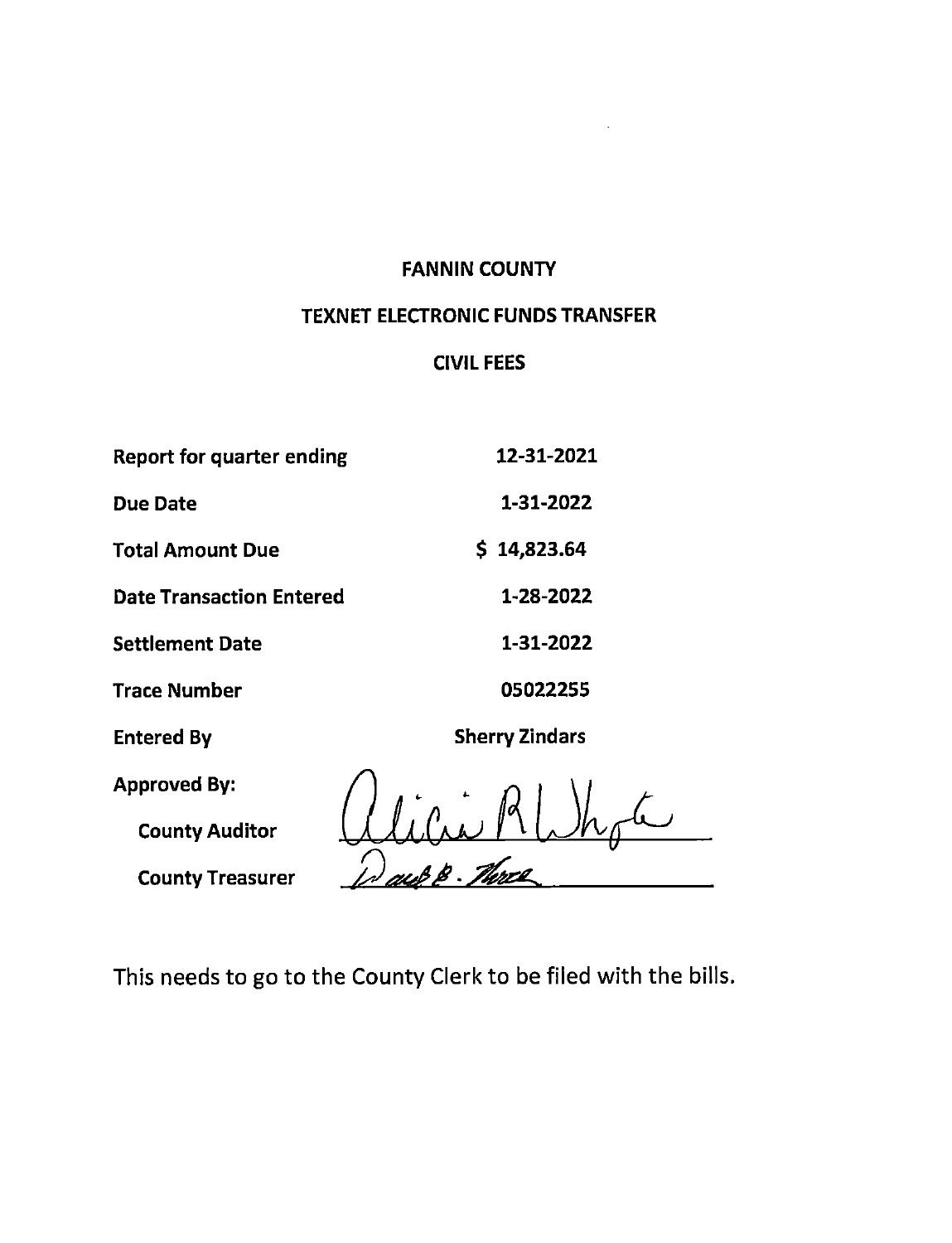#### **TRANSACTION WORKSHEET**

#### LEGEND BANK ACH PAYMENT

#### **Account 4003547**

| Vendor                     | MultiVista Documentation Technologies LLC |
|----------------------------|-------------------------------------------|
| Description                | Invoice #INVMDT407/422                    |
| <b>ACH amount</b>          | \$1,200.00                                |
| Date of Transaction        | 1-7-2022                                  |
| <b>Settlement Date</b>     | 1-11-2022                                 |
| <b>Transaction #</b>       | 327946                                    |
| General Ledger Acct.#      | 670-670-4260                              |
| Legend Bank contact person | Gina Arriola                              |
| Transaction made by        | <b>Sherry Zindars</b>                     |

Authorized Signatures:

 $\mathbb{R}^2$ 

**Fannin County Auditor** 

**Fannin County Treasurer** 

This needs to go to the County Clerk to be filed with the bills.